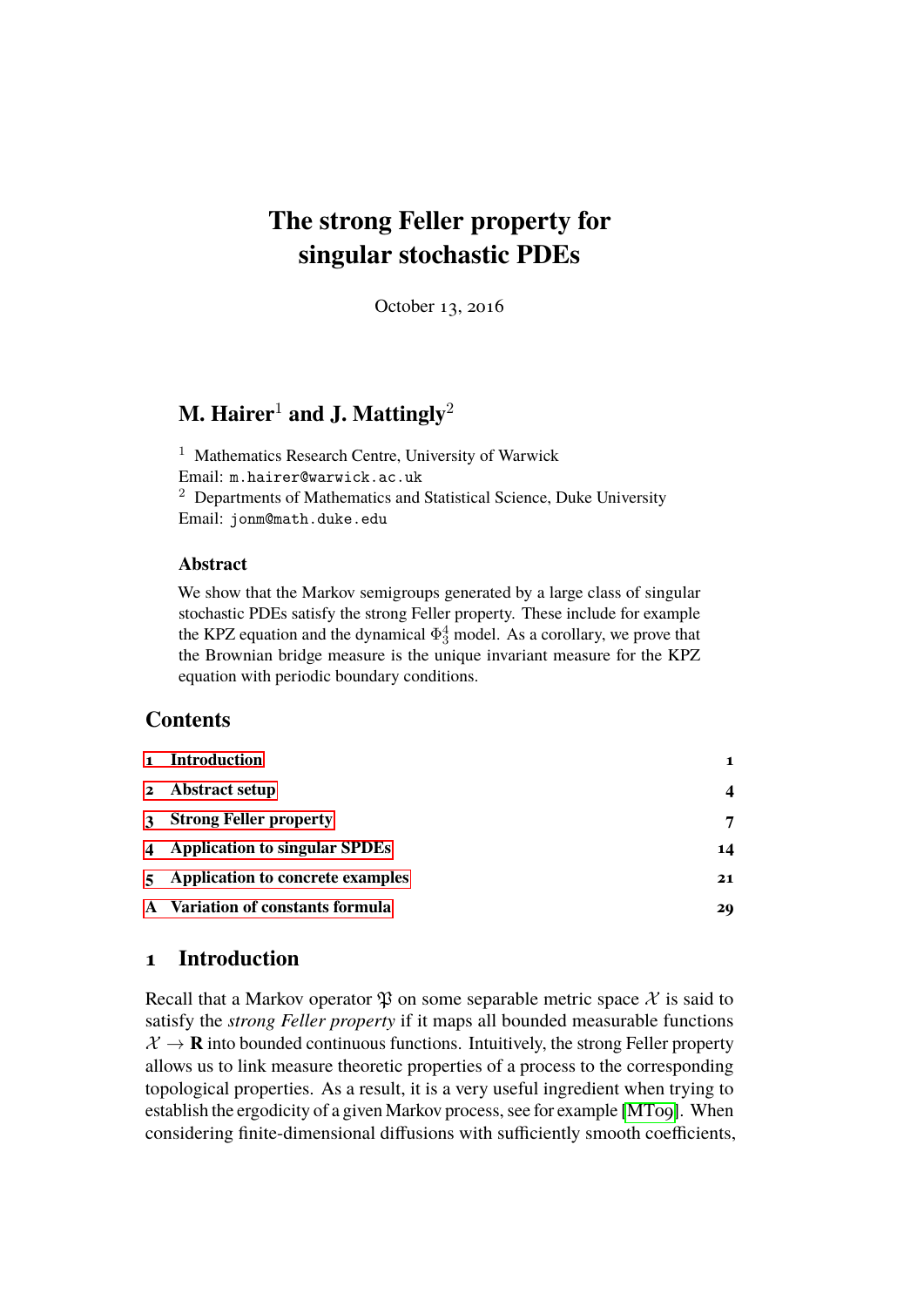the strong Feller property is a consequence of the parabolic Hörmander condition [\[Hör67,](#page-33-1) [Mal78,](#page-33-2) [Nor86\]](#page-33-3), and this condition is essentially sharp.

In infinite dimensions, no such sharp condition exists, despite considerable progress on notions of hypoellipticity in that case, see for example [\[EH01,](#page-31-0) [BT05,](#page-31-1) [MP06,](#page-33-4) [HM06,](#page-32-0) [HM11\]](#page-32-1). This should of course not come as a surprise since measures on infinite-dimensional spaces have a rather annoying tendency of being mutually singular. The strong Feller property on the other hand implies that the total variation distance between transition probabilities starting from nearby points is small [\[Sei01,](#page-34-0) [Hai09a\]](#page-32-2), thus ruling out mutual singularity. However when considering parabolic stochastic PDEs in bounded domains driven by noise that is "sufficiently non-degenerate and not overly smooth spatially," it is well-known that the strong Feller property holds, see for example [\[Mas89,](#page-33-5) [DPZ91,](#page-31-2) [DPEZ95,](#page-31-3) [DPZ96,](#page-31-4) [EH01\]](#page-31-0).

All these results do however rely very strongly on the well-posedness of the equations under consideration, as well as on good a priori control on their derivative with respect to initial conditions. This typically enforces some conditions on the driving noise requiring it to be sufficiently regular for the standard solution theory [\[DPZ14\]](#page-31-5) to apply. The aim of this article is to extend these results to singular stochastic PDEs like the dynamical  $P(\Phi)_{2}$  model [\[JLM85,](#page-33-6) [DPD03,](#page-31-6) [AR91\]](#page-30-0), the KPZ equation [\[KPZ86,](#page-33-7) [Hai13\]](#page-32-3), and the dynamical  $\Phi_3^4$  model [\[Hai14\]](#page-32-4).

Both of these examples contain noise which is spatially rough enough to make the existence and uniqueness theory extremely non-trivial. However, when proving the strong Feller property, rougher noise only makes the core of the proof easier, the only difficulties being making sense of all of the objects being manipulated. This is in contrast to the case of spatially smooth or degenerate noise where the existence and uniqueness of solutions and the correctness of all manipulations is straightforward while the proof of any property like the strong Feller property which links the long time behaviour of nearby points and illuminates the ergodic properties of the system are more complicated, see for example [\[HM06,](#page-32-0) [HM11\]](#page-32-1).

The main novelty of our approach is that while it is close in spirit to proofs based on the Bismut-Elworthy-Li formula [\[EL94,](#page-32-5) [DPEZ95\]](#page-31-3), we do not require any a priori control on the solutions: they are in principle allowed to blow up, even with positive probability. In particular, this allows to strengthen well-posedness results for almost every initial condition as in [\[AR91,](#page-30-0) [DPD03,](#page-31-6) [HM15\]](#page-32-6) to every initial in the topological support of the invariant measure. It also yields as a corollary the uniqueness of the Brownian bridge measure (modulo height shifts) for the KPZ equation with periodic boundary conditions, which had not been established before.

Both our approach and that used in the proof based on the Bismut-Elworthy-Li formula rely on transferring the variation caused by shifting the initial condition infinitesimally to an infinitesimal shift in the noise. In versions of the argument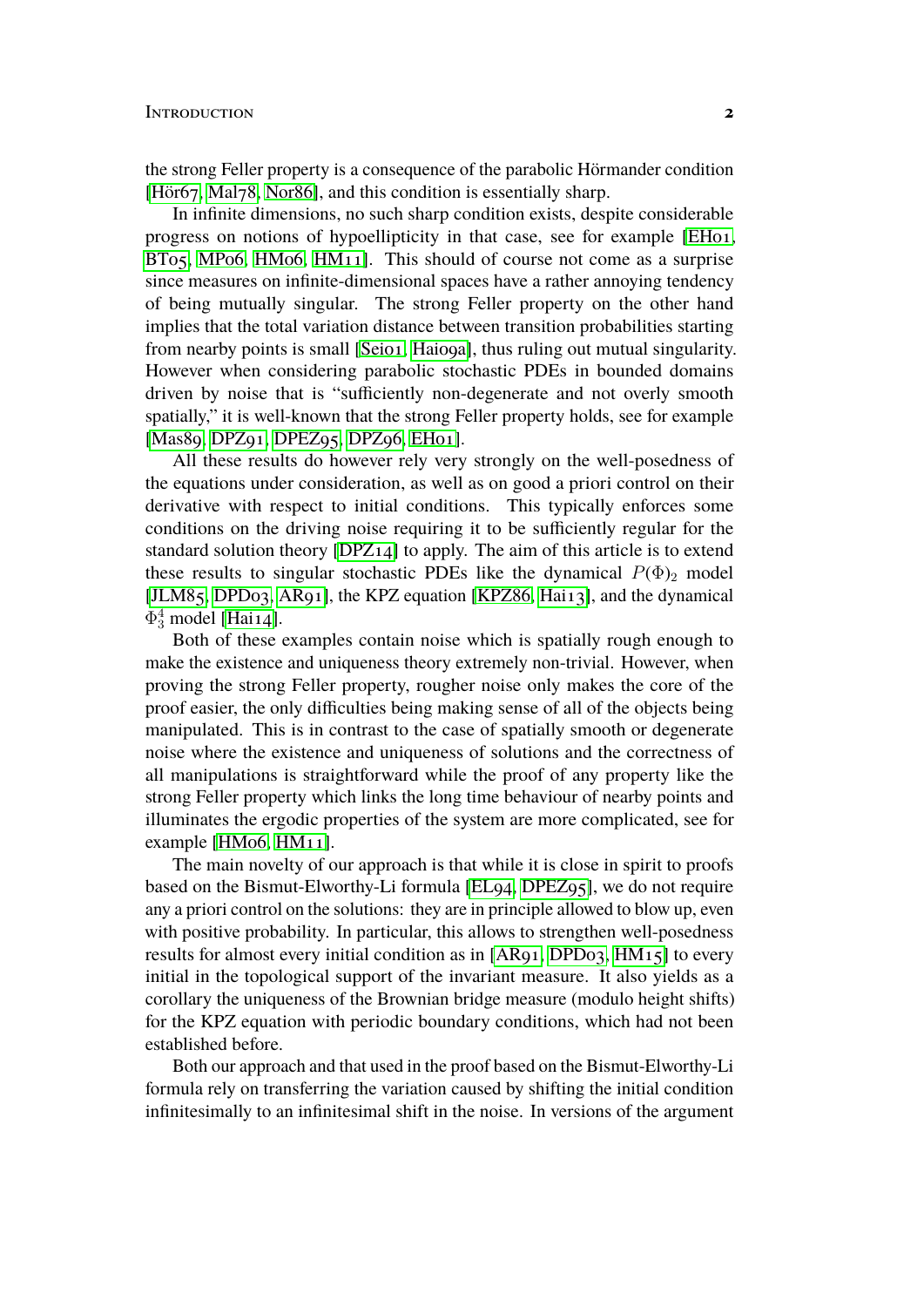#### INTRODUCTION 3

closest to ours, one then integrates by parts against the Gaussian measure, moving the infinitesimal variation in the noise to the Wiener measure and finally averaging over the realisations of the noise. This in particular requires the solution to be well posed almost surely. In our approach we accumulate these infinitesimal shifts to build a macroscopic shift in the noise corresponding to a macroscopic shift in the initial condition. This allows us to work in a more pathwise manner and consider equations which might explode with positive probability.

**Remark 1.1** It is very natural to ask whether the solutions to the stochastic Navier-Stokes equations driven by space-time white noise in dimensions 2 and 3 as constructed in [\[DPD02,](#page-31-7) [ZZ15\]](#page-34-1) also satisfy the strong Feller property. While we believe this to be true, our results as they are presented in Section [4](#page-13-0) do not cover this case because of the presence of the Leray projection. We do however expect the results of Section [3](#page-6-0) to be applicable to that situation as well by slightly modifying the argument of Section [4.](#page-13-0) We feel that this is largely a technical issue but do not explore it here.

Let us also mention that some related results have recently been obtained. In [RZZ<sub>16</sub>], the authors show that the  $\Phi_2^4$  measure (as constructed in [\[Nel66\]](#page-33-8)) is indeed the unique invariant measure for the dynamical  $\Phi_2^4$  model. The proof of this fact however does not make use of the strong Feller property but instead relies on an asymptotic coupling argument. While this is sufficient to prove many ergodic properties, it dies not establish the local regularity in the total variation topology of the transition density. More recently, in [\[TW16\]](#page-34-3), the authors obtained not only the strong Feller property for the dynamical  $P(\Phi)$ <sub>2</sub> model, but also the exponential ergodicity of the dynamical  $\Phi_2^4$  model. While these results are much stronger than ours, they are restricted to one particular model and rely strongly on good a priori bounds on the solutions which are not available in all the cases we treat.

The structure of this article goes as follows. In Sections [2](#page-3-0) and [3,](#page-6-0) we set up an abstract framework and give sufficient conditions for a Markovian continuous random dynamical system to satisfy the strong Feller property. This framework is very general and we expect it to be useful also in other contexts. It is designed so that, as shown in Section [4,](#page-13-0) it covers a very large class of semilinear stochastic PDEs, provided that we build their solutions via the theory of regularity structures. We do however expect that constructions using paracontrolled calculus as in [GIP<sub>15</sub>, CC<sub>13</sub>, GP<sub>15</sub>] can also be fitted into our framework. In our last section, we then finally show that many interesting examples of singular stochastic PDEs are covered by our results.

#### **Acknowledgements**

This work was initiated during the programme "New Challenges in PDE: Deterministic Dynamics and Randomness in High and Infinite Dimensional Systems" which both authors attended at MSRI Berkeley. MH gratefully acknowledges financial support from the Philip Leverhulme Trust and from the European Research Council. JCM gratefully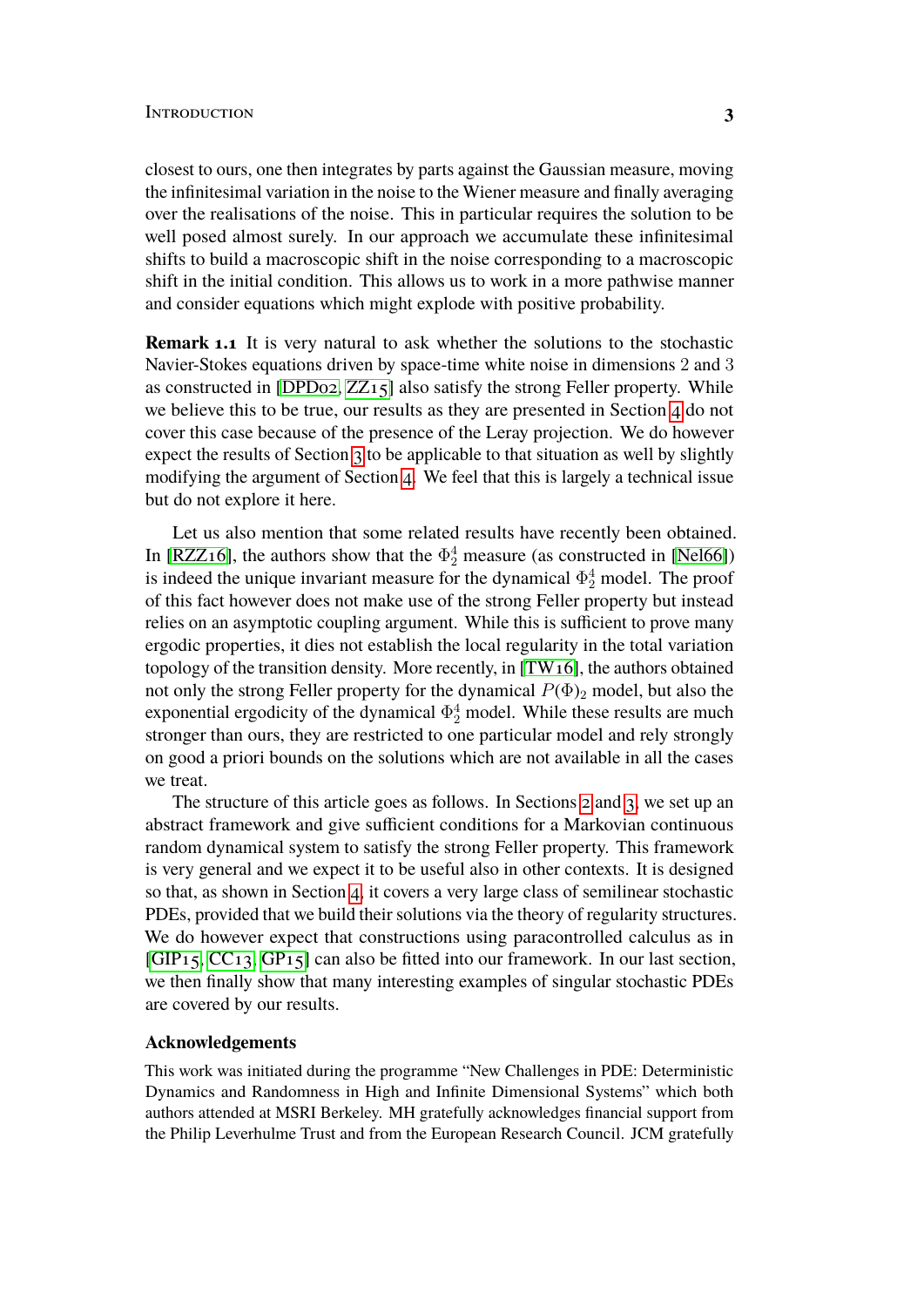#### ABSTRACT SETUP **4**

acknowledges financial support of the Simons Fondation through a collaboration grant and of the NSF though the grants DMS-1613337 and DMS-1546130.

### <span id="page-3-0"></span>**2 Abstract setup**

In this section, we set up the abstract framework needed to make precise the idea that an infinitesimal variation in the initial condition can be equated with an infinitesimal variation in the noise. This is the content of equation [\(2.4\)](#page-6-1) in Assumption  $\zeta$  below. It is in establishing [\(2.4\)](#page-6-1) for an adapted shift that we require noise which is non-degenerate and with sufficient spatial roughness, see also Assumption [11](#page-19-0) below.

Over the next two sections, we will consider a general random dynamic in some Banach space U, defined over a probability space  $(\Omega, \mathcal{F}, P)$ . We will always consider Gaussian probability spaces endowed with a filtration. More precisely, we assume that  $\Omega$  is a separable Banach space and there exists a Hilbert space  $H_0$  such that  $\mathcal{H} = L^2(\mathbf{R}, H_0) \subset \Omega$  is the Cameron-Martin space for the Gaussian measure **P**. The canonical random variable  $\omega$  drawn from  $\Omega$  according to **P** induces the two-sided continuous filtration  $\{\mathcal{F}_{s,t}, s < t\}$  by  $\mathcal{F}_{s,t} = \sigma\{h^*(\omega) : h \in L^2([s,t],H_0)\}$ , with the canonical inclusion  $L^2([s,t], H_0) \subset \mathcal{H}$ , where we use the canonical identification  $h \leftrightarrow h^*$  between the Cameron-Martin space and measurable linear functionals on  $\Omega$ , see [\[Bog98,](#page-31-9) [Hai09b\]](#page-32-9). We say that a stochastic process over  $(\Omega, \mathcal{F}, P)$  is adapted if it is adapted to the filtration  $\mathcal{F}_t \stackrel{\text{def}}{=} \mathcal{F}_{-\infty,t}$ .

We also assume that we are given a complete separable metric space  $M$  as well as a random variable

$$
\xi\colon\Omega\to\mathcal{M}.
$$

In the applications we have in mind,  $\mathcal M$  is the space of admissible models for a given regularity structure as in [\[Hai14\]](#page-32-4) and  $\xi$  is the map constructing a suitable admissible model from the underlying driving noise. We will generally write  $\xi$  for the M-valued random variable given by  $\xi = \xi(\omega)$  where  $\omega$  is drawn according to **P** and  $\xi$  for a generic element of M. For any measurable map  $X: \Omega \to \mathcal{X}$  with X a Polish space, and for every  $h \in \mathcal{H}$ , we furthermore use without further ado the notation  $\omega \mapsto X(\omega + h)$  as a shortcut for the (unique up to null sets) random variable Y such that  $\mathbf{E}F(Y) = \mathbf{E}F(X) \exp(h^*(\omega) - ||h||^2_{\mathcal{H}}/2)$  for every bounded measurable  $F: \mathcal{X} \to \mathbf{R}$ .

The type of random dynamics that we are interested in are then defined on a Banach space  $U$  and described by a family of maps

<span id="page-3-1"></span>
$$
\Phi_{s,t} \colon \overline{U} \times \mathcal{M} \to \overline{U} , \qquad 0 \le s \le t \le 1 ,
$$

where we have extended the state space  $U$  to include a "death state" by defining  $\overline{U} = U \cup \{\mathcal{Q}\}\$ . The space  $\overline{U}$  is again a separable metric space by setting for example  $d(\mathbf{R}, u)^2 = 1 + ||u||^2$  for all  $u \in U$ . These maps are assumed to be consistent in the sense that, for any  $t \in [s, r]$  with  $s \leq r$ , one has the identity

$$
\Phi_{t,r}(\Phi_{s,t}(u,\xi),\xi) = \Phi_{s,r}(u,\xi) , \qquad \forall (u,\xi) \in \overline{U} \times \mathcal{M} . \tag{2.1}
$$

The event  $\Phi_{s,t}(u,\xi) = \mathcal{Q}_s$  should be understood as the system "blowing up". After blow-up, the dynamics can no longer be defined. Consistent with this, we assume that  $\Phi_{s,t}(\mathcal{Q}, \xi) = \mathcal{Q}$  for all  $\xi$  and all  $0 \leq s \leq t \leq 1$ , which embodies the belief that "resurrection is impossible." We also use the shorthands  $\Phi_t = \Phi_{0,t}$  and  $\Phi = \Phi_{0,1}$ .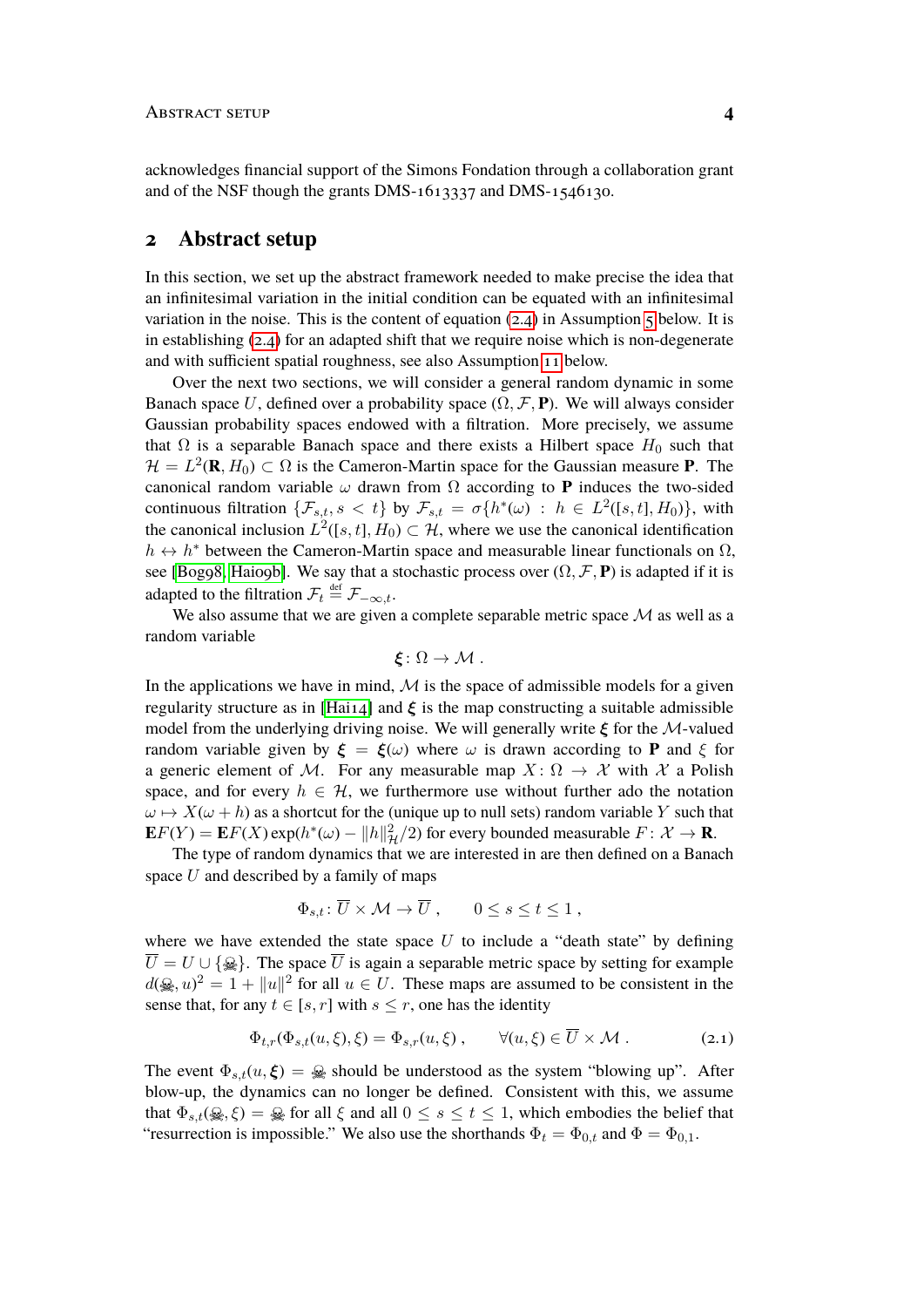**Remark 2.1** The property [\(2.1\)](#page-3-1) may look strange to someone used to random dynamical systems since we do not perform any time-shift of the element  $\xi$ . Since we never look at times beyond time 1, this turns out to be a much more convenient convention in our setting.

Throughout this article, we make the following rather strong regularity assumption on the maps  $\Phi_{s,t}$ .

<span id="page-4-1"></span>**Assumption 1** *The preimage of* U *under the map*

$$
\mathbf{\Phi}: (s, t, u, \xi) \mapsto \Phi_{s,t}(u, \xi) ,
$$

*is open and* Φ *is jointly continuous on* Φ−<sup>1</sup> (U)*. Furthermore,* Φ *is Fréchet differentiable in*  $u$  at every point of  $\mathbf{\Phi}^{-1}(U)$ .

In view of this assumption, we define the sets

$$
\mathcal{N}_t = \{(u,\xi) \,:\, \Phi_t(u,\xi) \neq \mathbf{R}\}, \qquad \mathcal{N} \stackrel{\text{def}}{=} \mathcal{N}_1 \;.
$$

In particular, our assumption guarantees that the sets  $\mathcal{N}_t$  are all open in  $U \times \mathcal{M}$ . We will denote the Fréchet derivative of  $\Phi_t$  in the direction  $v \in U$  by  $D\Phi_t(u,\xi)v$ , with the understanding that  $D\Phi_t$  is only defined on  $\mathcal{N}_t$ . We also assume that we are given a somewhat more quantitative way of measuring how close a given point  $(u, \xi)$  is to being outside of  $\mathcal{N}_t$ . This is encapsulated in the following assumption.

<span id="page-4-0"></span>**Assumption 2** *We are given a lower semi-continuous map*  $r : [0, 1] \times U \times M \rightarrow [0, \infty]$ *with the following properties.*

- *1. For every*  $u \in U$  *and every*  $t \in [0, 1]$ *, the map*  $\omega \mapsto r_t(u, \xi(\omega))$  *is*  $\mathcal{F}_t$ -measurable.
- *2. For every*  $(u, \xi) \in U \times M$ , one has  $r_0(u, \xi) < \infty$  and the map  $t \mapsto r_t(u, \xi)$  is *continuous and increasing.*
- *3. One has*  $\{(u, \xi) : \Phi_t(u, \xi) = \mathcal{Q}\} = \{(u, \xi) : r_t(u, \xi) = \infty\}.$
- 4. For every  $t \in (0,1]$ , the map  $r_t$  is locally Lipschitz continuous on  $\mathcal{N}_t$ .

The continuity of the map  $t \mapsto r_t$  combined with the above assumptions imply that  $\mathcal{N}_s \supset \mathcal{N}_t$  for all  $0 \leq s \leq t \leq 1$  and that the following continuity property holds

$$
\mathcal{N}_t = \bigcup_{a \in (t,1]} \mathcal{N}_a \quad \text{for all } 0 \le t \le 1 \; .
$$

In particular, this implies that for any  $u \in U$ 

$$
\lim_{t\to 0^+} \mathbf{P}((u,\xi)\in \mathcal{N}_t) = 1.
$$

So far, we have described a rather generic class of random dynamical systems. The only part of our setup that is somewhat non-standard is the factorisation of our map into a fixed measurable map  $\xi$  which has a nice Gaussian probability space as its domain and a map  $\Phi$  which has nice continuity properties. This factorisation is essential to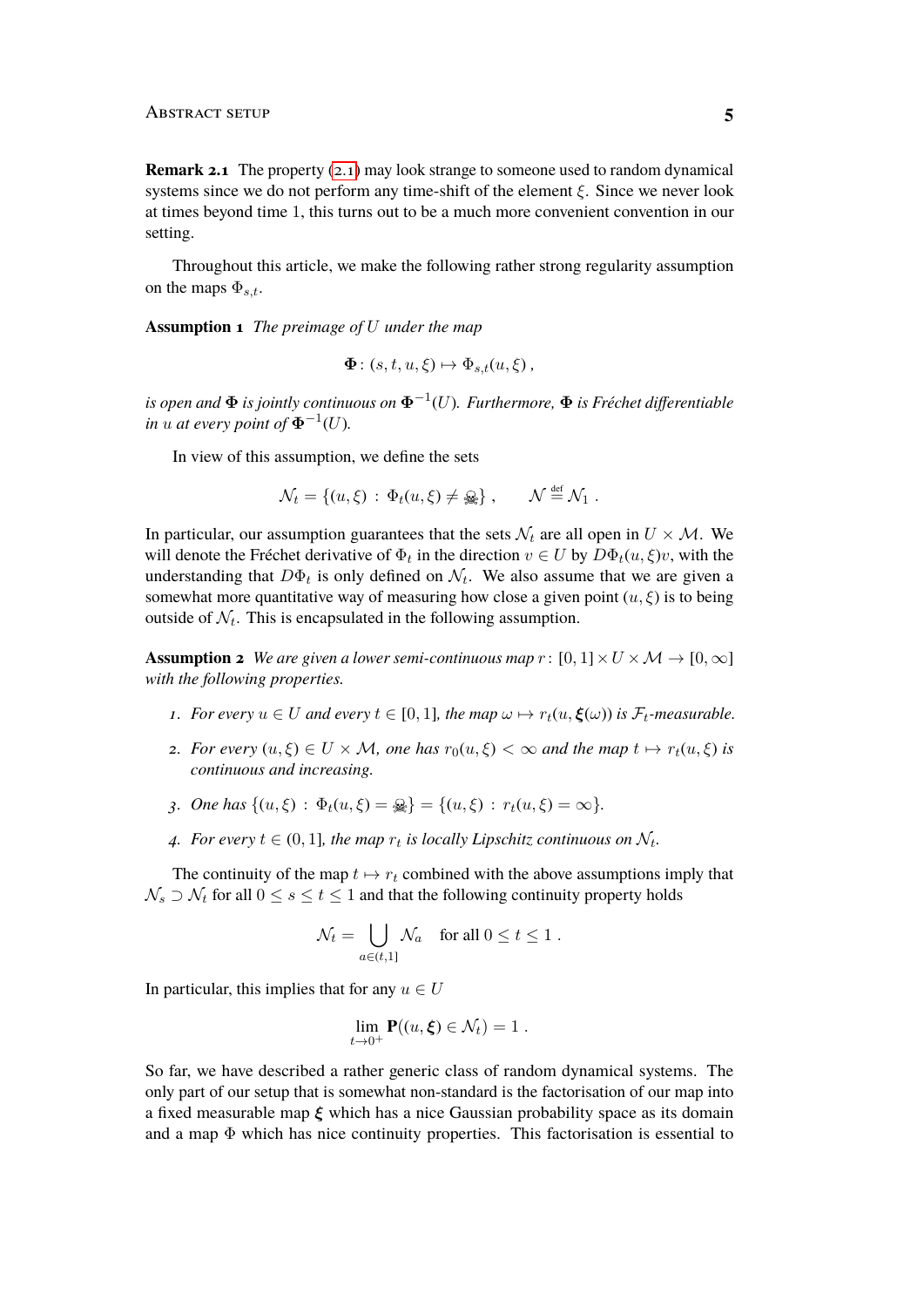#### ABSTRACT SETUP **6**

the pathwise approach to stochastic analysis, be it via rough paths [\[LQ02,](#page-33-9) [FH14\]](#page-32-10) or regularity structures [\[Hai14\]](#page-32-4). Indeed, for the examples we have in mind, it is in general not possible to simplify the above setup by assuming that  $M$  is a topological vector space and the map  $\xi$  is linear.

In the next subsection, we introduce the additional structural assumptions that are crucial in guaranteeing the non-degeneracy of the noise required for the strong Feller property to hold.

#### **2.1 The shift map and differentiation with respect to the noise**

We will be interested in transformations of the dynamics induced by shifting the noise by translation. The assumptions we present in this section are twofold. On the one hand, we want to exhibit a space of Cameron-Martin shifts which are sufficiently "nice" to be compatible with the topology of the space  $\mathcal{M}$ . On the other hand, we want to guarantee that this space is sufficiently large to contain shifts allowing to compensate for arbitrary shifts in the initial condition.

Regarding the first type of assumption, we consider a space  $E = L^p([0, 1], X_0) \subset \mathcal{H}$ of directions, where  $X_0$  is some separable Banach subspace of  $H_0$  and  $p \in (2,\infty)$ is some fixed value. (In the sequel we will typically choose  $p$  very large. The main reason not to use  $p = \infty$  is the lack of separability.) It will sometimes be convenient to also consider shifts in  $E_s = L^p([0, s], X_0)$  for some  $s \in (0, 1]$ . We then view  $E_s$  as a subspace of  $E = E_1$  by identifying its elements with the corresponding function that vanishes on (s, 1]. For  $\bar{s} \leq s$ , we also write  $\pi_{\bar{s}} : E_s \to E_{\bar{s}}$  for the restriction operator. Our assumption regarding the compatibility of  $E$  with the topology of  $M$  is then as follows.

<span id="page-5-0"></span>**Assumption 3** *We are given a continuous action*  $\tau: E \times \mathcal{M} \rightarrow \mathcal{M}$  *of* E *onto*  $\mathcal{M}$  *such that, for every*  $\xi \in M$ *, the map*  $h \mapsto \tau(h, \xi)$  *is locally Lipschitz continuous and such that, for every*  $h \in E$ *, the identity* 

<span id="page-5-2"></span><span id="page-5-1"></span>
$$
\boldsymbol{\xi}(\omega + h) = \tau(h, \boldsymbol{\xi}(\omega)), \qquad (2.2)
$$

*holds* **P**-almost surely. Furthermore, the action  $\tau$  is compatible with the maps  $\Phi_{s,t}$  *in the sense that if* h *is such that*  $h(r) = 0$  *for*  $r \in [s, t]$ *, then* 

$$
\Phi_{s,t}(u,\tau(h,\xi)) = \Phi_{s,t}(u,\xi) , \qquad (2.3)
$$

*for every*  $u \in \overline{U}$ *.* 

Since we now have a notion of a shift on  $M$ , it is reasonable to explore differentiation of  $\Phi(u, \xi)$  with respect to  $\xi$ . We do not want to assume full Malliavin differentiability, which would essentially amount to defining a directional derivative for all directions in  $H$ , although in many cases of interest one does expect this to be achievable, albeit at the cost of significant additional technical difficulties, see for example [\[CFG15\]](#page-31-10). Instead, we will only assume that the shift is well behaved in the directions given by  $E \subset H$  as follows.

<span id="page-5-3"></span>**Assumption 4** *For every*  $(u, \xi) \in \mathcal{N}_t$ , the map

$$
h \mapsto \Phi_t(u, \tau(h, \xi))
$$

*is Fréchet differentiable (as a map between the Banach spaces*  $E$  *and*  $U$ ) *at*  $h = 0$ .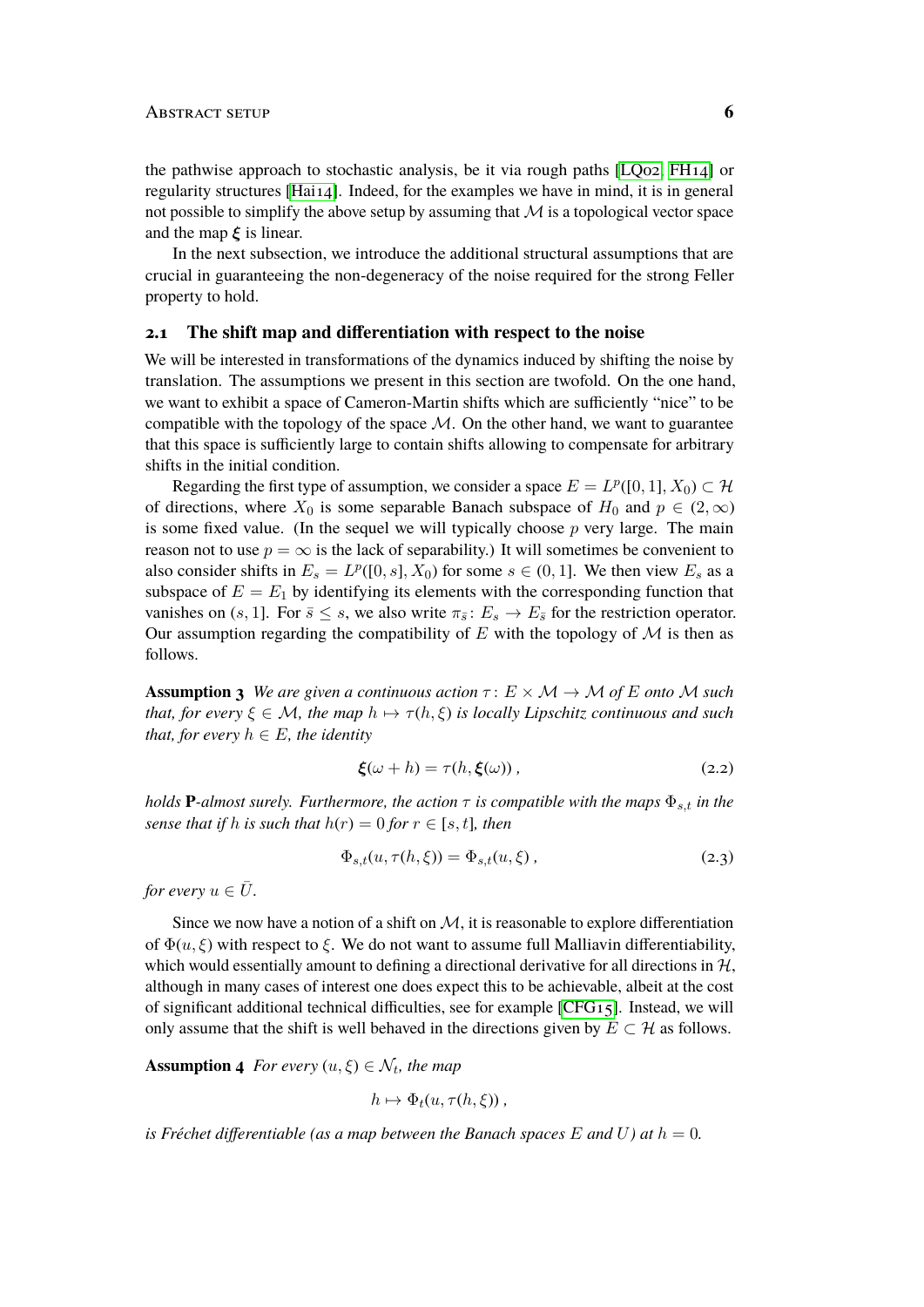We denote this Fréchet derivative by  $\mathcal{D}\Phi_t(u,\xi)$ . Lastly, and this is the main assumption guaranteeing that the strong Feller property holds, we would like to assume that the range of  $\mathcal{D}\Phi_t(u,\xi)$  contains that of  $D\Phi_t(u,\xi)$ . More precisely, we would like to find a linear operator  $A_t(u, \xi)$  transferring a variation  $v \in U$  in the initial condition u to a variation  $h \in E_t$  in the driving noise.

However, since we furthermore want to use adapted shift maps, the precise formulation of this condition requires some care. The formulation we choose to go with is as follows.

<span id="page-6-2"></span>**Assumption 5** *For every*  $s \le t$  *with*  $t \in (0, 1]$ *, we are given a map* 

$$
A_t^{(s)}: \mathcal{N}_s \to L(U, E_s) , ^1
$$

*and these maps are compatible in the sense that, for any*  $0 < s < r \le t$ , any  $(u, \xi) \in \mathcal{N}_r$ , *and any*  $v \in U$ *, one has* 

$$
A_t^{(r)}(u,\xi)v\,[0,s] = A_t^{(s)}(u,\xi)v.
$$
<sup>2</sup>

*Furthermore, for every*  $u \in U$  *and*  $s \le t$ *, the map* 

<span id="page-6-1"></span>
$$
\omega \mapsto A_t^{(s)}(u,\boldsymbol{\xi}(\omega))\,,
$$

*is* Fs*-measurable and one has the identity*

$$
D\Phi_t(u,\xi)v + \mathcal{D}\Phi_t(u,\xi)(A_t^{(t)}(u,\xi)v) = 0 ,
$$
\n(2.4)

for all  $v \in U$  and all  $(u, \xi) \in \mathcal{N}_t$ . Furthermore, for every  $0 < s \leq t \leq 1$ , the map  $A_t^{(s)}$  is *locally Lipschitz continuous from*  $\mathcal{N}_s$  *to*  $L(U, E_s)$  *and bounded on every set of the form*  $\{(u,\xi) : r_s(u,\xi) \leq R\}$  *with*  $R > 0$ *.* 

**Remark 2.2** This formulation seems somewhat awkward: why not simply define a map  $A_t$  on  $\mathcal{N}_t$  satisfying [\(2.4\)](#page-6-1) and be done with it? The problem is that the event  $(u, \xi(\omega)) \in \mathcal{N}_t$  is in general not  $\mathcal{F}_s$ -measurable for  $s < t$ , so that our measurability condition would fail in this case. On the other hand, Assumption [2](#page-4-0) does guarantee that the event  $(u, \xi(\omega)) \in \mathcal{N}_t$  is  $\mathcal{F}_t$ -measurable, so that the condition as stated has at least some chance of being fulfillable. We will however sometimes use the notational convention  $A_t = A_t^{(t)}$  for simplicity.

**Remark 2.3** We say that a map is "locally Lipschitz" if, for every x in its domain, there exists a neighbourhood of  $x$  on which it is Lipschitz continuous.

## <span id="page-6-0"></span>**3 Strong Feller property**

We now show how one can "integrate up" the infinitesimal shift given in  $(2.4)$  to produce a macroscopic shift which drives the solution starting from one initial condition to the same location at the terminal time as the solution starting from a nearby initial condition. This pathwise coupling will then be used to establish the strong Feller property. Since

<span id="page-6-3"></span><sup>&</sup>lt;sup>1</sup>Here,  $L(U, E)$  denotes the space of bounded linear operators  $U \rightarrow E$ .

<span id="page-6-4"></span><sup>&</sup>lt;sup>2</sup>As usual, we write  $F \upharpoonright A$  for the restriction of a map F to a subset A of its domain.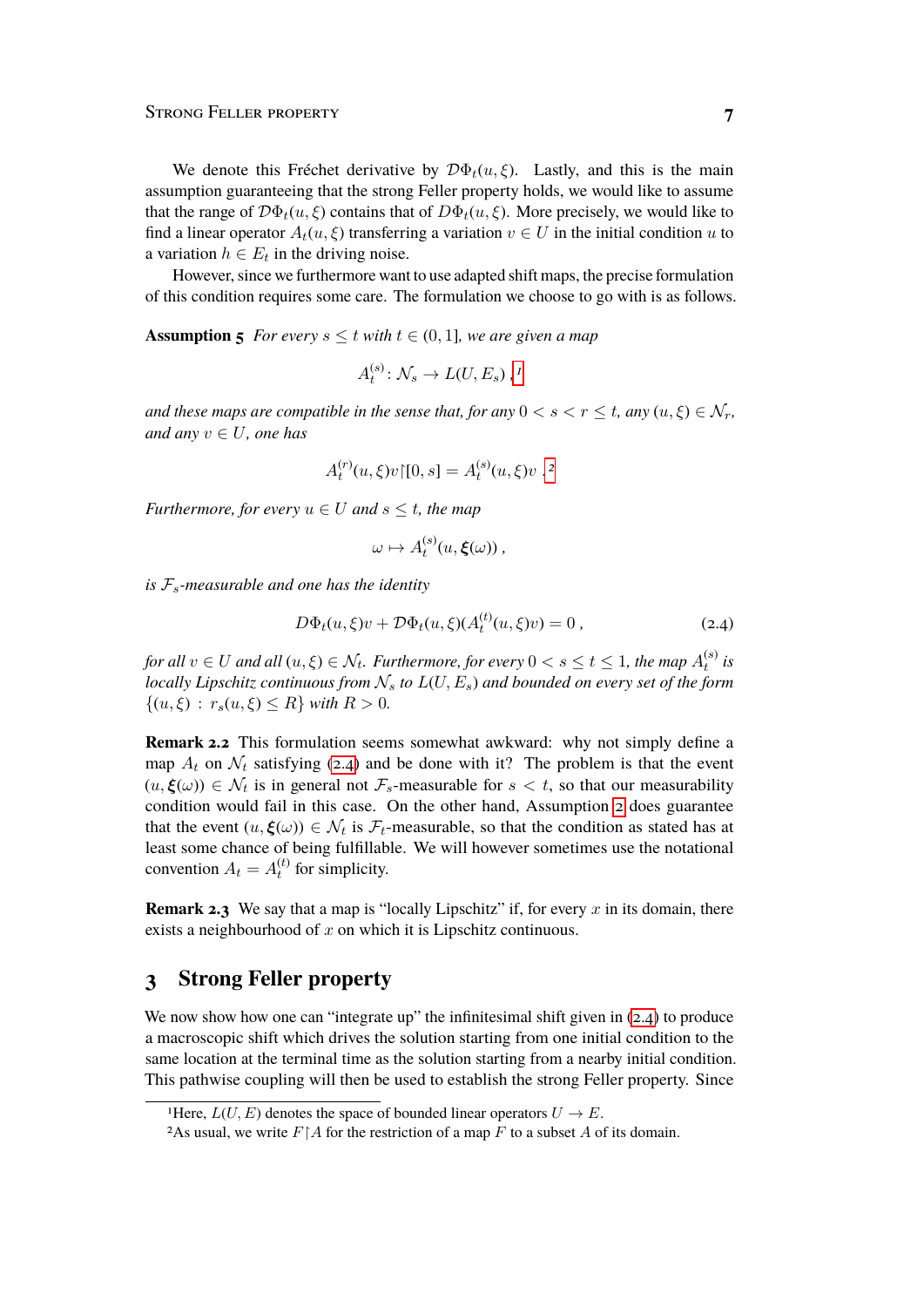we will allow the existence of trajectories which blow up, we will only be able to prove the existence of this "compensating shift" on a set of positive (though not necessarily full) measure of noise trajectories.

Throughout this section, we assume that we are given  $\Phi$  and  $\xi$  as above and that Assumptions [1–](#page-4-1)[5](#page-6-2) are satisfied. We will henceforth simply refer to this as "the context of Section [2"](#page-3-0). For any bounded measurable map  $\Psi: \overline{U} \to \mathbf{R}$ , we set  $\mathfrak{P}\Psi(u) =$  $\mathbf{E}\Psi(\Phi(u,\xi(\omega)))$ , which defines a Markov operator on  $\overline{U}$ . The main abstract result of this article is that in the context of the previous section, the Markov operator  $\mathfrak P$  enjoys the strong Feller property, namely  $\mathfrak{P}\Psi$  is continuous for all  $\Psi$  that are only bounded and measurable. Our proof actually gives the apparently stronger conclusion that the transition probabilities of  $\mathfrak P$  are continuous in the total variation distance, but this is known [\[DM83,](#page-31-11) [Sei01,](#page-34-0) [Hai09a\]](#page-32-2) to be essentially equivalent.

#### **3.1 Existence of a compensating shift**

We now prove the existence of a "compensating shift" or rather a shift in the noise so that the solution starting from one initial condition coincides with the solution starting from another initial condition at time t. This is the content of equation  $(3,1)$  in the following theorem.

<span id="page-7-2"></span>**Theorem 3.1** *In the context of Section [2,](#page-3-0) for every*  $u \in U$ *, every M sufficiently large* and every  $t \in (0,1)$ , there exists a map  $(\bar{u}, \xi) \mapsto h^{(t,M)}(u, \bar{u}, \xi) \in E_t$  such that

*1. For every*  $(u, \xi) \in \mathcal{N}_t$ , there exist  $M_+, \gamma_+ > 0$  such that the identity

<span id="page-7-0"></span>
$$
\Phi_t(u,\xi) = \Phi_t(\bar{u}, \tau(h^{(t,M)}(u,\bar{u},\xi),\xi)),
$$
\n(3.1)

*holds for every*  $M \geq M_+$  *and for every*  $\bar{u}$  *with*  $\|\bar{u} - u\| \leq \gamma_+$ *.* 

- *2. For every* u,  $\bar{u}$  in U and every  $s \in (0, t)$ , the map  $\omega \mapsto \pi_s h^{(t,M)}(u, \bar{u}, \xi(\omega))$  is Fs*-measurable.*
- *3.* One has the bound  $||h^{(t,M)}(u, \bar{u}, \xi)||_{\mathcal{H}} \leq M||\bar{u} u||_{U}$ .

*Proof.* We begin by defining a "truncated" version of the maps  $A_t$ . For this, we choose a smooth function  $\chi: \mathbf{R}_{+} \to [0, 1]$  such that  $\chi(r) = 1$  for  $r \le 1$  and  $\chi(r) = 0$  for  $r \ge 2$ , and we set

<span id="page-7-1"></span>
$$
(\tilde{A}_t(u, h, \xi)v)(s) = (A_t^{(s)}(u, \tau(h, \xi))v)(s), (Z^R(u, h, \xi))(s) = \chi(r_s(u, \tau(h, \xi))/R),
$$

for all  $s \in [0, t]$ . As a consequence of Assumption [5,](#page-6-2) for every  $s \in (0, t)$ , the restriction of the map  $\tilde{A}_t(u, h, \xi)$  to  $[0, s]$  is locally Lipschitz continuous as a function of h and  $\xi$ on the set  $\{(h, \xi) : (u, \tau(h, \xi)) \in \mathcal{N}_s\}$ . For any direction  $v \in U$  with  $||v|| = 1$  and for any  $R > 0$ , we then consider the ODE in  $U \times E$  given by

$$
\partial_{\gamma} u_{\gamma} = v , , \qquad u_0 = u ,
$$
  
\n
$$
\partial_{\gamma} h_{\gamma} = \tilde{A}_t(u_{\gamma}, h_{\gamma}, \xi) v \inf_{\bar{\gamma} \leq \gamma} Z^R(u_{\bar{\gamma}}, h_{\bar{\gamma}}, \xi) , \qquad h_0 = 0 .
$$
\n(3.2)

We claim that this ODE has unique global solutions. Indeed, consider  $s$  such that  $(u, \xi) \in \mathcal{N}_s$ . Then, it follows from Assumptions [3](#page-5-0) and [5](#page-6-2) that the ODE in  $U \times E_s$  given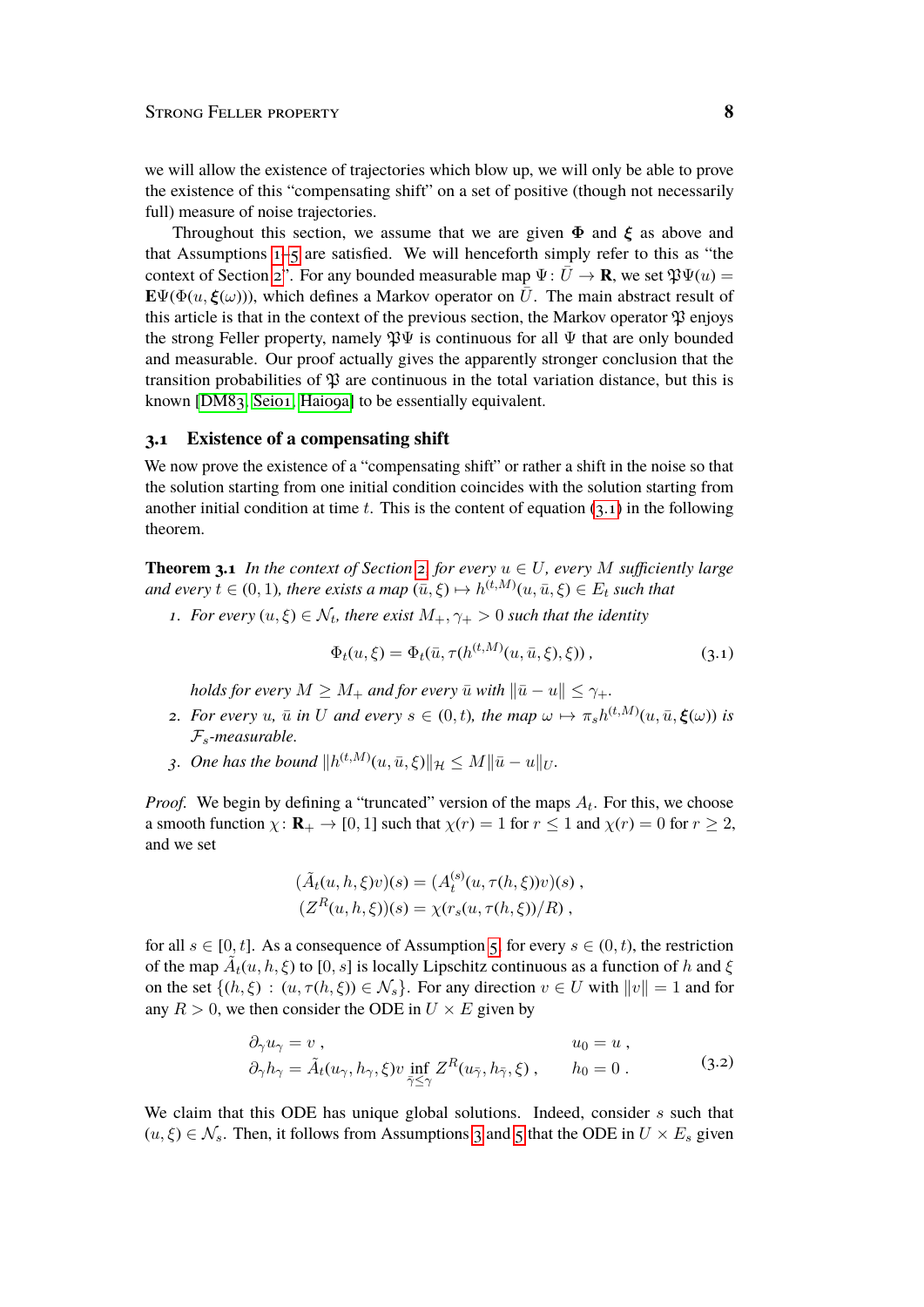by [\(3.2\)](#page-7-1), but with the right hand side interpreted as taking values in  $E_s$ , admits unique solutions  $(u_\gamma, h_\gamma^{(s)})$  up to the first value of  $\gamma$  such that  $r_s(u_\gamma, \tau(h_\gamma^{(s)}, \xi)) = 2R$ . Let us denote this value by  $\gamma_s^*$  (which also depends on  $(u, \xi)$  of course). Note that since  $s \mapsto r_s$ is increasing, the map  $s \mapsto \gamma_s^*$  is decreasing. Note also that for  $\bar{s} \leq s$  and for  $\gamma \leq \gamma_s^*$ , one has  $\pi_{\bar{s}} h_{\gamma}^{(s)} = h_{\gamma}^{(\bar{s})}$ . The desired solution to [\(3.2\)](#page-7-1) is then given by

$$
h_{\gamma}(s) = h_{\gamma \wedge \gamma_s^{\star}}^{(s)}(s) .
$$

We now show that the choice  $h^{(t,M)}(u,\bar{u},\xi)=h_\gamma$  indeed satisfies [\(3.1\)](#page-7-0) for  $\bar{u}=u+\gamma v$ with  $||v|| = 1$ , provided that  $\gamma$  is small enough and that  $R$  is such that  $\tilde{A}_t$  is bounded by M on the set  $\{(u, h, \xi) : r_t(u, \tau(h, \xi)) \leq R\}.$ 

Since  $(u, \xi) \in \mathcal{N}_t$ , we can find an R large enough so  $r_t(u, \xi) \leq R/2$ . Once this value of R is fixed, we can find  $\gamma_+ > 0$  such that  $r_t(u, \tau(h, \xi)) \leq R$  for every h with  $\sup_{s\in[0,t]}\|h(s)\| \leq \gamma_+$ . Since  $\tilde{A}_t$  is bounded by M, we can furthermore choose  $\gamma_+$ sufficiently small so that  $\tilde{A}_t \leq 1/\gamma_+$ . This choice of  $\gamma_+$  guarantees *a priori* that, for  $\gamma \leq \gamma_+$ , the solution to [\(3.2\)](#page-7-1) satisfies

<span id="page-8-0"></span>
$$
\partial_{\gamma}h_{\gamma} = A_t^{(t)}(u_{\gamma}, \tau(h_{\gamma}, \xi))v. \tag{3.3}
$$

Differentiating the quantity  $\Phi_t(u_\gamma, \tau(h_\gamma, \xi))$  with respect to  $\gamma$ , we then obtain from the definition of  $\mathcal{D}\Phi_t$ , the chain rule, [\(3.3\)](#page-8-0), and [\(2.4\)](#page-6-1) that

$$
\frac{d}{d\gamma}\Phi_t(u_\gamma, \tau(h_\gamma, \xi)) = D\Phi_t(u_\gamma, \tau(h_\gamma, \xi))v + D\Phi_t(u_\gamma, \tau(h_\gamma, \xi))A_t^{(t)}(u_\gamma, \tau(h_\gamma, \xi))v
$$
  
= 0,

which shows that the first property of h does indeed hold.

The measurability of  $\pi_s h^{(t)}$  with respect to  $\mathcal{F}_s$  is then an immediate consequence of the fact that both  $A_t^{(s)}$  and  $r_s$  are  $\mathcal{F}_s$ -measurable, and the last property holds by definition since  $\|\partial_{\gamma}h_{\gamma}(s)\| \leq M$  for  $\gamma \leq \gamma_s^*$  and  $\partial_{\gamma}h_{\gamma}(s) = 0$  afterwards.  $\Box$ 

#### **3.2** The Markov operator  $\mathfrak{P}$  is strong Feller

We now use the estimate given in  $(3.1)$  to prove that  $\mathfrak P$  satisfies the strong Feller property. The existence of a compensating shift as in  $(3.1)$  can be combined with Girsanov's theorem to show that nearby points have transition measures which are close in total variation.

<span id="page-8-2"></span>**Theorem 3.2** In the context of Section [2,](#page-3-0) the Markov operator  $\mathfrak P$  satisfies the strong *Feller property.*

*Proof.* Without loss of generality, we assume that  $\Psi(\mathbf{Q}) = 0$  and that  $\sup_{u \in \overline{U}} |\Psi(u)| \leq 1$ . It is sufficient to show that, for any fixed  $u \in U$ , one has

<span id="page-8-1"></span>
$$
\lim_{\gamma \to 0} \sup_{\|\bar{u} - u\| \le \gamma} |\mathfrak{P}\Psi(u) - \mathfrak{P}\Psi(\bar{u})| = 0.
$$
\n(3.4)

For this, we proceed as follows. Viewing the initial condition u and any time  $t \in (0, 1)$ as fixed, we choose a direction  $v \in U$  and write  $h_{\gamma,t}^{(M)}(\xi, v)$  for the corresponding shift obtained in Theorem [3.1,](#page-7-2) namely

$$
h_{\gamma,t}^{(M)}(\xi, v) = h^{(t,M)}(u, u + \gamma v, \xi) .
$$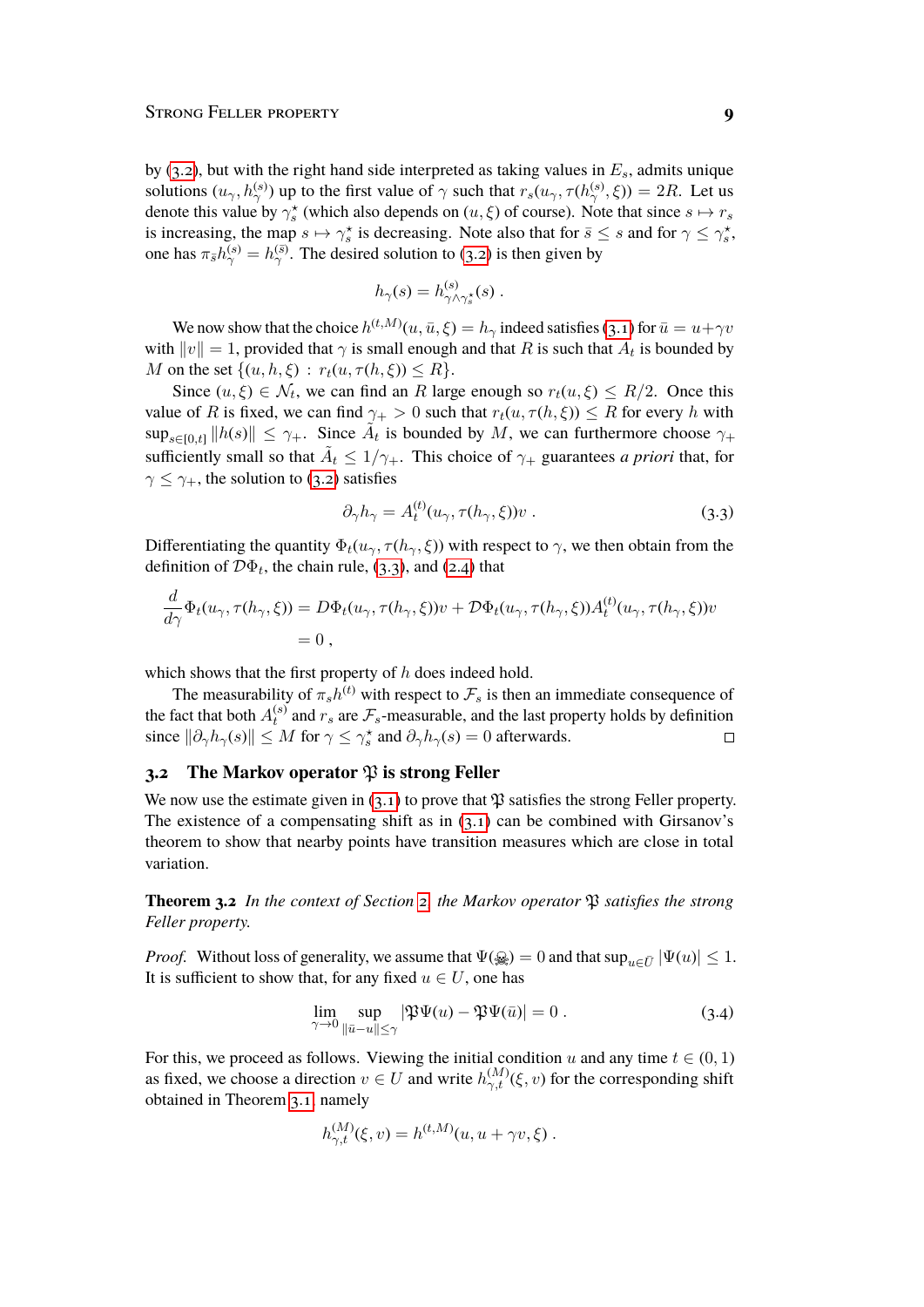We also fix some  $\varepsilon > 0$ .

It follows from Theorem [3.1](#page-7-2) that we can find  $M_+$ ,  $\gamma_+ > 0$  (possibly depending on t and  $\xi$ ) such that the identity

$$
\Phi_t(u,\xi) = \Phi_t(u + \gamma v, \tau(h_{\gamma,t}^{(M)}(\xi, v), \xi))
$$

and the bound  $||h_{\gamma,t}^{(M)}(\xi,v)||_{\mathcal{H}} \leq \gamma M$  hold for all  $\gamma \leq \gamma_+(\xi,t)$ , all  $M \geq M_+(\xi,t)$ , and all v with  $||v|| = 1$ . In particular, as a consequence of [\(2.1\)](#page-3-1) and [\(2.3\)](#page-5-1), one has

$$
\Phi(u,\xi) = \Phi(u + \gamma v, \tau(h_{\gamma,t}^{(M)}(\xi,v),\xi))
$$

since if the trajectories coincide at time t then they coincide for all  $T > t$ .

Fixing a  $u \in U$ ,  $v \in U$  with  $||v|| = 1$ , we write  $\bar{u} = u + \gamma v$  for  $\gamma > 0$ . We also define the sets

$$
\overline{\Omega}_{\gamma,M,t} = \{ \omega \, : \, \gamma \leq \gamma_+(\boldsymbol{\xi}(\omega),t) \quad M \geq M_+(\boldsymbol{\xi}(\omega),t) \},
$$

as well as

<span id="page-9-1"></span>
$$
\Omega_{\gamma,M,t} = \{ \omega \,:\, \omega + h_{\gamma,t}^{(M)}(\xi(\omega),v) \in \overline{\Omega}_{\gamma,M,t} \} .
$$

(The latter actually also depends on  $v$ , but this will be irrelevant for our proof since all of our estimates are uniform in v.) Observe that since both  $\gamma_+$  and  $M_+$  are finite for all  $(u, \xi) \in \mathcal{N}_t$ , one has that  $\mathbf{P}(\overline{\Omega}_{\gamma, M,t}) \to \mathbf{P}((u, \xi) \in \mathcal{N}_t)$  as  $\gamma \to 0$  and  $M \to \infty$ . Furthermore,  $P((u, \xi) \in \mathcal{N}_t) \to 1$  as  $t \to 0$ . Combining these facts implies for any  $\varepsilon > 0$ there exists a  $t_0$  and, for every  $t \leq t_0$ , there exist  $\gamma_0$  and  $M_0$  so that

<span id="page-9-0"></span>
$$
\mathbf{P}(\overline{\Omega}_{\gamma,M,t}^c) \le \varepsilon \quad \text{for any } t \in (0,t_0], \, \gamma \le \gamma_0 \text{ and } M \ge M_0,
$$
 (3.5)

where we wrote  $B^c$  for the complement of an event  $B \subset \Omega$ . We will henceforth always assume that  $\gamma$  is sufficiently small so that  $\gamma M \leq 1$ .

Next, observe that we can then write

$$
\mathfrak{P}\Psi(u) - \mathfrak{P}\Psi(\bar{u}) = \mathbf{E}(\Psi(\Phi(u,\xi)) - \Psi(\Phi(\bar{u},\xi)))
$$
\n
$$
= \mathbf{E}\Big(\Psi(\Phi(u,\xi))(\mathbf{1}_{\Omega_{\gamma,M,t}} + \mathbf{1}_{\Omega_{\gamma,M,t}^c}) - \Psi(\Phi(\bar{u},\xi))(\mathbf{1}_{\overline{\Omega}_{\gamma,M,t}} + \mathbf{1}_{\overline{\Omega}_{\gamma,M,t}^c})\Big).
$$
\n(3.6)

Using first Girsanov's theorem, then the definition of  $\Omega_{\gamma,M,t}$  combined with Proposi-tion [3.6](#page-11-0) below and finally  $(3.1)$ , we obtain the identity

$$
\mathbf{E}\Psi(\Phi(\bar{u},\boldsymbol{\xi}))\mathbf{1}_{\overline{\Omega}_{\gamma,M,t}(\boldsymbol{\xi})} = \mathbf{E}\Psi(\Phi(\bar{u},\boldsymbol{\xi}(\omega+h_{\gamma,t}^{(M)}(\boldsymbol{\xi}))))\mathcal{E}_{\gamma}(\omega,v)\mathbf{1}_{\overline{\Omega}_{\gamma,M,t}}(\omega+h_{\gamma,t}^{(M)}(\boldsymbol{\xi}))
$$
  
\n
$$
= \mathbf{E}\Psi(\Phi(\bar{u},\tau(h_{\gamma,t}^{(M)}(\boldsymbol{\xi}),v)))\mathcal{E}_{\gamma}(\omega,v)\mathbf{1}_{\Omega_{\gamma,M,t}}(\omega)
$$
  
\n
$$
= \mathbf{E}\Psi(\Phi(u,\boldsymbol{\xi}))\mathcal{E}_{\gamma}(\omega,v)\mathbf{1}_{\Omega_{\gamma,M,t}}(\omega)
$$
  
\n
$$
= \mathbf{E}\Psi(\Phi(u,\boldsymbol{\xi}))\mathbf{1}_{\Omega_{\gamma,M,t}}(\omega) + \mathbf{E}\Psi(\Phi(u,\boldsymbol{\xi}))(\mathcal{E}_{\gamma}(\omega,v)-1)\mathbf{1}_{\Omega_{\gamma,M,t}}(\omega).
$$

where  $\mathcal{E}_{\gamma}(\omega, v)$  is the exponential martingale given by Girsanov's theorem. Rearranging this equality and using the bound  $|\Psi| \leq 1$  produces

$$
\left| \mathbf{E} \Psi(\Phi(\bar{u}, \xi)) \mathbf{1}_{\overline{\Omega}_{\gamma,M,t}}(\xi) - \mathbf{E} \Psi(\Phi(u, \xi)) \mathbf{1}_{\Omega_{\gamma,M,t}}(\omega) \right| \leq \sqrt{\mathbf{E} (\mathcal{E}_{\gamma}(\omega, v) - 1)^2}
$$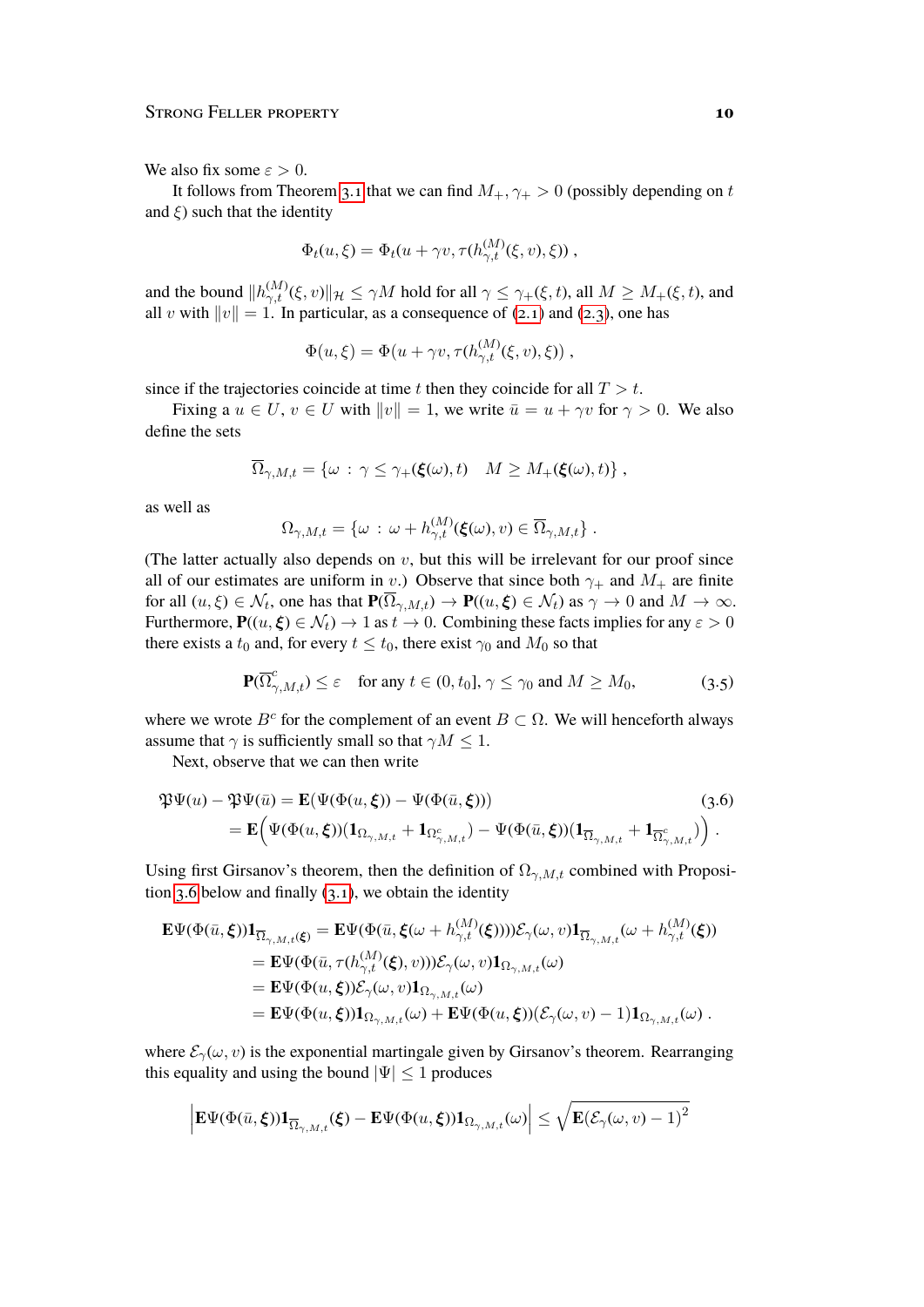Since  $||h_{\gamma,t}^{(M)}(\xi, v)||_{\mathcal{H}} \leq 1$  by Theorem [3.1](#page-7-2) and the assumption  $\gamma M \leq 1$ , one has

$$
\mathbf{E}(\mathcal{E}_{\gamma}(\omega,v)-1)^2 = \mathbf{E}\mathcal{E}_{\gamma}(\omega,v)^2 - 1 = \mathbf{E} \exp(\Vert h_{\gamma,t}^{(M)}(\xi,v) \Vert_{\mathcal{H}}^2) - 1 \leq e \mathbf{E} \Vert h_{\gamma,t}^{(M)}(\xi,v) \Vert_{\mathcal{H}}^2.
$$

Similarly, using again Girsanov's theorem, if  $A = \{ \omega : (u, \xi) \in \mathcal{N} \}$  and  $\overline{A} = \{ \omega :$  $(\bar{u}, \xi) \in \mathcal{N}$  we also obtain the bound

$$
\begin{aligned} \mathbf{P}(\Omega^c_{\gamma,M,t}) &= \mathbf{E}(\mathcal{E}_{\gamma}\mathbf{1}_{\Omega^c_{\gamma,M,t}}) - \mathbf{E}((\mathcal{E}_{\gamma}-1)\mathbf{1}_{\Omega^c_{\gamma,M,t}}) = \mathbf{P}(\overline{\Omega}^c_{\gamma,M,t}) - \mathbf{E}((\mathcal{E}_{\gamma}-1)\mathbf{1}_{\Omega^c_{\gamma,M,t}}) \\ &\leq \mathbf{P}(\overline{\Omega}^c_{\gamma,M,t}) + \left(\mathbf{E}(\mathcal{E}_{\gamma}-1)^2\right)^{1/2} .\end{aligned}
$$

Combining all of these bounds with [\(3.6\)](#page-9-0) and  $|\Psi| \leq 1$ , we finally obtain that

$$
\begin{split} |\mathfrak{P}\Psi(u) - \mathfrak{P}\Psi(\bar{u})| &\leq |\mathbf{E}\Psi(\Phi(u,\xi))\mathbf{1}_{\Omega_{\gamma,M,t}} - \mathbf{E}\Psi(\Phi(\bar{u},\xi))\mathbf{1}_{\overline{\Omega}_{\gamma,M,t}}| \\ &+ \mathbf{P}(\Omega_{\gamma,M,t}^c) + \mathbf{P}(\overline{\Omega}_{\gamma,M,t}^c) \,, \\ &\leq 2\mathbf{P}(\overline{\Omega}_{\gamma,M,t}^c) + 2e\sqrt{\mathbf{E}||h_{\gamma,t}^{(M)}(\xi,v)||_{\mathcal{H}}^2} \,. \end{split} \tag{3.7}
$$

Fixing any  $\varepsilon > 0$  from [\(3.5\)](#page-9-1) we can find a t small enough so that the first term above is less than  $\varepsilon/2$  for M sufficiently large and  $\gamma$  sufficiently small. Then, possibly choosing  $\gamma$ even smaller so that  $2e\gamma \leq \varepsilon/2$  and  $\gamma M \leq 1$ , the second term will also be less that  $\varepsilon/2$ . Hence we conclude that for all  $\gamma$  sufficiently small one has the bound

$$
\sup_{\|\bar{u}-u\|\leq \gamma} |\mathfrak{P}\Psi(u)-\mathfrak{P}\Psi(\bar{u})|\leq \varepsilon.
$$

As  $\varepsilon$  was arbitrarily, we conclude that [\(3.4\)](#page-8-1) holds and the proof is complete.

**Remark 3.3** If one knows that the system is not explosive then one can often obtain a quantitative bound in [\(3.7\)](#page-10-0) and show that  $\mathfrak{P}\Psi$  is Hölder continuous whenever  $\Psi$  is bounded. In particular, if  $P(\xi \in \mathcal{N}_t) = 1$  for some  $t \in (0, 1]$  then one is free to fix that t in  $(3.7)$ . Having fixed t, one knows from Theorem [3.1](#page-7-2) that

$$
\sqrt{\mathbf{E}||h_{\gamma,t}^{(M)}(\xi,v)||_{\mathcal{H}}^2} \leq C\gamma = C||u - \bar{u}||.
$$

Combining this with any estimate on  $|\mathbf{P}(\overline{\Omega}_{\gamma,M,t})-1|$  as  $\gamma \to 0$ , such as  $\mathbf{P}(\overline{\Omega}_{\gamma,M,t}) \leq K\gamma^p$ for some  $p > 0$  will produce a quantitative estimate. However, as such a quantitative bound is not needed to prove unique ergodicity of the system, we do not dwell on this point.

**Remark 3.4** While we have emphasised the use of [\(3.1\)](#page-7-0) at points which do not blow up, our result also shows that the probability of blowing up varies continuously with the initial condition: just apply  $\mathfrak P$  to the test function  $\Psi$  given by  $\Psi(\mathcal Q) = 1$  and  $\Psi(u) = 0$ for  $u \in U$ . The intuition is clear: if there is a compensating shift which shifts the trajectory from a nearby initial condition to coincide with a trajectory which is en route to exploding, then the nearby point also blows up with positive probability.

<span id="page-10-0"></span> $\Box$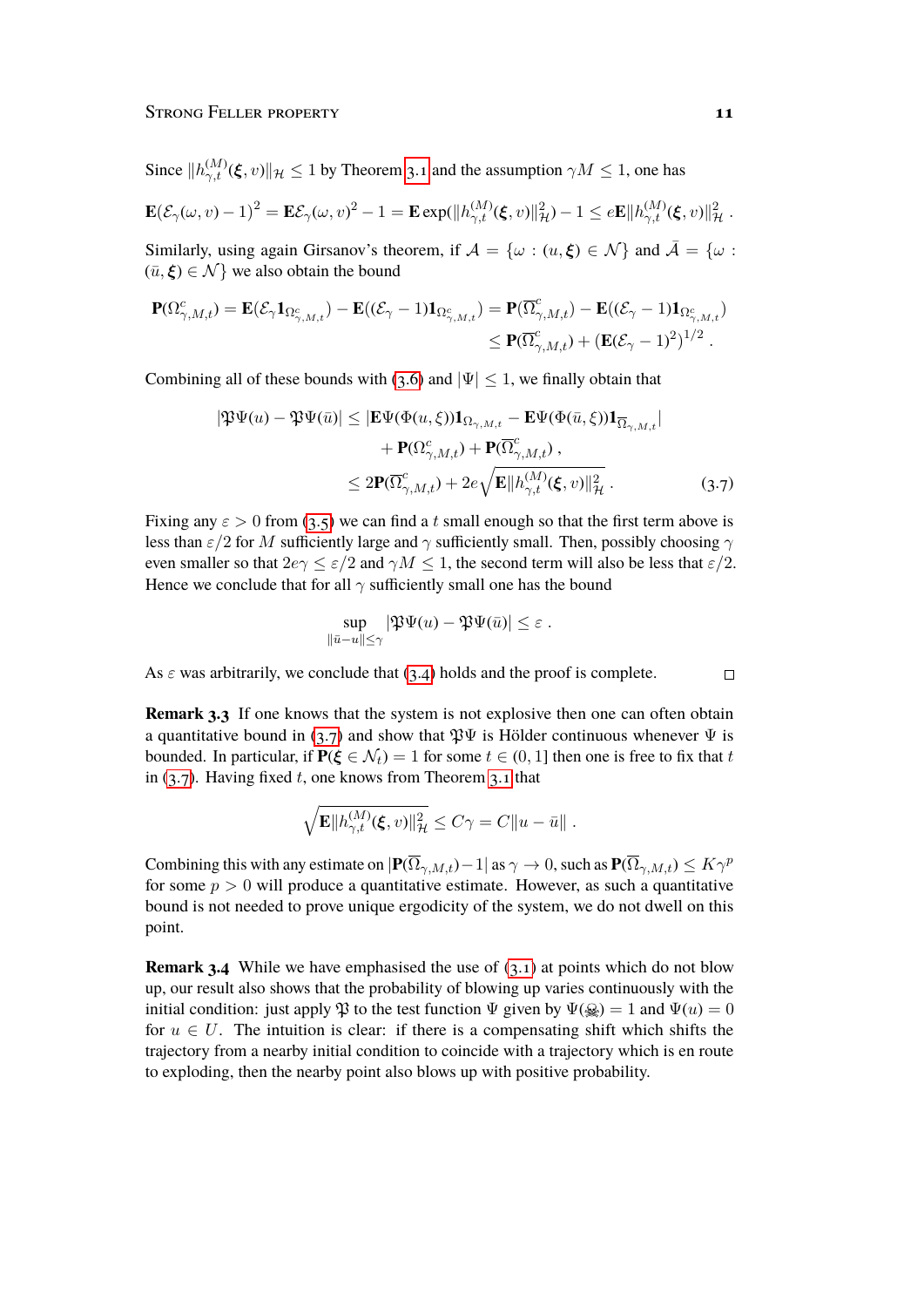#### **3.3 Robustness of shift maps**

In the proof given in the previous subsection, we used the fact that  $(2,2)$  also holds for *random* shifts h as long as they are adapted. The aim of this section is to show that this is indeed automatically the case, at least under some Novikov-type condition. (This could probably be relaxed, but it is trivially satisfied in our application since our cut-off procedure guarantees that we only consider shifts that are bounded by a deterministic constant.) We will make use of the following fact.

<span id="page-11-2"></span>**Lemma 3.5** Let X and Y be two Polish spaces, **P** a probability measure on X, and X, Y *two measurable maps*  $X \to Y$ *. Then*  $X = Y$  **P**-almost surely if and only if the identity

$$
\mathbf{E}f(X(x))g(x) = \mathbf{E}f(Y(x))g(x) ,
$$

*holds for any two bounded uniformly continuous functions*  $f: \mathcal{Y} \to \mathbf{R}$  *and*  $g: \mathcal{X} \to \mathbf{R}$ *.* 

The main result of this subsection is the following. Here, for any separable Banach space X,  $L_{\text{pr}}^p(\Omega \times [0,1], \mathcal{X})$  denotes the set of  $L^p$  functions from  $\Omega \times [0,1]$  into X that are measurable with respect to the predictable  $\sigma$ -algebra on  $\Omega \times [0,1]$  (with respect to the filtration  $\{\mathcal{F}_t\}_t$ . In the particular case  $\mathcal{X} = X_0$ , one has of course  $L_{\text{pr}}^p(\Omega\times[0,1],\mathcal{X})\subset L^p(\Omega\times[0,1],\mathcal{X})\approx L^p(\Omega,E)$ , so that we alternatively view these elements as E-valued random variables.

<span id="page-11-0"></span>**Proposition 3.6** *Let*  $\xi \colon \Omega \to M$  *and let*  $\tau$  *be a continuous action of*  $E$  *on*  $M$  *as above. If* [\(2.2\)](#page-5-2) *holds for every deterministic*  $h \in E$ , *then it also holds for every predictable*  $h \colon \Omega \to E$  *satisfying*  $\mathbf{E} \exp(6||h||^2_{\mathcal{H}}) < \infty$ .

*Proof.* Let  $h_n \in L^p_{\text{pr}}(\Omega \times [0, 1], X_0)$  be a sequence of random variables such that each  $h_n$  takes only countably many values in E, and such that the  $h_n$  converge to h both in  $L^2_{\text{pr}}(\Omega \times [0,1], H_0)$  and in probability in E. We choose the  $h_n$  furthermore such that  $\sup_n$  E exp(6||h<sub>n</sub>|| $\frac{2}{\mathcal{H}}$ ) <  $\infty$ . This is always possible by the separability of  $X_0$  and the density of simple processes in  $L_{\text{pr}}^p(\Omega \times [0,1], X_0)$ .

Since  $h_n$  only takes countably many values, the identity

<span id="page-11-1"></span>
$$
\boldsymbol{\xi}(\omega + h_n(\omega)) = \tau(h_n(\omega), \boldsymbol{\xi}(\omega)) ,
$$

holds almost surely for every *n*. Here, assuming that  $h_n$  takes the value  $h_n^{(k)}$  on the set  $A_k \subset \Omega$  forming a partition of  $\Omega$ , the left hand side should be interpreted as the random variable which equals  $\xi(\omega + h_n^{(k)})$  on  $A_k$  for every k. In particular, for every n, we have the identity

$$
\mathbf{E}f(\xi(\omega+h_n(\omega)))g(\omega+h_n(\omega))\mathcal{E}(h_n) = \mathbf{E}f(\tau(h_n(\omega),\xi(\omega)))g(\omega+h_n(\omega))\mathcal{E}(h_n), (3.8)
$$

where we used the notation

$$
\mathcal{E}(h) \stackrel{\text{def}}{=} \exp\left(-\int_0^1 \langle h(s), d\omega(s) \rangle_{\mathcal{H}} - \frac{1}{2} \int_0^1 \|h(s)\|_{\mathcal{H}}^2 ds\right).
$$

It follows from the first and second properties that  $\mathcal{E}(h_n)$  converges towards  $\mathcal{E}(h)$  in  $L^1(\Omega, \mathbf{P})$ : writing  $\mathcal{E}(h) = \exp(\mathcal{I}(h))$ , it is easy to verify that

$$
\mathbf{E}|\mathcal{I}(h) - \mathcal{I}(h_n)|^2 \le \mathbf{E}||h - h_n||_{\mathcal{H}}^2(1 + ||h + h_n||_{\mathcal{H}}^2)
$$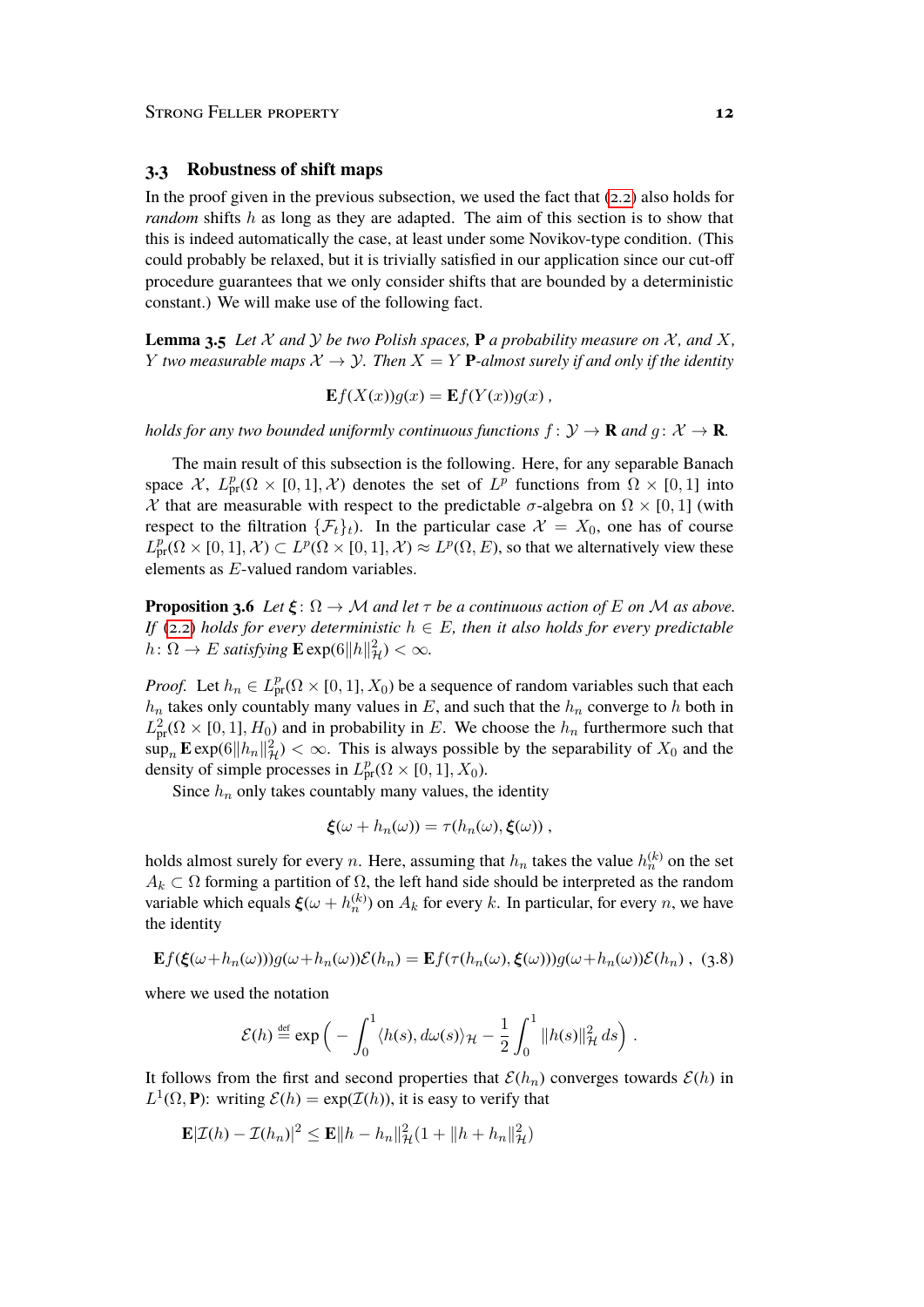$$
\lesssim (\mathbf{E}||h-h_n||_{\mathcal{H}}^2\mathbf{E}(1+||h||_{\mathcal{H}}+||h_n||_{\mathcal{H}})^6)^{1/2} \lesssim (\mathbf{E}||h-h_n||_{\mathcal{H}}^2)^{1/2}.
$$

We conclude that

$$
\mathbf{E}|\mathcal{E}(h) - \mathcal{E}(h_n)| \le \mathbf{E}|\mathcal{I}(h) - \mathcal{I}(h_n)|(\mathcal{E}(h) + \mathcal{E}(h_n))
$$
  
\$\le \left(2\mathbf{E}|\mathcal{I}(h) - \mathcal{I}(h\_n)|^2\mathbf{E}(\mathcal{E}(h)^2 + \mathcal{E}(h\_n)^2)\right)^{1/2} \lesssim (\mathbf{E}|\mathcal{I}(h) - \mathcal{I}(h\_n)|^2)^{1/4},

which does indeed converge to 0 by assumption.

As a consequence of the uniform continuity of g and  $\tau$  and the convergence of  $h_n$  to h, the right hand side of [\(3.8\)](#page-11-1) converges as  $n \to \infty$  to

$$
\mathbf{E}f(\tau(h(\omega),\boldsymbol{\xi}(\omega)))g(\omega+h(\omega))\mathcal{E}(h). \tag{3.9}
$$

On the other hand, for any fixed  $n$ , we can use Girsanov's theorem to show that the left hand side equals

<span id="page-12-0"></span>
$$
\mathbf{E} f(\boldsymbol{\xi}(\omega)) g(\omega) ,
$$

independently of  $n$ . Applying Girsanov's theorem in the opposite direction and comparing this to  $(3.9)$ , we conclude that

$$
\mathbf{E} f(\xi(\omega + h(\omega)))g(\omega + h(\omega))\mathcal{E}(h) = \mathbf{E} f(\tau(h(\omega), \xi(\omega)))g(\omega + h(\omega))\mathcal{E}(h) .
$$

Writing  $\tilde{\mathbf{E}}$  for expectations under the probability measure  $\tilde{\mathbf{P}} = \mathcal{E}(h) \mathbf{P}$  and writing  $\sigma_h$  for the  $\sigma$ -algebra generated by the shift map  $T_h$ , it follows from Lemma [3.5](#page-11-2) that the identity

$$
f(\boldsymbol{\xi}(\omega + h(\omega))) = \tilde{\mathbf{E}}(f(\tau(h(\omega), \boldsymbol{\xi}(\omega))) | \tilde{\sigma}) ,
$$

holds  $\tilde{P}$ -almost surely. Since this holds for every bounded uniformly continuous function f, it also holds for its square, so that

$$
\tilde{\mathbf{E}}(f(\tau(h(\omega),\xi(\omega)))^2 | \tilde{\sigma}) = (\tilde{\mathbf{E}}(f(\tau(h(\omega),\xi(\omega))) | \tilde{\sigma}))^2.
$$

This implies that  $\omega \mapsto f(\tau (h(\omega), \xi(\omega)))$  is  $\tilde{\sigma}$ -measurable, thus concluding the proof.  $\square$ 

#### **3.4 A few consequences**

Recall that every invariant measure for a Markov operator  $\mathfrak P$  on a Polish space can be written as a superposition of ergodic invariant measures. In our case, the Dirac mass located on  $\mathcal{Q}_i$  is always invariant because of the property  $\Phi(\mathcal{Q}_i, \xi) = \mathcal{Q}_i$ , but one might be interested in asking whether  $\mathfrak P$  also has a unique invariant measure located on U. The main ingredient for such a statement is the fact [\[DPZ96\]](#page-31-4) that the strong Feller property yields the following strengthening of the fact that distinct ergodic invariant measures are mutually singular.

<span id="page-12-1"></span>**Proposition 3.7** *Let*  $\mathfrak{P}$  *be a strong Feller Markov operator on a Polish space and let*  $\mu \neq \nu$  be ergodic invariant probability measures for  $\mathfrak{P}$ . Then, the topological supports *of* µ *and* ν *are disjoint.*

We immediately obtain the following two corollaries.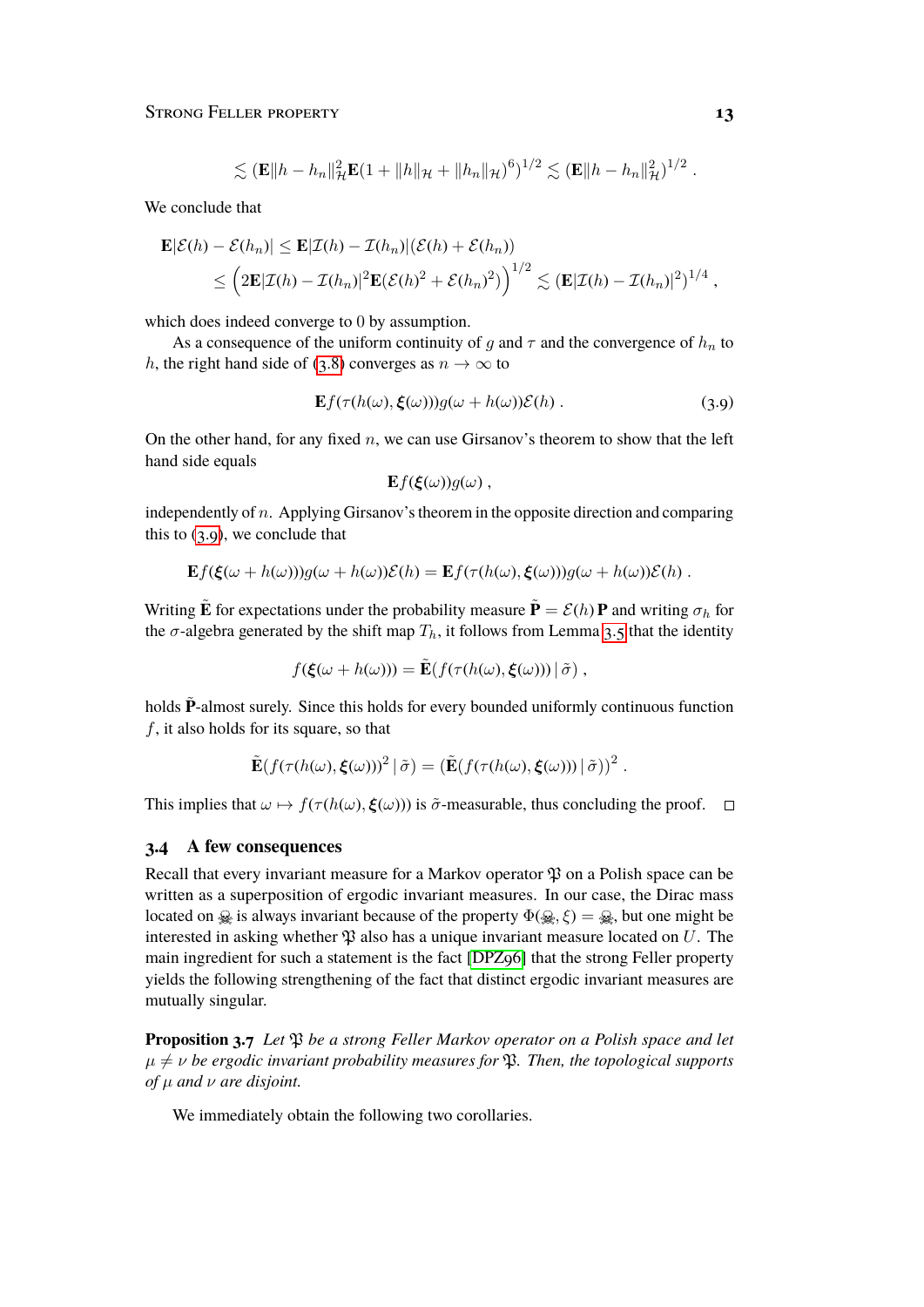**Corollary 3.8** *In the context of Section [2,](#page-3-0) assume that, for every open set*  $A \subset U$  *and every*  $u \in U$ *, one has* 

<span id="page-13-1"></span>
$$
\mathbf{P}(\{\omega : \Phi(u,\xi(\omega)) \in A\}) > 0.
$$
\n(3.10)

*Then,*  $\mathfrak{P}$  *admits at most one invariant measure*  $\mu$  *with*  $\mu(U) = 1$ *.* 

*Proof.* The condition [\(3.10\)](#page-13-1) implies that every invariant measure located on U has full support, so that the claim follows from Proposition [3.7.](#page-12-1)  $\Box$ 

The next corollary is useful in situations where an invariant measure is already known, as is the case for the KPZ equation  $[FO15]$ , the 2D Navier-Stokes equations driven by space-time white noise [\[DPD02\]](#page-31-7), the dynamical  $P(\Phi)_2$  model [\[AR91,](#page-30-0) [DPD03\]](#page-31-6), as well as the dynamical  $\Phi_3^4$  model [\[HM15\]](#page-32-6).

<span id="page-13-2"></span>**Corollary 3.9** *In the context of Section [2,](#page-3-0) assume that*  $\mathfrak P$  *admits an invariant measure*  $\mu$ *with* supp  $\mu = U$ . Then  $\mu$  *is the only invariant measure concentrated on* U.

*Proof.* Since this result does not appear to be easy to find in the literature, we give a self-contained proof. We first show that  $\mathfrak P$  can have at most countably many ergodic invariant measures as a consequence of the strong Feller property. Recall that the strong Feller property implies the existence of a probability measure  $\lambda$  such that the transition probabilities  $\mathfrak{P}(u, \cdot)$  are absolutely continuous with respect to  $\lambda$  for every  $u \in U$ . (See for example [\[Hai09a,](#page-32-2) Lem. 1.6.4].) In particular, by Prokhorov's theorem, there exists a  $\sigma$ -compact (i.e. countable union of compact) set  $K \subset U$  such that  $\mathfrak{P}(u, K) = 1$  for every  $u \in U$ .

The strong Feller property also implies that for every  $u \in U$  there exists a neighbourhood  $N_u$  of u such that there exists at most one ergodic invariant measure  $\mu_u$  for with supp  $\mu \cap N_u \neq \phi$ . By the  $\sigma$ -compactness of K, we can find a sequence  $\{u_n\}_{n\in\mathbb{N}}$  so that  $K \subset \bigcup_{n \in \mathbb{N}} N_{u_n}$ . Since every invariant measure is concentrated on K, the claim follows.

Assume now by contradiction that  $\mu$  is not ergodic. Then, by the above, we can write  $\mu = \sum_n p_n \mu_n$  for at most countably many distinct ergodic invariant measures  $\mu_n$ . Furthermore, by Proposition [3.7,](#page-12-1) the supports of the  $\mu_n$  are all disjoint. Since the supports are furthermore closed, their union has to be all of U by our assumption on  $\mu$ , and U is connected, we immediately conclude that the sum can have only one term.  $\Box$ 

# <span id="page-13-0"></span>**4 Application to singular SPDEs**

In this section, we show how to apply the previous abstract result to solutions to singular stochastic PDEs of the type studied in [\[Hai14\]](#page-32-4). We henceforth assume that we are in the setting of [\[Hai14,](#page-32-4) Sec. 7.3] which we summarise in the next subsection.

#### **4.1 A very general setting**

We are working with an ambient regularity structure  $(\mathcal{T}, \mathcal{G})$  which contains the usual polynomial regularity structure  $(\bar{\mathcal{T}}, \bar{\mathcal{G}})$  on  $\mathbf{R}^{d+1}$  with scaling  $\mathfrak{s} = (2q, \bar{\mathfrak{s}})$  for some scaling  $\bar{\mathfrak{s}}$  of  $\mathbf{R}^d$ . In particular, we have a distinguished basis vector  $\mathbf{1} \in \bar{\mathcal{T}}$  of degree 0 which represents the constant functions. We assume that it is also endowed with an abstract integration map  $\mathcal I$  of order  $2q$  as well as a convolution operator  $\mathcal P$  (associated to  $\mathcal I$  as in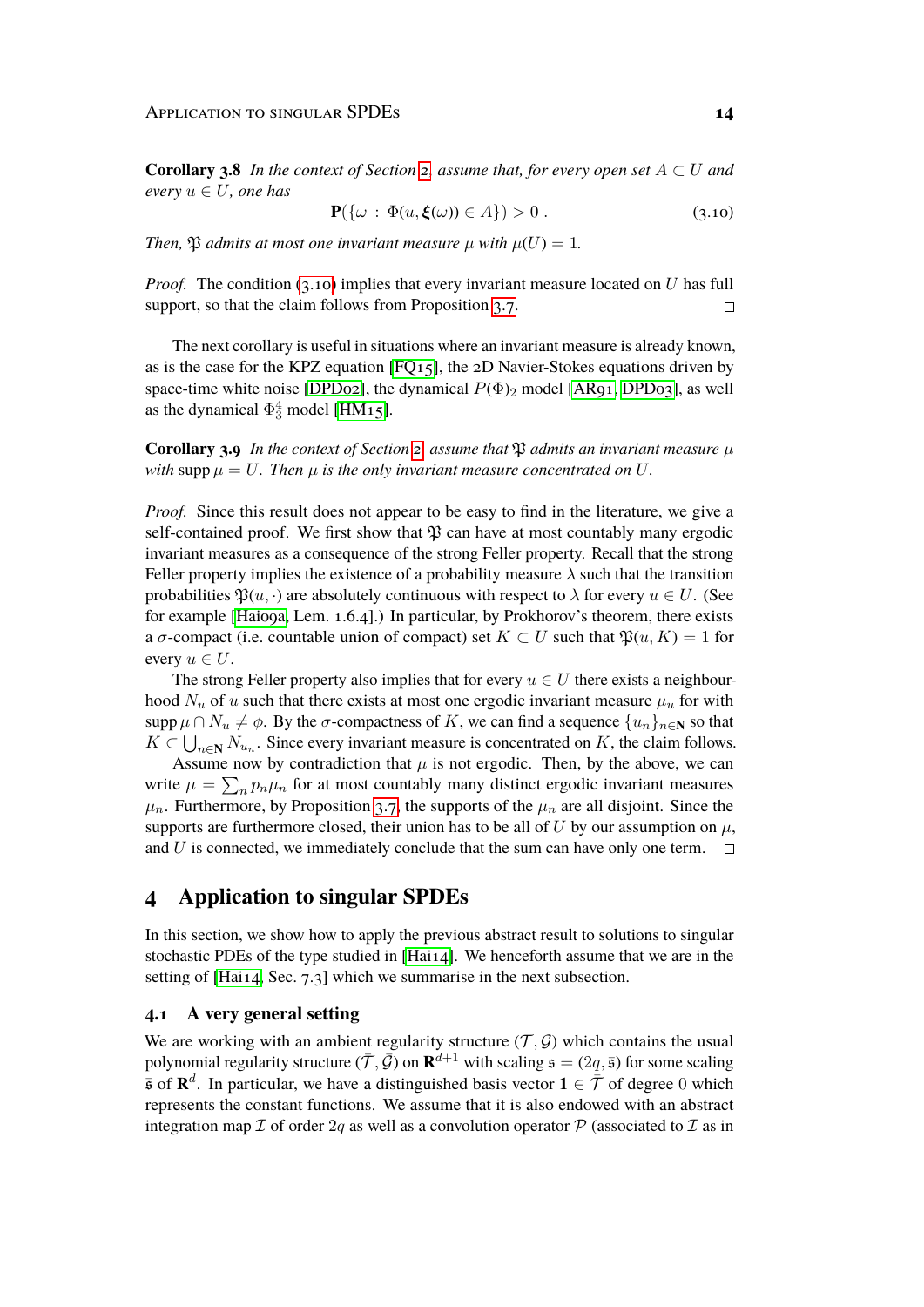[\[Hai14,](#page-32-4) Sec. 4]), obtained from the linear evolution problem associated to a homogeneous (with respect to the scaling  $\bar{s}$ ) elliptic differential operator  $\mathcal L$  of order  $2q$  with constant coefficients on  $\mathbb{R}^d$ . In particular, one has

$$
\mathcal{RP}\Phi = P \star \mathcal{R}\Phi ,
$$

for any  $\Phi \in \mathcal{D}^{\gamma}$  (taking values in the domain of *I*) with  $\gamma > 0$  and for *P* the Green's function of  $\partial_t - \mathcal{L}$ . A very important property of the kernel P we will use in the sequel is that it is non-anticipative in the sense that  $P(t, x) = 0$  for  $t < 0$ . Henceforth, we will also assume that we are given a lattice  $L$  on  $\mathbf{R}^{d}$  with compact fundamental domain and that all quantities of interest are periodic with respect to  $L$ . For example, we simply write  $\mathcal{C}^{\alpha}$  for the space of Hölder continuous functions of regularity  $\alpha$  that are *L*-periodic, without specifically mentioning L. The same is true for our spaces  $\mathcal{D}^{\gamma,\eta}$  of modelled distributions.

As usual, we write  $\mathcal M$  for the space of all admissible models for  $(\mathcal T, \mathcal G)$  and the scaling  $\frak s$  that are furthermore periodic (in the sense of [Hai<sub>14</sub>, Def. 3.33]) with respect to the lattice L.

**Remark 4.1** Note that the operator P here is equal to the operator  $K_{\bar{Y}} + R_{\gamma} \mathcal{R}$  in [\[Hai14,](#page-32-4) Thm 7.8].

**Remark 4.2** In general, one can allow for several operators  $\mathcal{I}^{(k)}$  with k taking values in some finite index set, associated to integral kernels  $P^{(k)}$ . All of the results in this section carry over to this more general setting without any substantial change, but we prefer to stick to the scalar-valued case to simplify notations.

We also assume that we are given two finite-dimensional sectors V and  $\overline{V}$  such that

$$
\bar{\mathcal{T}} \subset V \subset \bar{\mathcal{T}} \oplus \mathcal{T}_{\geq \zeta} , \qquad \bar{\mathcal{T}} \subset \bar{V} \subset \bar{\mathcal{T}} \oplus \mathcal{T}_{\geq \bar{\zeta}} , \qquad (4.1)
$$

for some  $0 < \zeta \leq \bar{\zeta} + 2q$ . We also fix from now on exponents  $\gamma, \bar{\gamma}$  such that  $\overline{\gamma}$  + 2q >  $\gamma \ge \overline{\gamma}$  > 0, such that  $\overline{\gamma} \le \zeta$ , and such that  $\mathcal{Q}_{\le \gamma} \mathcal{I} \overline{V}_{\le \overline{\gamma}} \subset V_{\le \gamma}$ , where  $\mathcal{Q}_{\le \gamma}$ denotes projection onto  $\mathcal{T}_{\leq \gamma}$ .

To describe the nonlinearity of our evolution problem, we assume that we are given a distinguished element  $N \in \mathcal{T}$  such that  $\Gamma N = N$  for every  $\Gamma$  belonging to the structure group  $G$ . In particular, as a consequence of the fact that N is invariant under  $G$  and V contains  $\overline{T}$ , the subspace  $\hat{V} \subset T$  given by

<span id="page-14-1"></span>
$$
\hat{V}=V+\mathcal{I}(N)\ ,
$$

is again a sector. In some situations, the choice  $N = 0$  is possible, but we will see in Section [5.1](#page-20-1) below that one sometimes needs to make a different choice in order to remain compatible with the condition  $\zeta > 0$  with  $\zeta$  appearing in the properties of V. Given this sector  $\hat{V}$ , we make the following structural assumption on both our models and our nonlinearity.

<span id="page-14-0"></span>**Assumption 6** *We are given a continuous "canonical lift map"*  $\mathscr{L}:\mathcal{C}^{\infty}(\mathbf{R}\times\mathbf{R}^{d})\to\mathscr{M}$ *as well as a finite-dimensional Lie group* R*, together with a continuous action* M *of* R *onto*  $M$ .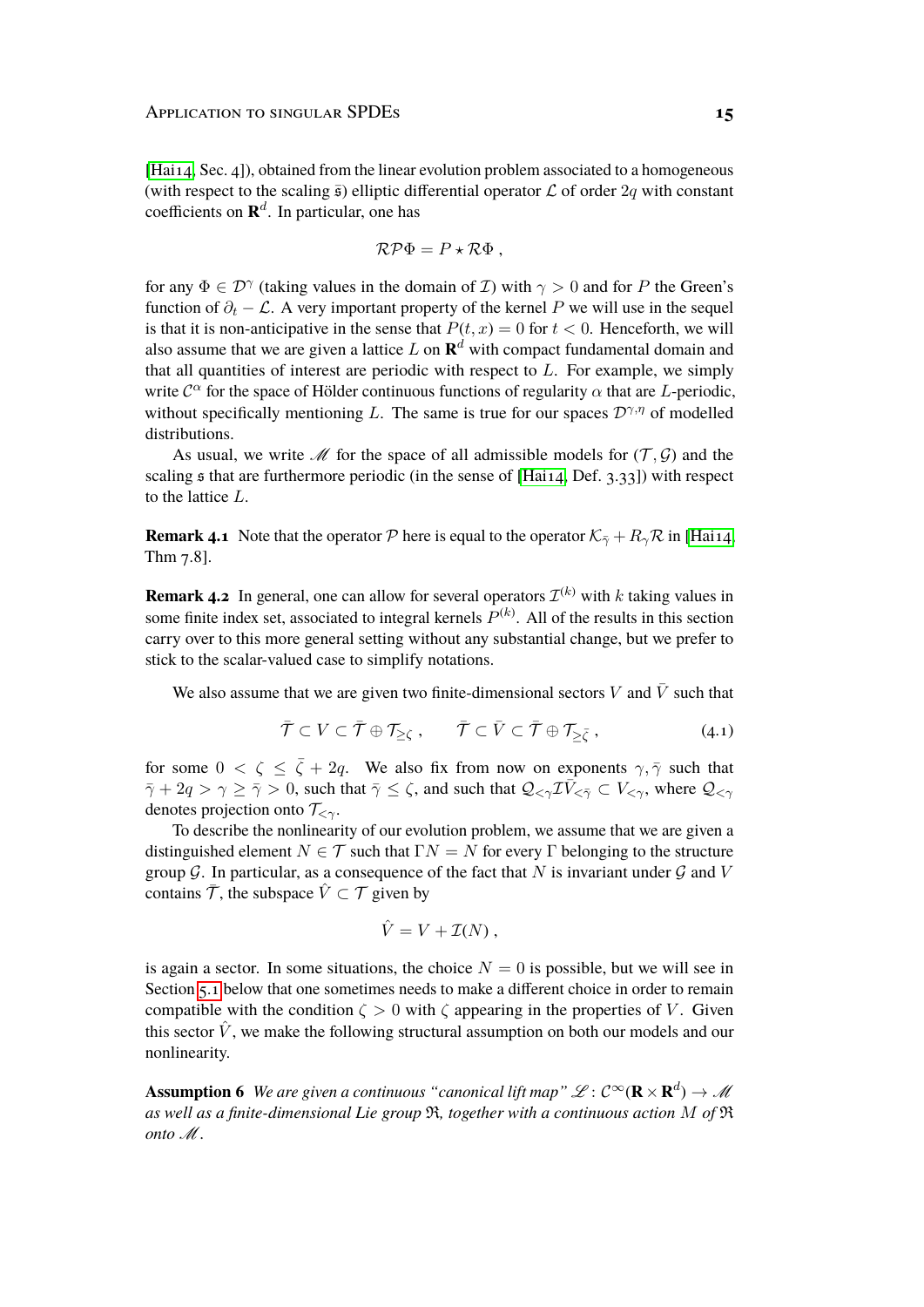*We are also given a map*  $F: \hat{V}_{\leq \gamma} \to \bar{V}_{\leq \bar{\gamma}}$  *such that the corresponding composition operator is strongly locally Lipschitz continuous (in the sense of [\[Hai14,](#page-32-4) Sec. 7.3]) from*  $\mathcal{D}^{\gamma,\eta}$  to  $\mathcal{D}^{\bar{\gamma},\bar{\eta}}$ , locally uniformly over the underlying admissible model, and for some *exponents*  $\eta, \bar{\eta} > -2q$  *such that* ( $\bar{\eta} \wedge \bar{\zeta}$ ) + 2q > ( $\eta \vee 0$ ) *and such that*  $\eta \leq \zeta$ .

The first part of this assumption leads us to the following definition of a "nice" model.

**Definition 4.3** An admissible model  $\Pi = (\Pi, \Gamma) \in \mathcal{M}$  for  $(\mathcal{T}, \mathcal{G})$  is *nice* if there exist  $\xi_n \in C^\infty(\mathbf{R} \times \mathbf{R}^d)$  and  $g_n \in \mathfrak{R}$  such that  $\mathbf{\Pi} = \lim_{n \to \infty} M_{g_n} \mathscr{L}(\xi_n)$  and furthermore the distribution  $P \star \Pi_z N$  belongs to  $\mathcal{C}(\mathbf{R}, \mathcal{C}^{\eta})$ .

Write  $M$  for the closure of all smooth and nice models in the space of nice admissible models for the regularity structure (T, G). Setting  $I_0 = [-2, 3]$ , we endow M with the "seminorm" given by

$$
\|( \Pi, \Gamma) \| = \sup_{z, \varphi, \lambda, \alpha, \tau} \lambda^{-\alpha} |(\Pi_z \tau)(\varphi_z^{\lambda})| + \sup_{z, \bar{z}, \alpha, \beta, \tau} |z - \bar{z}|_{\mathfrak{s}}^{-(\alpha - \beta)} \| \Gamma_{z \bar{z}} \tau \|_{\mathcal{T}_{\beta}} + \| P \star \Pi_0 N \|_{\mathcal{C}(I_0, \mathcal{C}^{\eta})},
$$

as well as the corresponding distance function as in [\[Hai14,](#page-32-4) Eq. 2.17]. Here, the supremum over z, as well as the one over  $z, \bar{z}$  run over  $I_0 \times \mathbf{R}^d$ , while the suprema over all other variables are as in  $[Ha114, Def. 2.17]$ . We also identify elements that are at distance 0, thus turning  $M$  into a separable metric space. Although, strictly speaking, an element of  $M$  is now an equivalence class of models, all of the operations we will ever make use of only ever concern modelled distributions defined on  $[0,1] \times \mathbf{R}^d$  (which are canonically extended to be 0 outside), so that both  $P$  and the reconstruction operator are well-defined and do not depend on the representative in M.

Writing  $(\Omega, \mathbf{P})$  for a filtered Gaussian probability space as in Section [2,](#page-3-0) we furthermore assume without loss of generality that  $\Omega$  is of the form  $C^{-1/3}(\mathbf{R}, H)$  for some separable Hilbert space H containing  $H_0$  as a dense subspace and such that both H and  $H_0$  are canonically identified with some space of  $(L$ -periodic) functions  $\prime$  distributions on  $\mathbb{R}^d$  in the sense that one has continuous and dense embeddings

$$
\mathcal{C}^{\infty}(\mathbf{R}^d) \subset H_0 \subset H \subset \mathcal{D}'(\mathbf{R}^d) .
$$

In particular, elements of  $\Omega$  can be viewed as distributions on  $\mathbf{R}^{d+1}$ . We then make the following assumption.

<span id="page-15-0"></span>**Assumption 7** For every compactly supported mollifier  $\varrho \in C_0^{\infty}(\mathbf{R}^{d+1})$  there exists a  $sequence g_{\varepsilon} \in \mathfrak{R}$  such that the sequence of random models  $M_{g_{\varepsilon}} \mathscr{L}(\varrho^{\varepsilon} \star \omega)$  converges in *probability in* M *to a limiting random model*  $\boldsymbol{\xi}(\omega)$ *.* 

*Furthermore, the model*  $\xi = (\Pi, \Gamma)$  *is such that, for every*  $\overline{t} \le t \in [0, 1]$ *, the random variables*  $(\Pi_z \tau)(\varphi_z)$  *and*  $\Gamma_{z\bar{z}}$  *are*  $\mathcal{F}_t$ -measurable for every  $\varphi \in C_0^{\infty}$  *with support in*  $\mathbf{R}_{-}\times\mathbf{R}^{d}$ *. Here, the time coordinates of z,*  $\bar{z}$  *are given by t,*  $\bar{t}$ *.* 

**Remark 4.4** In all the examples we have in mind, the sequence  $g_{\varepsilon}$  can be chosen in such a way that the limiting random model  $\xi$  does not depend on the choice of mollifier  $\rho$ . This property however is not essential for our analysis.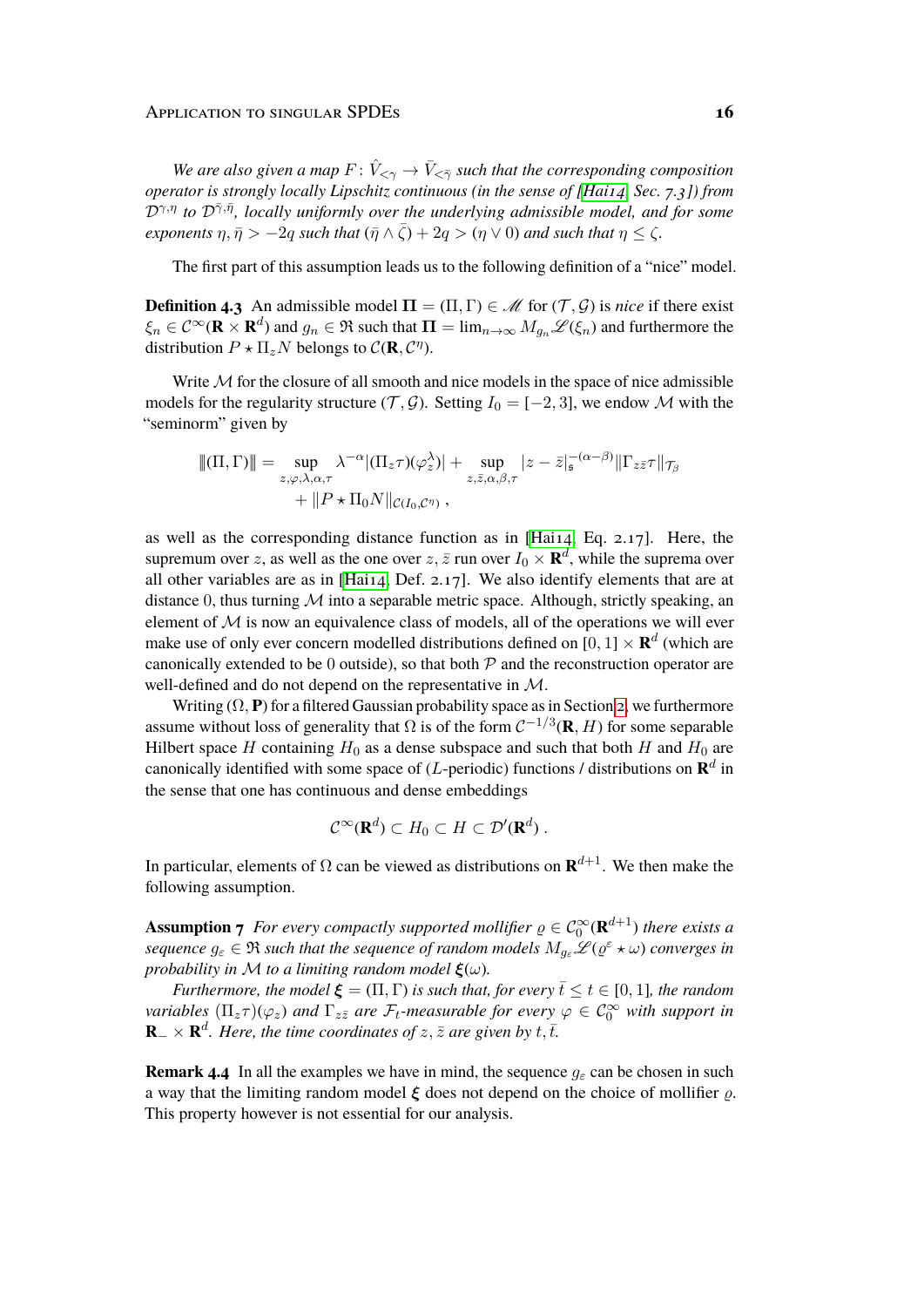It then follows from a combination of [\[Hai14,](#page-32-4) Thm 7.8] and the argument given in [\[Hai14,](#page-32-4) Sec. 9] that, for every periodic initial condition  $\Phi_0 \in \mathcal{C}^{\eta}$  and every nice periodic admissible model, one has a maximal solution  $\Phi$  to the equation

<span id="page-16-0"></span>
$$
\Phi = \mathcal{P}\mathbf{1}_{+}(F(\Phi) + N) + P\Phi_0 , \qquad (4.2)
$$

where  $1_+$  is the multiplication operator by the indicator function of the set  $\{(t, x) : t > 0\}$ and  $P\Phi_0$  denotes the solution to the linearised problem, viewed via its truncated Taylor expansion as an element in  $\mathcal{D}^{\gamma,\eta}$  with values in the usual Taylor polynomials  $\bar{\mathcal{T}}$ .

In other words, there exists  $T \in (0, 2]$  (depending on the initial condition  $\Phi_0$  and on the underlying model  $\Pi$ ) such that, for every  $t < T$ , there exists a unique element  $\Phi \in \mathcal{D}^{\gamma,\eta}((-\infty,t] \times \mathbf{R}^d, \hat{V}_{\leq \gamma})$  vanishing on  $\mathbf{R}_- \times \mathbf{R}^d$  and such that the identity [\(4.2\)](#page-16-0) holds on  $(-\infty, t] \times \mathbf{R}^d$ . As a consequence of the model being nice and the condition  $\zeta > 0$ , the solution is furthermore such that  $\mathcal{R}\Phi$  takes values in  $\mathcal{C}((0,T), \mathcal{C}^{\eta})$  and, if  $T \leq 1$ , then  $\lim_{t \to T} ||(\mathcal{R}\Phi)(t, \cdot)||_{\mathcal{C}^{\eta}} = \infty$ .

**Remark 4.5** The upper bound 2 we impose on T is of course completely arbitrary, as long as it is larger than the final time 1 we are really interested in. However, since our models are undefined outside the time interval  $I_0$ , we have to put some threshold otherwise the equation makes no longer sense.

In particular, provided that we set  $U = C^{\eta}$  (or rather the closure of smooth functions in the  $\mathcal{C}^{\eta}$ -norm so that U is separable) and we similarly consider solutions starting with an initial condition at time  $s$  instead of time 0, this does indeed yield a collection of flow maps  $\Phi_{s,t}$ :  $\bar{U} \times \mathcal{M} \rightarrow \bar{U}$  which is consistent in the sense of [\(2.1\)](#page-3-1) as a consequence of [\[Hai14,](#page-32-4) Prop. 7.11]. Here, we set  $\Phi_{s,t}(\Phi_s, \Pi) = \mathcal{Q}_s$  if and only if the maximal existence time T for the solution to [\(4.2\)](#page-16-0) with initial condition  $\Phi_s$  at time s and model  $\Pi \in \mathcal{M}$ satisfies  $T \leq t$ .

#### **4.2 A nice class of nonlinearities**

We first show that, under suitable assumptions on  $F$ , the solution to [\(4.2\)](#page-16-0) also satisfies the remaining assumptions of Section [2.](#page-3-0) Our main assumption is that solutions to  $(4.2)$ driven by nice models are limits of solutions to stochastic PDEs with local nonlinearities. Given a smooth function u on  $\mathbf{R}^{d+1}$  we write  $G(\partial^* u)$  for any expression of the form  $G(u, \partial_i u, \partial_{ij}^2 u, \ldots)$  which depends on *finitely many* spatial derivatives of u. In our context, this will only ever include derivatives of order strictly less than the order  $2q$  of the operator  $\mathcal{L}$ . We then make the following assumption on  $F$ :

<span id="page-16-2"></span>**Assumption 8** For every  $g \in \Re$  there exist locally Lipschitz continuous functions  $F_g^{(1)}$ and  $F_g^{(2)}$  such that, for every model of the form  $\mathbf{\Pi}=M_g\mathscr{L}(\xi)$  with  $\xi\in\mathcal{C}^\infty(\mathbf{R}^{d+1})$ , the *solution*  $\Phi$  *to* [\(4.2\)](#page-16-0) *is such that*  $u = R\Phi$  *solves the PDE* 

$$
\partial_t u = \mathcal{L}u + F_g^{(1)}(\partial^* u) + F_g^{(2)}(\partial^* u)\xi , \qquad u_0 = \Phi_0 .
$$

<span id="page-16-1"></span>We will furthermore impose the following regularity assumption, where the various objects and exponents are as introduced above.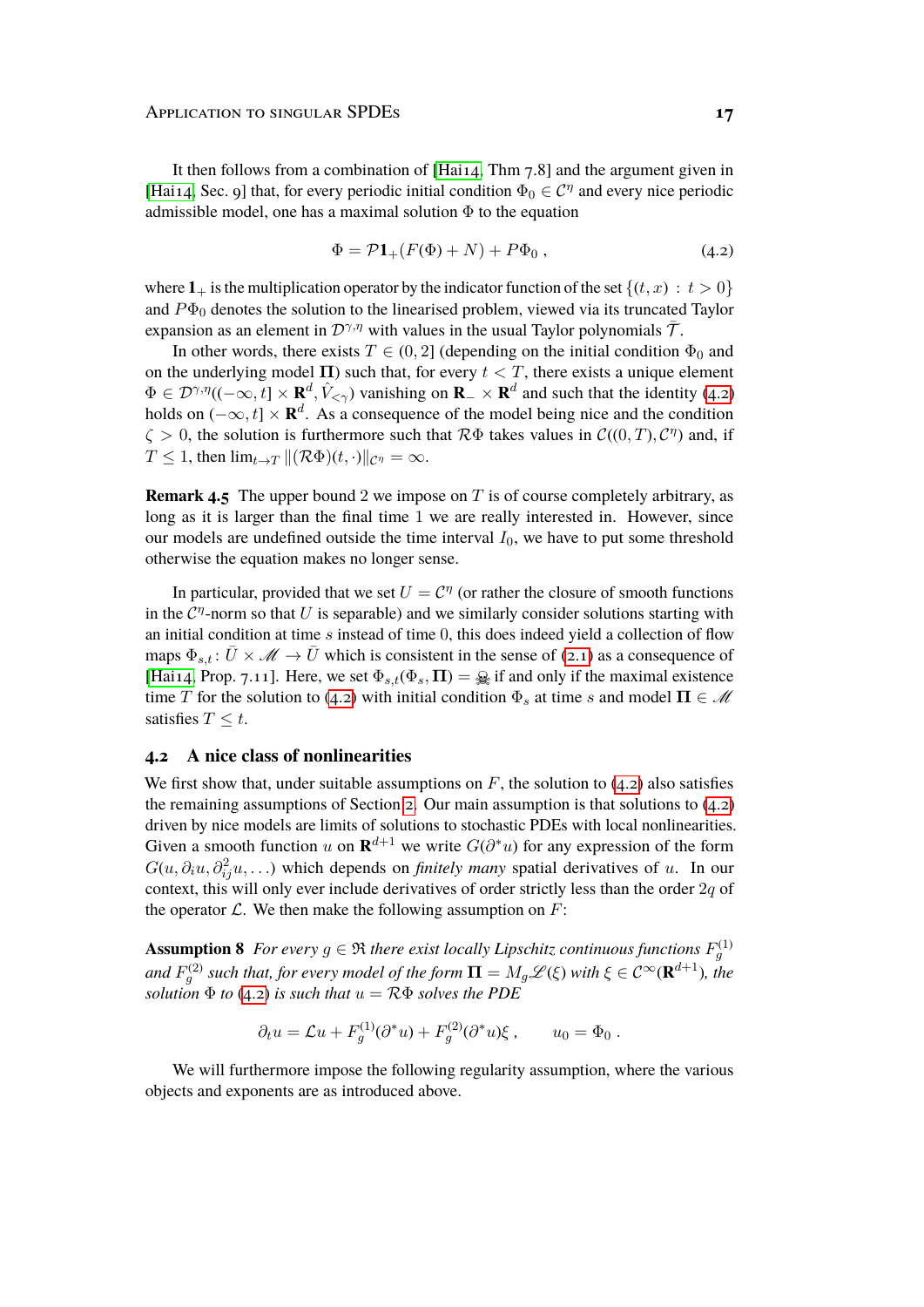**Assumption 9** *The map* F *is twice differentiable as a map between the finite-dimensional vector spaces*  $\tilde{V}_{\leq \gamma}$  *and*  $\bar{V}_{\leq \bar{\gamma}}$ *. Its derivative DF is such that if*  $\Phi$  *and J belong to*  $\mathcal{D}^{\gamma,\eta}$ *with values in*  $V_{\leq \gamma}$  *and*  $V_{\leq \gamma}$  *respectively, then the map* 

$$
z \mapsto (DF(\Phi(z)))J(z)
$$

*belongs to*  $\mathcal{D}^{\overline{\gamma},\overline{\eta}}$  *and the map*  $(\Phi, J) \mapsto DF(\Phi)J$  *is strongly locally Lipschitz between these spaces.*

See [\[Hai14,](#page-32-4) Sec. 7.3] for the definition of strongly locally Lipschitz in this context. We will also assume henceforth that, for  $\zeta > 0$  the regularity of the sector V as above, we are given a continuous action  $\tau: C^{\zeta}([0,1] \times \mathbf{R}^d) \times \mathcal{M} \to \mathcal{M}$  of  $C^{\zeta}$  onto the space  $\mathcal M$ of nice admissible models for  $(\mathcal{T}, \mathcal{G})$ . We then make the following structural assumption on our equation.

<span id="page-17-1"></span>**Assumption 10** *There exist*  $p \in (2, \infty)$  *as well as a separable Banach space*  $X_0$  *with*  $d$ ense and continuous inclusions  $\mathcal{C}^\infty(\mathbf{R}^d) \subset X_0 \subset \mathcal{D}'(\mathbf{R}^d)$  such that

- *There is a continuous action*  $\tau$  *of*  $E = L^p([0, 1], X_0)$  *on*  $M$  *such that, for all smooth functions*  $h, \omega$  *and every*  $g \in \mathfrak{R}$ *, one has the identity*  $\tau(h, M_g \mathcal{L}(\xi)) =$  $M_a \mathscr{L}(\xi + h)$ .
- *One has*  $E \subset C^{\gamma-2}$ , extending functions on [0, 1] to vanish outside.
- The space  $X_0$  admits  $C^{\zeta}$  as a multiplier and, for every  $\varrho \in C_0^{\infty}(\mathbf{R}^d)$  integrating *to* 1, the operators  $h \mapsto \varrho^{\varepsilon} \star h$  are uniformly bounded as  $\varepsilon \to 0$  and converge *pointwise to the identity.*

*Furthermore, there exists a*  $C^2$  *map*  $G: \mathbf{R} \to \mathbf{R}$  *such that, for any*  $h \in E$  *supported in*  $(0,1) \times \mathbf{R}^d$  and any model  $\mathbf{\Pi} \in \mathcal{M}$ , the solution  $\Phi^h$  to [\(4.2\)](#page-16-0) with model  $\mathbf{\Pi}^h = \tau(h,\mathbf{\Pi})$ *is related to the solution* Φˆ<sup>h</sup> *to*

<span id="page-17-0"></span>
$$
\hat{\Phi}^h = \mathcal{P}\mathbf{1}_+(F(\hat{\Phi}^h) + N) + P \star (G(\langle \mathbf{1}, \hat{\Phi}^h \rangle)h) + P\Phi_0, \qquad (4.3)
$$

with model  $\Pi$  by  $\mathcal{R}^h\Phi^h=\mathcal{R}\hat{\Phi}^h.$  *Here,*  $\mathcal{R}^h$  *denotes the reconstruction operator for the model*  $\mathbf{\Pi}^h$ ,  $\mathcal R$  *denotes the reconstruction operator for*  $\mathbf \Pi$ *, and*  $\langle\mathbf 1,\cdot\rangle\colon \hat V_{<\gamma}\to\mathbf R$  *is the canonical projection onto the component* 1*. Finally, we assume that either* G *is constant*  $or \hat{V} = V.$ 

<span id="page-17-2"></span>**Remark 4.6** In [\(4.3\)](#page-17-0), the term  $G(\hat{\Phi}^h)h$  is interpreted as an element of E, thanks to the assumption on  $G$  and the fact that  $\mathcal{C}^\zeta$  is a multiplier on  $X_0$ . (The fact that  $\langle \mathbf{1}, \hat{\Phi}^h \rangle$  belongs to  $C^{\zeta}$  follows from [\[Hai14,](#page-32-4) Prop. 3.28].) Since we assume that h is supported away from 0, the singularity at the origin appearing in  $G(\hat{\Phi}^h)$  plays no role. It then follows from the second assumption on  $X_0$  that one has  $P \star (G(\hat{\Phi}^h)h) \in C^{\gamma}$ , which we interpret as an element of  $\mathcal{D}^{\gamma}$  via its canonical lift to the Taylor polynomials  $\bar{\mathcal{T}}$ . In particular, this shows that  $(4.3)$  again satisfies the assumptions of [\[Hai14,](#page-32-4) Sec. 7], so that it does indeed admit unique local solutions. The identity  $(4.3)$  should then of course be interpreted as holding before the possible explosion time, and that this explosion time is the same for both equations.

The framework considered here covers all current examples (on bounded domains with periodic boundary conditions) of parabolic singular stochastic PDEs for which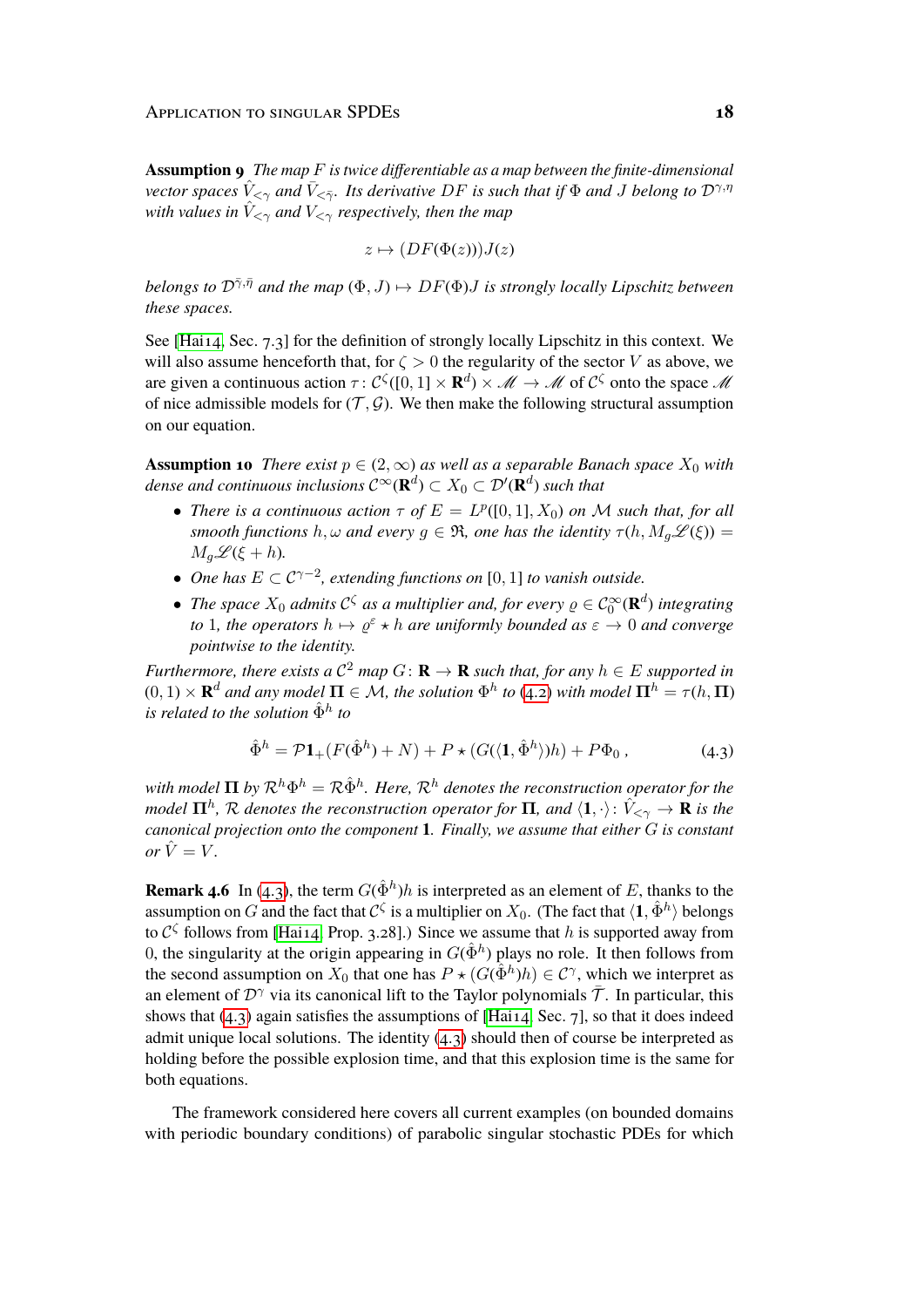the theory of regularity structures applies. In the cases of the KPZ equation and the dynamical  $\Phi_d^4$  equation with  $d\in\{2,3\}$  as treated in [\[Hai13,](#page-32-3) [Hai14\]](#page-32-4) one can take  $N=\Xi,$ where  $\Xi \in \mathcal{T}$  is the basis vector representing the driving noise. In the case of the one-dimensional stochastic heat equation with multiplicative noise covered in  $[HP_15]$ , one can simply take  $N = 0$ .

The following proposition shows that this framework is compatible with our abstract result.

<span id="page-18-0"></span>**Proposition 4.7** *In the setting of this section, Assumptions [6](#page-14-0)[–10](#page-17-1) guarantee that Assumptions [1](#page-4-1)[–4](#page-5-3) of Section [2](#page-3-0) are satisfied.*

*Proof.* Recall that we have set  $U = C^{\eta}$  and that, for t,  $\Phi_0$  and  $\Pi$  such that the explosion time of [\(4.2\)](#page-16-0) is greater than t, one has  $\Phi_t(\Phi_0, \Pi) = (\mathcal{R}\Phi)(t, \cdot)$ , where  $\Phi$  is the solution in  $\mathcal{D}^{\gamma,\eta}$  to [\(4.2\)](#page-16-0) and  $\mathcal R$  is the reconstruction operator associated to the nice model  $\Pi$ . The only part of Assumption [1](#page-4-1) which does not follow immediately from the well-posedness results of [\[Hai14,](#page-32-4) Sec. 7] is the continuity in time, since one may have  $\eta < 0$ , and the Fréchet differentiability with respect to the initial condition. Time continuity follows from the fact that we assumed  $\zeta > 0$ , combined with the condition  $P \star \Pi_z N \in \mathcal{C}(\mathbf{R}, \mathcal{C}^{\eta})$ , which guarantee that  $\mathcal{R}\Phi \in \mathcal{C}(\mathbf{R}, \mathcal{C}^{\eta})$  for every  $\Phi \in \mathcal{D}^{\gamma,\eta}(V)$ . To show Fréchet differentiability, we note that as a consequence of Assumption [9,](#page-16-1) the map

$$
(\tau, J) \mapsto (F(\tau), (DF(\tau))J) ,
$$

from  $V_{\leq \gamma} \oplus V_{\leq \gamma}$  into  $\bar{V}_{\leq \bar{\gamma}} \oplus \bar{V}_{\leq \bar{\gamma}}$  satisfies the assumptions of [\[Hai14,](#page-32-4) Thm 7.8]. As a consequence, we have unique maximal solutions to the fixed point problem

<span id="page-18-1"></span>
$$
\Phi = \mathcal{P}\mathbf{1}_{+}(F(\Phi) + N) + P\Phi_{0},
$$
  
\n
$$
J = \mathcal{P}\mathbf{1}_{+}(DF(\Phi)J) + PJ_{0}.
$$
\n(4.4)

As a consequence of the implicit function theorem, it then follows that the solution  $\Phi_t$ is indeed differentiable in the initial condition and that its derivative in the direction  $J_0 \in \mathcal{C}^{\eta}$  is given by  $J$ .

We now turn to Assumption [2.](#page-4-0) If  $\Phi_t(u,\xi) = \mathcal{Q}_t$ , then we set  $r_t(u,\xi) = +\infty$ , otherwise, we set

$$
r_t(u,\xi) = \|\Phi\|_{\gamma,\eta;[0,t]},
$$

where  $\Phi$  is the solution to [\(4.2\)](#page-16-0) with initial condition u and underlying model  $\xi$ , and the norm  $\|\cdot\|_{\gamma,\eta;[0,t]}$  is as in [\[Hai14,](#page-32-4) Def. 6.2] with  $\mathfrak{K} = [0,t] \times \mathbf{R}$ . (The fact that this set is not compact is irrelevant since we only consider periodic functions.) The  $\mathcal{F}_t$ -measurability of  $r_t$  is then an immediate consequence of the non-anticipativity of P, combined with the second part of Assumption [7,](#page-15-0) which guarantee that the random variable  $\Phi(s, x)$  is  $\mathcal{F}_s$ -measurable for all  $s \in [0, 1]$  and all  $x \in \mathbf{R}^d$ . The map is also increasing by definition and it is continuous in  $t$ , except at the explosion time when it has to diverge to  $+\infty$  as a consequence of the fact that the  $\mathcal{C}^{\eta}$ -norm of the solution is dominated by  $r_t$  and has to blow up at the explosion time. The third required property of  $r$  is again satisfied by definition, while the last property follows from the fact that the fixed point map defining our solutions is locally Lipschitz continuous with values in  $\mathcal{D}^{\gamma,\eta}$ as a function of both the initial condition and the underlying model.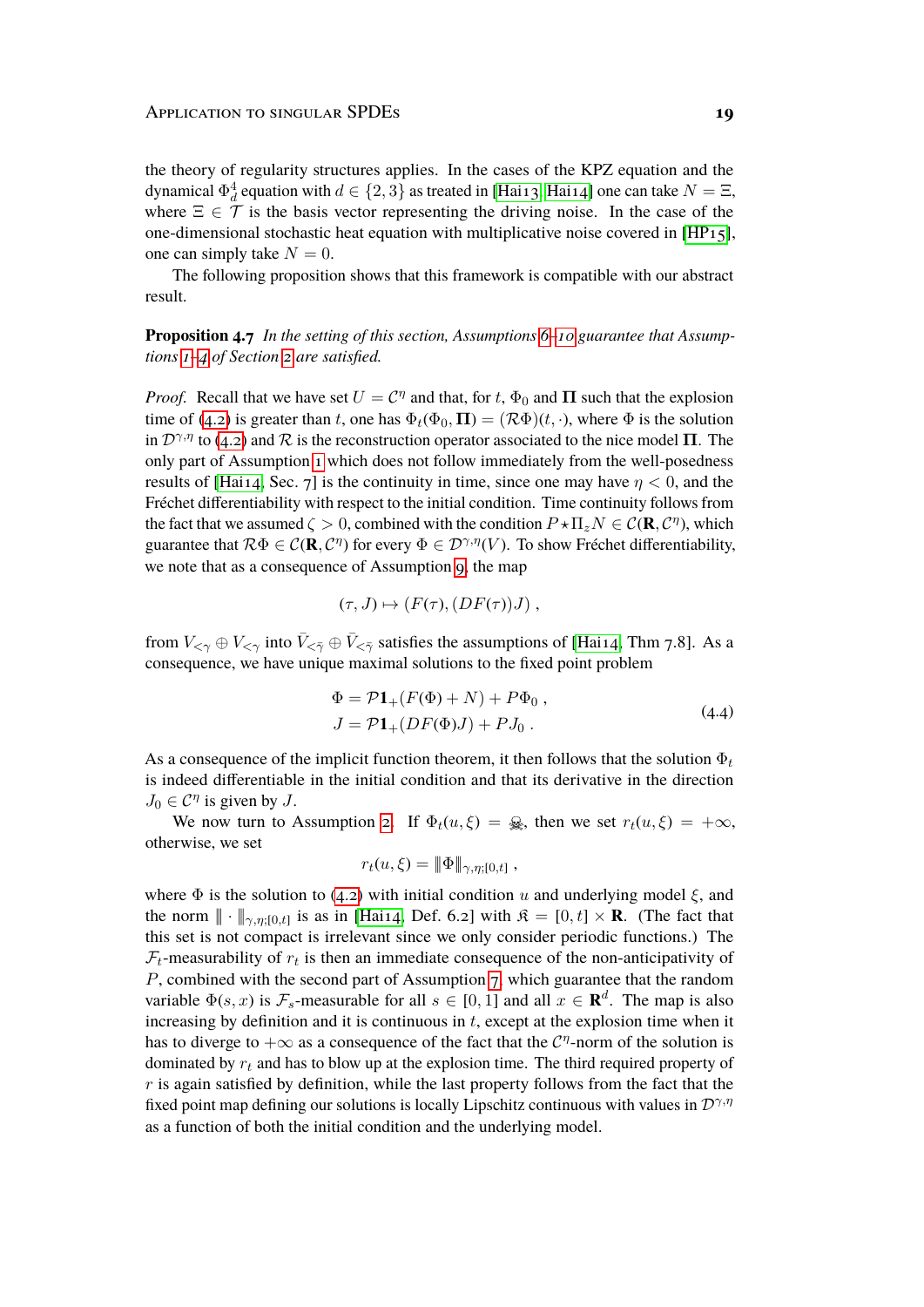To check that Assumption [3](#page-5-0) is verified, we exploit the identity  $\tau(h, M_a \mathscr{L}(\xi)) =$  $M_g\mathcal{L}(\xi + h)$  given by Assumption [10.](#page-17-1) Fix a mollifier  $\varrho$ , then we have for every  $\varepsilon > 0$ and every  $\omega \in \Omega$  the identity

$$
\tau(h_{\varepsilon}, M_{g_{\varepsilon}}\mathscr{L}(\omega_{\varepsilon})) = M_{g_{\varepsilon}}\mathscr{L}(\omega_{\varepsilon} + h_{\varepsilon}),
$$

where we set  $h_{\varepsilon} = h \star \varrho^{\varepsilon}$  and similarly for  $\omega_{\varepsilon}$ . For every bounded continuous  $X \colon \mathcal{M} \to \mathbf{R}$ , we therefore have, by Girsanov's theorem,

$$
\mathbf{E} X(\tau(h_{\varepsilon},M_{g_{\varepsilon}}\mathscr{L}(\omega_{\varepsilon})))=\mathbf{E} X(M_{g_{\varepsilon}}\mathscr{L}(\omega_{\varepsilon}))\exp(h^*(\omega)-\|h\|_{\mathcal{H}}^2/2).
$$

As a consequence of the third property of  $X_0$ , one has  $h_{\varepsilon} \to h$  in E. Taking limits on both sides and exploiting the fact that  $M_{q_{\varepsilon}}\mathscr{L}(\omega_{\varepsilon}) \to \xi$  in probability in M and  $\tau$ is jointly continuous, the claim [\(2.2\)](#page-5-2) follows. The second claim of that assumption immediately follows from Assumption [8,](#page-16-2) in particular from the locality of the maps  $F_g^{(i)}$ .

It remains to show that Assumption [4](#page-5-3) holds, namely that the solution with model  $\tau(h, \Pi)$  is Fréchet differentiable in the direction of  $h \in E$  at  $h = 0$ . Thanks to Assumption [10](#page-17-1) however, we can fix the model  $\Pi$  and it suffices to show that the solution  $\hat{\Phi}^h$  to [\(4.3\)](#page-17-0) is differentiable at  $h = 0$  for every  $t \in (0, 1]$  and every  $(\Phi_0, \Pi) \in \mathcal{N}_t$ . This however follows again immediately from the implicit functions theorem.  $\Box$ 

Of course we cannot expect that Assumption [5](#page-6-2) is satisfied without further condition since we could for example encode a situation where  $F_g^{(2)} = 0$ , so that our solutions are not random at all. The next subsection introduces a condition under which this last assumption is also satisfied, thus yielding the strong Feller property for the corresponding Markov process.

#### **4.3 A non-degeneracy assumption**

In order to have a chance for Assumption  $\zeta$  to hold, we need to know that the Cameron-Martin space  $H$  is sufficiently large to contain enough shifts to be able to compensate for any shift in the initial condition. One possible assumption guaranteeing that this is indeed the case is the following.

<span id="page-19-0"></span>**Assumption 11** One has  $C^{\zeta} \subset X_0 \subset H_0$ ,  $X_0 \subset C^{\eta}$ , and the map G appearing in *Assumption [10](#page-17-1) satisfies*  $G(u) > 0$  *for every*  $u \in V_{\leq \gamma}$ *.* 

This is then the final ingredient in the proof of the strong Feller property.

<span id="page-19-1"></span>**Theorem 4.8** *In the setting of this section, Assumptions [6](#page-14-0)[–11](#page-19-0) guarantee that Assumptions*  $1-\varsigma$  of Section [2](#page-3-0) are satisfied. In particular, the Markov operator  $\mathfrak P$  satisfies the *strong Feller property.*

*Proof.* We first note that, similarly to the proof of the first part of Proposition [4.7,](#page-18-0) our assumptions guarantee that, for  $(\Phi_0, \Pi) \in \mathcal{N}_t$  and  $0 \leq s \leq t$ , the map  $\Phi_{s,t}$  is Fréchet differentiable with respect to its first argument at the point  $\Phi_s(\Phi_0, \Pi)$ . Denote its derivative in the direction  $u$  by  $J_{s,t}u$ . Since the second component of the solution to the fixed point problem [\(4.4\)](#page-18-1) belongs to  $\mathcal{D}^{\gamma,\eta}(V)$  with  $V \subset \overline{\mathcal{T}} \oplus \mathcal{T}_{\geq \zeta}$ , it follows that for  $t > s$ ,  $J_{s,t}$  is a bounded linear operator from  $C^{\eta}$  to  $C^{\zeta}$ . (Since it is the identity for  $s = t$ ,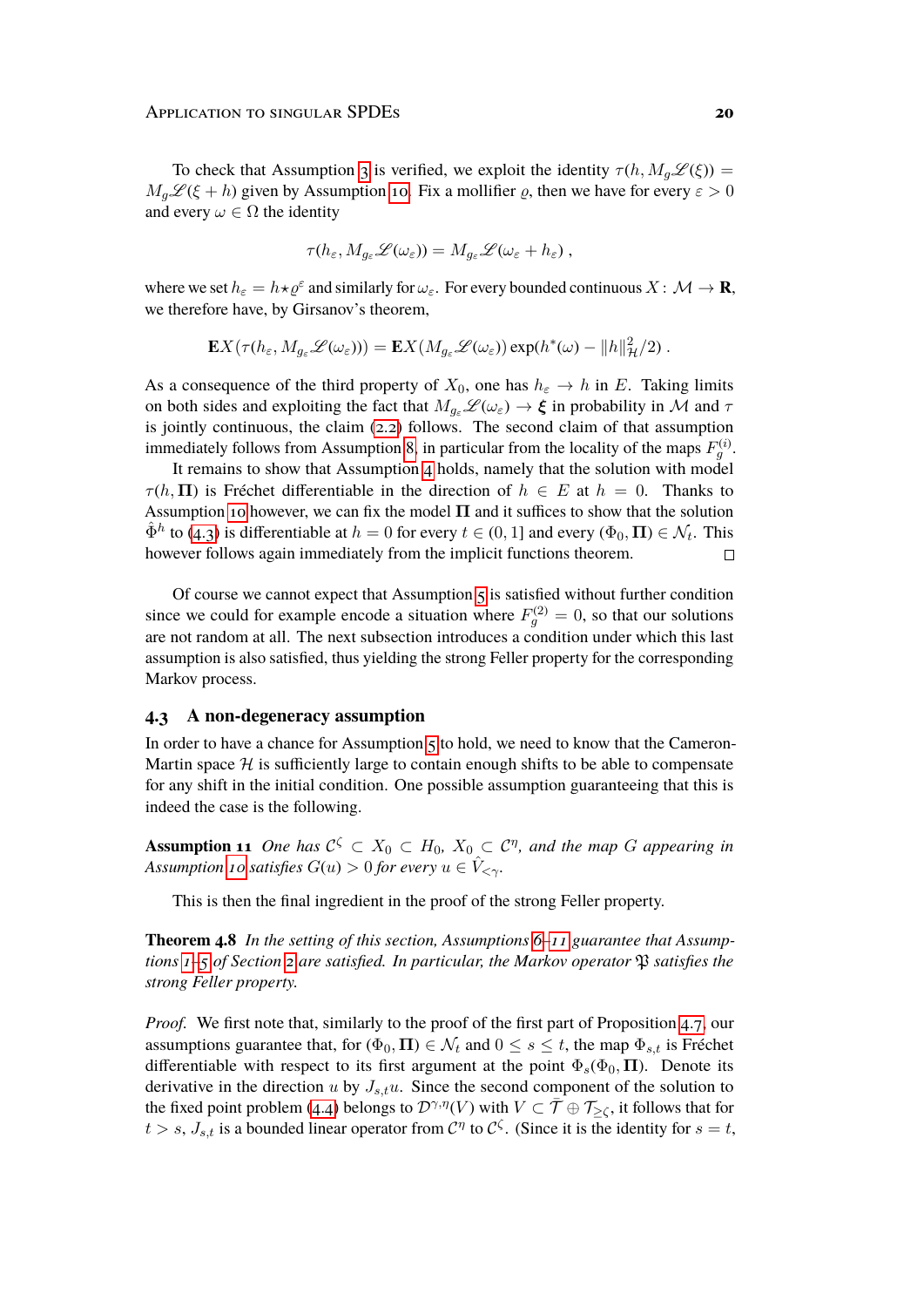its norm blows up as  $t \to s$  and one can quantify this blow-up, but its details are not important to us.)

As a consequence of the variation of constants formula given in Corollary [A.3](#page-30-1) of the appendix, the derivative of  $\Phi_t$  with respect to  $h \in E$  is given by

<span id="page-20-3"></span>
$$
\mathcal{D}\Phi_t(\Phi_0, \mathbf{\Pi})h = \int_0^t J_{s,t} G(\langle \mathbf{1}, \Phi(s, \cdot) \rangle) h(s) \, ds \,, \tag{4.5}
$$

as long as  $(\Phi_0, \Pi) \in \mathcal{N}_t$ . Here,  $\Phi$  denotes the solution to [\(4.2\)](#page-16-0), while  $\Phi_t = (\mathcal{R}\Phi)(t, \cdot)$ .

This suggests the following definition. First, fix an arbitrary bounded function  $\chi: [0,1] \to \mathbf{R}$  such that  $\chi(s) = 0$  for  $s \leq 1/4$  and such that  $\int_0^1 \chi(s) ds = 1$ . For  $s \leq t$ , we then define  $A_t^{(s)} \colon \mathcal{N}_s \to L(U, E_s)$  by

$$
(A_t^{(s)}(\Phi_0, \mathbf{\Pi})v)(r) = \frac{1}{t} \chi(r/t) G^{-1}(\langle \mathbf{1}, \Phi(r, \cdot) \rangle) J_r v , \qquad r \in [0, s] . \tag{4.6}
$$

Here, the Jacobian  $J_s$  does of course depend on ( $\Phi_0$ ,  $\Pi$ ), but we have suppressed this dependency in our notations. We also used the notation  $G^{-1}$  for the map  $u \mapsto 1/G(u)$ . Note that the right hand side depends on s only through the range of the variable  $r$ . In particular, one has the identity

<span id="page-20-2"></span>
$$
(A_t^{(s)}(\Phi_0, \Pi)v)(r) = (A_t^{(\bar{s})}(\Phi_0, \Pi)v)(r) ,
$$

provided that ( $\Phi_0, \Pi \in \mathcal{N}_s \cap \mathcal{N}_s$ . We claim that this definition satisfies all the properties of Assumption [5.](#page-6-2) Indeed,  $\mathcal{F}_s$ -measurability follows again from the fact that our solutions  $\Phi(s, \cdot)$  are  $\mathcal{F}_s$ -measurable. The identity [\(2.4\)](#page-6-1) follows immediately from inserting [\(4.6\)](#page-20-2) into [\(4.5\)](#page-20-3) and using the fact that  $J_{r,t}J_r = J_t$  for every  $r \in [0, t]$  and every  $(\Phi_0, \Pi) \in \mathcal{N}_t$ . The fact that  $A_t^{(s)}(\Phi_0, \Pi)v$  belongs to  $E$  for every  $v \in U$  follows from the fact that  $J_r$ maps U into  $\mathcal{C}^{\zeta}$  as already mentioned above, combined with the fact that  $\chi$  is supported away from 0 and the map  $x \mapsto G(\langle 1, \Phi(r, x) \rangle)$  belongs to  $\mathcal{C}^{\zeta}$  by Assumption [10,](#page-17-1) so that the same is true for  $x \mapsto 1/G(\langle 1, \Phi(r, x) \rangle)$  by the positivity of G. It follows that one actually has the stronger statement that  $A_t^{(s)}(\Phi_0, \Pi)v \in L^\infty([0, s], \mathcal{C}^\zeta)$ .  $\Box$ 

### <span id="page-20-0"></span>**5 Application to concrete examples**

We now show that the abstract results obtained in this article can be applied to the concrete examples mentioned in the introduction. We will treat the case of the dynamical  $\Phi_3^4$  model in some detail and then only focus on the differences with the other examples.

# <span id="page-20-1"></span>**5.1** Dynamical  $\Phi_3^4$  model

Recall that the dynamical  $\Phi_3^4$  model is the stochastic PDE formally given by

<span id="page-20-4"></span>
$$
\partial_t \Phi = \Delta \Phi - \Phi^3 + \xi \,, \tag{5.1}
$$

where  $\xi$  denotes space-time white noise, see [\[Hai14\]](#page-32-4). The space variable is assumed to take values in some bounded three-dimensional torus. This is of course only a formal notation, one way of constructing  $\Phi$  is as limits of solutions to the equation

$$
\partial_t \Phi_{\varepsilon} = \Delta \Phi_{\varepsilon} + C_{\varepsilon} \Phi_{\varepsilon} - \Phi_{\varepsilon}^3 + \xi_{\varepsilon} ,
$$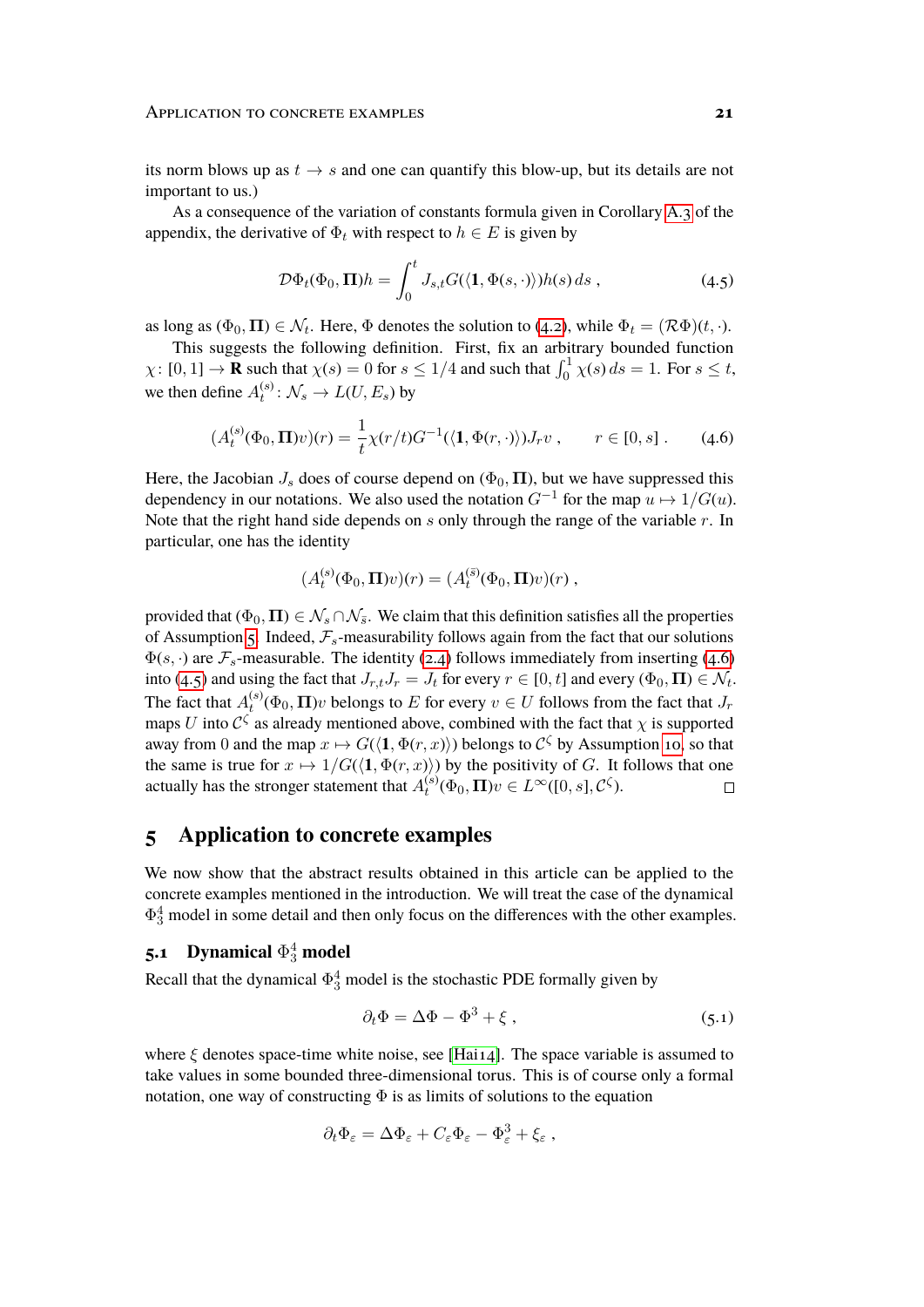where  $\xi_{\varepsilon} = \xi \star \varrho^{\varepsilon}$  for some compactly supported space-time mollifier  $\varrho$  and for a suitable choice of (diverging) constants  $C_{\varepsilon}$ . Using regularity structures, it was shown in [\[Hai14\]](#page-32-4) that such limits exist and are "unique" in the sense that modulo a suitable choice of  $C_{\varepsilon}$ they are independent of the choice of mollifier  $\rho$ .

**Theorem 5.1** *The Markov semigroup generated by the solutions to the dynamical*  $\Phi_3^4$ *model on* C −5/8 *satisfies the strong Feller property.*

*Proof.* In view of Theorems [4.8](#page-19-1) and [3.2,](#page-8-2) it suffices to show that Assumptions [6](#page-14-0)[–11](#page-19-0) are satisfied. Recall the construction [\[Hai14,](#page-32-4) Secs. 9–10] of the regularity structure associated to [\(5.1\)](#page-20-4). Consider first the space  $\bar{\mathcal{T}}$  of polynomials in four indeterminates  $X_0, \ldots, X_3$ , representing the usual Taylor polynomials. For any multiindex  $k = (k_0, \ldots, k_3)$ , we write  $X^k$  for the monomial  $X_0^{k_0} \cdots X_3^{k_3}$ . We also write 1 instead of  $X^0$ .

We then build a collection  $U$  of formal expressions as the smallest collection containing all the  $X^k$  and  $\mathcal{I}(\Xi)$ , and such that

$$
\tau_1, \tau_2, \tau_3 \in \mathcal{U} \quad \Rightarrow \quad \mathcal{I}(\tau_1 \tau_2 \tau_3) \in \mathcal{U}, \tag{5.2}
$$

where it is understood that  $\mathcal{I}(X^k) = 0$  for every multiindex k. Here, it is understood that we make the necessary identifications so that the product appearing on the right hand side is commutative and associative, with unit 1. We then set

$$
\mathcal{W} = \{\Xi\} \cup \{\tau_1 \tau_2 \tau_3 : \tau_i \in \mathcal{U}\},\tag{5.3}
$$

and we define our space  $\mathcal T$  as the set of all linear combinations of elements in  $\mathcal W$ . (Note that since  $1 \in \mathcal{U}$ , one does in particular have  $\mathcal{U} \subset \mathcal{W}$ .) Each formal expression in W is assigned a degree by setting deg  $\Xi = -\frac{5}{2} - \kappa$  for some (sufficiently small)  $\kappa > 0$ , deg  $1 = 0$ , deg  $X_0 = 2$ , deg  $X_i = 1$  for  $i \in \{1, \ldots, 3\}$ , and then extending this to all of  $W$  by postulating that

$$
\deg(\tau \bar{\tau}) = \deg \tau + \deg \bar{\tau} , \qquad \deg \mathcal{I}(\tau) = \deg \tau + 2 .
$$

Naturally,  $\mathcal{T}_{\alpha}$  is then the subspace of  $\mathcal{T}$  spanned by those elements in W that are of degree  $\alpha$ . With this definition, provided that  $\kappa$  is small enough ( $\kappa < \frac{1}{2}$  suffices, but one needs  $\kappa$  to be even smaller later), each space  $\mathcal{T}_{\leq \gamma}$  for  $\gamma \in \mathbf{R}$  is finite-dimensional. Using the same graphical notations as in [\[Hai14,](#page-32-4) [HW15\]](#page-33-11) (bullets for instances of  $\Xi$ , lines for instances of *I*, so that for example  $\mathcal{V} = \mathcal{I}(\Xi)^2 \mathcal{I}(\mathcal{I}(\Xi)^2)$ ),  $\mathcal{T}_{\leq 0}$  is for example spanned by

<span id="page-21-0"></span>
$$
\{\Xi, \mathbf{1}, \mathbf{V}, \mathbf{V}, \mathbf{\Psi}, \mathbf{\Psi}, \mathbf{\Psi}\}.
$$
 (5.4)

The structure group G then consists of all linear maps  $\Gamma: \mathcal{T} \to \mathcal{T}$  such that

- One has  $\Gamma \Xi = \Xi$  and there exist  $x_i \in \mathbf{R}$  such that  $\Gamma X_i = X_i x_i \mathbf{1}$ .
- For every  $\tau \in \mathcal{T}_{\alpha}$  one has  $\Gamma \tau \tau \in \mathcal{T}_{\leq \alpha}$ .
- For every  $\tau$ ,  $\bar{\tau}$  in W such that  $\tau \bar{\tau} \in W$ , one has  $\Gamma(\tau \bar{\tau}) = (\Gamma \tau)(\Gamma \bar{\tau})$ .
- For every  $\tau \in W$  such that  $\mathcal{I}(\tau) \in W$ , one has  $\Gamma \mathcal{I}(\tau) \mathcal{I}(\Gamma \tau) \in \overline{\mathcal{T}}$ , where  $\mathcal{I}$  is extended from  $W$  to  $T$  by linearity.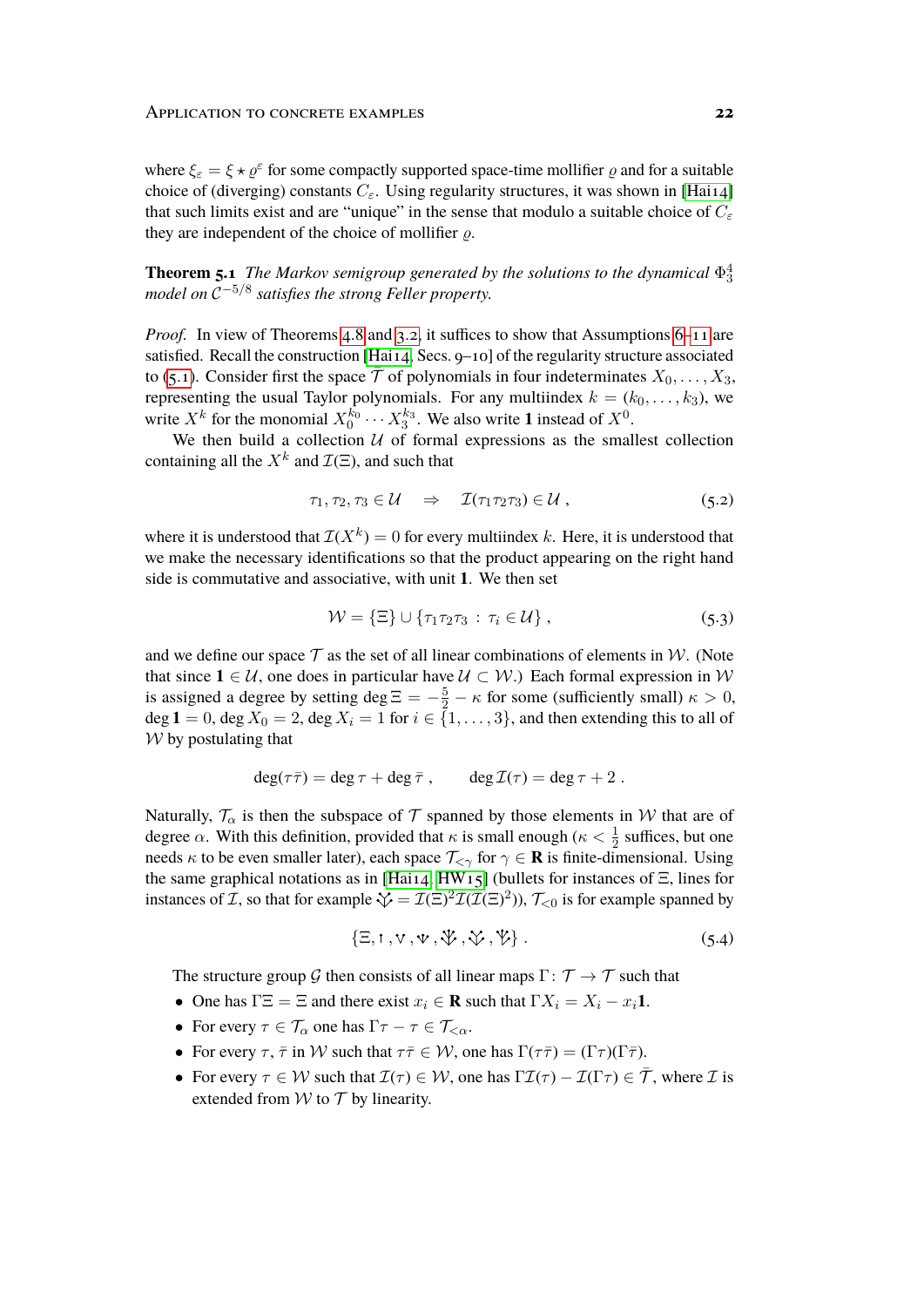These properties are consistent (in the sense that the last two properties never refer to any formal expression not contained in  $W$ ) and they do form a group.

We then define  $V \subset \mathcal{T}$  as the subspace spanned by the  $X^k$ , as well as all expressions of the form  $\mathcal{I}(\tau)$  for some  $\tau$ , *except* for the expression  $\mathcal{I}(\Xi)$ . We do however set  $N = \Xi$ , so that  $\hat{V}$  contains all  $\mathcal{I}(\tau)$ , and we simply set  $\bar{V} = \mathcal{T}$ . If  $\kappa$  is sufficiently small, one can verify that these choices of V and  $\overline{V}$  satisfy the assumptions of our setting with exponents

$$
\zeta = \frac{1}{2} - 3\kappa , \qquad \bar{\zeta} = -\frac{3}{2} - 3\kappa .
$$

Possible choices for  $\gamma$ ,  $\bar{\gamma}$ ,  $\eta$  and  $\bar{\eta}$  (again provided that  $\kappa$  is small enough) are given by

$$
\gamma = \frac{7}{4}
$$
,  $\bar{\gamma} = \frac{1}{4}$ ,  $\eta = -\frac{5}{8}$ ,  $\bar{\eta} = -\frac{15}{8}$ .

(The point for the  $\eta$  exponents is that  $\eta \in (-2/3, -1/2)$  and  $\bar{\eta} = 3\eta$  which are imposed by the irregularity of the noise and the form of the nonlinearity.) These choices plainly satisfy the various inequalities and properties we imposed in Section [4](#page-13-0) with  $q = 1$ . The nonlinearity  $F: V_{\leq \gamma} \to \bar{V}_{\leq \bar{\gamma}}$  is simply given by  $F(\Phi) = -\mathcal{Q}_{\leq \bar{\gamma}} \Phi^3$ , where  $\mathcal{Q}_{\leq \bar{\gamma}}$  is the projection onto terms of degree less than  $\bar{\gamma}$ . The fact that F satisfies the strong local Lipschitz property was shown in [\[Hai14,](#page-32-4) Lem. 9.7]. In order to verify Assumption [6,](#page-14-0) it thus only remains to exhibit  $\mathscr L$  and  $\mathfrak R$ . The canonical lift  $\mathscr L$  is the same as in [\[Hai14,](#page-32-4) Sec. 8.2]. The group  $\Re$  in this case is simply given by  $\mathbb{R}^2$  with addition, acting on the space of admissible models as in [\[Hai14,](#page-32-4) Sec. 9.2]. It acts on  $\mathcal T$  in a natural way by essentially performing the substitutions  $\mathbf{v} \mapsto C_1 \mathbf{1}$  and  $\mathbf{\nabla} \mapsto C_2 \mathbf{1}$  in the sense that an arbitrary symbol is mapped to the sum over all possible ways of contracting (possibly multiple) occurrences of V and  $\sqrt{\cdot}$ , multiplied by the corresponding powers of  $C_i$ . For example

<span id="page-22-0"></span>
$$
M_g \mathcal{V} = \mathcal{V} + C_1 \mathcal{V} + 3C_1 \mathcal{V} + 3C_1^2 \mathcal{V} + 3C_2 \mathbf{t}.
$$
 (5.5)

This action can be lifted to an action on the space  $\mathcal M$  of admissible models via the construction of [\[Hai14,](#page-32-4) Sec. 8]. (See also [\[BHZ16,](#page-31-12) ] for a more systematic justification of this.)

The convergence of the mollified and renormalised models to a unique limiting model  $\xi$  is the content of [Hai<sub>14</sub>, Sec. 10.5]. The fact that the limiting model is adapted to the filtration  $\mathcal{F}_t$  in the required way is shown in the same way as in [\[HP15\]](#page-33-10), so that Assumption [7](#page-15-0) is also satisfied. Assumption [8](#page-16-2) is the content of [\[Hai14,](#page-32-4) Prop. 9.10], which shows in particular that one has

$$
F_g^{(1)}(\partial^* u) = c_g u - u^3 , \quad F_g^{(2)}(\partial^* u) = 1 ,
$$

for a constant  $c_q$  given by a suitable linear combination of the two components of  $q$ . The regularity assumption in Assumption [9](#page-16-1) follows immediately from the fact that  $F$ is polynomial. The fact that the derivative map  $(\Phi, J) \mapsto -3\Phi^2 J$  is strongly locally Lipschitz between the spaces  $\mathcal{D}^{\gamma,\eta}$  and  $\mathcal{D}^{\bar{\gamma},\bar{\eta}}$  follows from [\[Hai14,](#page-32-4) Prop. 6.12].

We now turn to Assumption [10,](#page-17-1) which is the one that requires the largest amount of work. Regarding a suitable space of shifts which generate a continuous action on our space  $\mathcal M$  of nice models, we claim that the space  $\mathcal C^{-\kappa}({\bf R}\times{\bf R}^d)$  has the required properties provided that  $\kappa$  is sufficiently small. It is relatively easy to show this "by hand", but we want to have a more systematic proof which also carries over to the other examples. We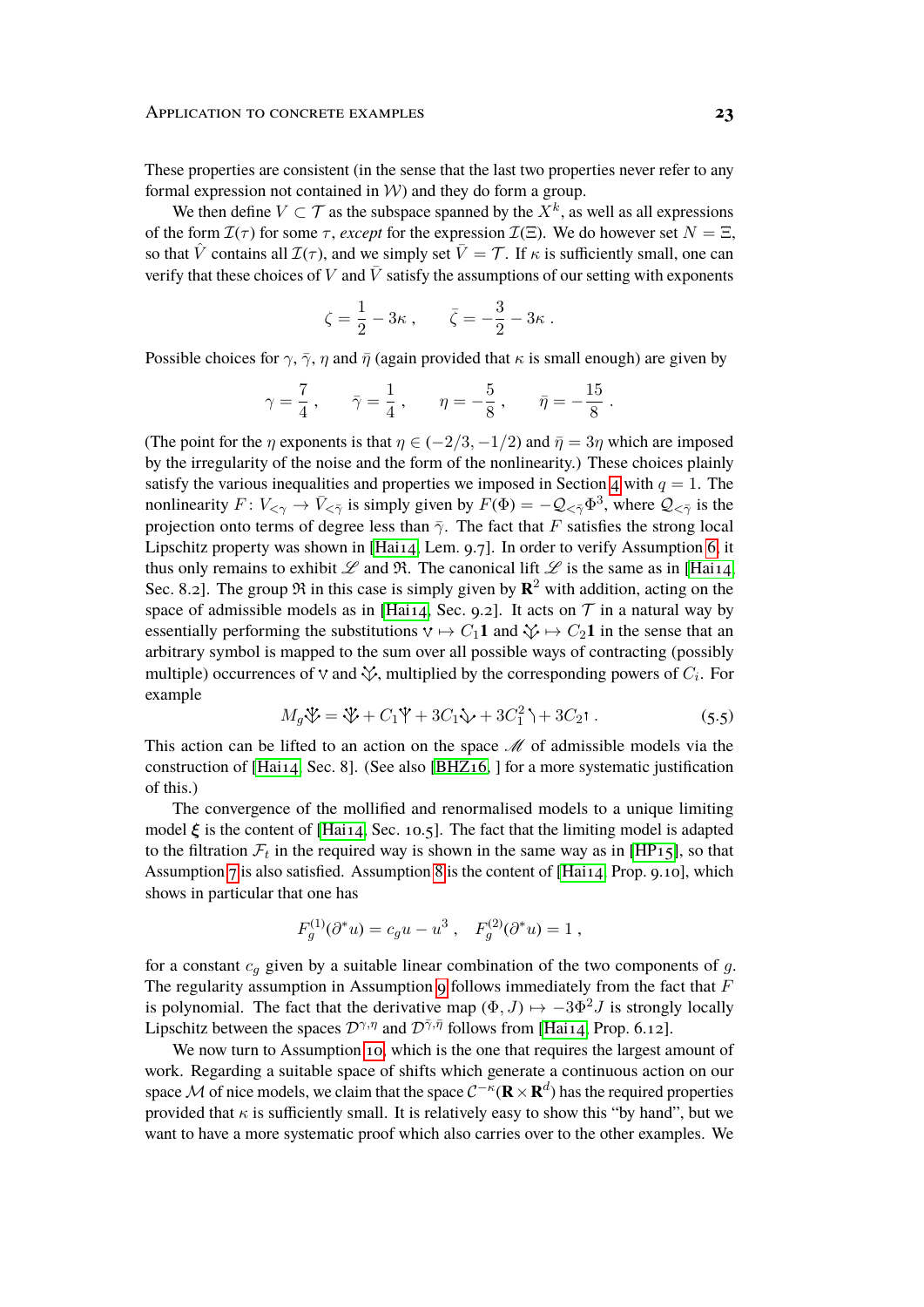introduce an auxiliary regularity structure  $(\hat{\mathcal{T}}, \hat{\mathcal{G}})$  defined as follows, similarly to what was done in [\[CFG15,](#page-31-10) Sec. 3.2]. The space  $\hat{\mathcal{T}}$  is constructed in exactly the same way as  $\mathcal T$ , with the exception that in the first step of the construction we start with a collection  $\hat U$ that contains  $X^k$  and  $\mathcal{I}(\Xi)$ , as well as an additional expression  $\mathcal{I}(\hat{\Xi})$ . We then also add  $\hat{\Xi}$ to the collection  $\hat{\mathcal{W}}$  otherwise define from  $\hat{\mathcal{U}}$  as above, and taken as a basis for the space  $\hat{\tau}$ . Graphically, if we denote  $\hat{\Xi}$  by a circle, the symbols appearing in  $\hat{\tau}$  are the same as those appearing in  $\mathcal T$ , but with any occurrence of a bullet possibly replaced by a circle, so for example  $\mathcal{I}(\Xi)\mathcal{I}(\Xi) = \vee$ .

Regarding the grading of  $\hat{\mathcal{T}}$ , we set deg  $\hat{\Xi} = -\kappa$ , the degrees of the remaining basis vectors being obtained by using the same rules as above. The structure group  $\hat{G}$  is also defined as above by additionally imposing that  $\Gamma \hat{\Xi} = 0$  for every  $\Gamma \in \hat{\mathcal{G}}$ . The same group  $\Re$  acts naturally on  $\hat{\mathcal{T}}$  in exactly the same way as above. Denoting this action by  $\hat{M}$ , one has for example, for  $q = (C_1, C_2)$ 

$$
\hat{M}_g \mathcal{V} = \mathcal{V} + C_1 \mathcal{V} + C_1 \mathcal{V} + C_1^2 \mathcal{V} + C_2 \mathcal{V}.
$$

Compare this to [\(5.5\)](#page-22-0) where the constants are slightly different since there are more inequivalent occurrences of  $\vee$  and  $\vee$  appearing in that symbol. Thanks to [\[BHZ16,](#page-31-12) ] this can again be lifted naturally to an action on the corresponding spaces of admissible models, so that we also have a space of "nice models"  $\hat{M}$  for this larger regularity structures. Note also that one has  $(\mathcal{T}, \mathcal{G}) \subset (\mathcal{T}, \mathcal{G})$  in the sense of inclusions of regularity structures as in [\[Hai14,](#page-32-4) Sec. 2.1].

A crucial remark is that if  $\kappa$  is sufficiently small, all of the elements of  $\mathcal{W} \setminus \mathcal{W}$ are of strictly positive degree, except for  $\hat{\Xi}$  itself. As a consequence, by repeatedly applying [\[Hai14,](#page-32-4) Prop. 3.31] and [Hai14, Thm 5.14] and writing  $\hat{\mathcal{M}}$  for the space of admissible models for  $(\hat{\mathcal{T}}, \hat{\mathcal{G}})$ , there exists a *unique* locally Lipschitz continuous map  $\mathcal{Y}: \mathcal{C}^{-\kappa} \times \mathcal{M} \to \hat{\mathcal{M}}$  such that

- For every  $h \in C^{-\kappa}$  and  $\Pi \in \mathcal{M}$ , the model  $\hat{\Pi}^h = \mathcal{Y}(h, \Pi) \in \hat{\mathcal{M}}$  agrees with  $\Pi$ on  $\mathcal{T} \subset \hat{\mathcal{T}}$  (or in other words  $\hat{\Pi}^h$  extends  $\Pi$ ) as in [\[Hai14,](#page-32-4) Def. 2.22].
- Writing  $(\hat{\Pi}, \hat{\Gamma}) = \mathcal{Y}(h, \Pi)$ , one has  $\hat{\Pi}_z \hat{\Xi} = h$  for every z.

It is easy to show that the action of R commutes with Y in the sense that, for every  $q \in \mathfrak{R}$ , every  $\Pi \in \mathcal{M}$  and every  $h \in \mathcal{C}^{-\kappa}$ , one has  $\hat{M}_g\mathcal{Y}(h,\Pi) = \mathcal{Y}(h,M_g\Pi)$ . Indeed, both  $\hat{M}_g\mathcal{Y}(h,\Pi)$  and  $\mathcal{Y}(h,M_g\Pi)$  agree on  $\mathcal{T} \oplus \langle \hat{\Xi} \rangle$  and any admissible model is uniquely determined by this, as mentioned above.

It remains now to build a (locally Lipschitz continuous) map  $\mathcal{Z} \colon \hat{\mathcal{M}} \to \mathcal{M}$ , also commuting with the action of  $\mathfrak{R}$ , so that we can then define  $\tau = \mathcal{Z} \circ \mathcal{Y}$ . For this, given a model  $\hat{\Pi} \in \hat{\mathcal{M}}$ , we introduce the following notion of a " $\Pi$ -polynomial":

**Definition 5.2** A  $\hat{\Pi}$ -polynomial f is a map  $f: \mathbf{R}^{d+1} \to \hat{\mathcal{M}}$  such that  $f(z) = \Gamma_{z\bar{z}}f(\bar{z})$ for any z, z̄. We say that f is of degree deg  $f = \gamma$  if the component of  $f(z)$  in  $\mathcal{T}_{\gamma\gamma}$ vanishes and its component in  $\mathcal{T}_{\gamma}$  is non-zero for some (and therefore all) z. In particular, one has  $f \in \mathcal{D}^{\bar{\gamma}}$  for every  $\bar{\gamma} > \text{deg } f$ .

It is immediate that the product of two  $\Pi$ -polynomials is again a  $\Pi$ -polynomial. Given an admissible model  $\hat{\Pi} = (\Pi, \Gamma) \in \mathcal{M}$ , we now define a collection of  $\hat{\Pi}$ polynomials  $\{f_z^{\tau}\}\$  for  $\tau \in \mathcal{W}$  and  $z \in \mathbf{R}^{d+1}$  recursively as follows. Recall first that our model  $\Pi$  defines operators  $\mathcal{J}(z)$ :  $\hat{\mathcal{T}} \to \bar{\mathcal{T}}$  by [\[Hai14,](#page-32-4) Eq. 5.11]. We also define an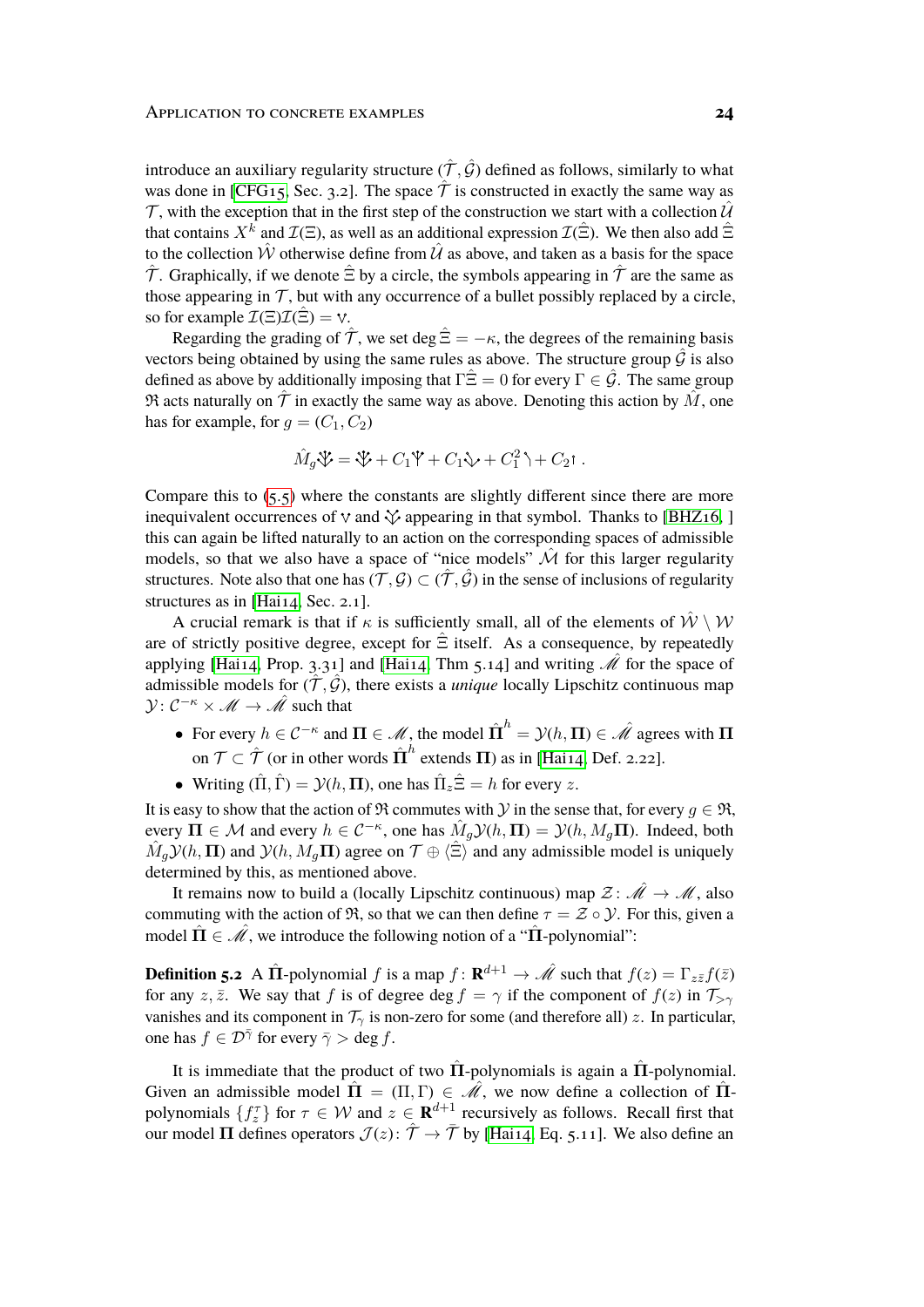alternative notion  $\overline{\text{deg}}$  of degree on  $\hat{W}$  by setting  $\overline{\text{deg}} \tau = \text{deg } \tau$  for  $\tau \in \mathcal{W}$ , but then setting deg  $\Xi$  = deg  $\Xi$  and defining it on the rest of W by using the same rules as for deg. This allows us to define operators  $\bar{J}(z)$ :  $\hat{T} \to \bar{T}$  by setting

$$
\bar{\mathcal{J}}(z)\tau = \mathcal{Q}_{\langle \overline{\deg}\tau} \mathcal{J}(z) .
$$

With these definitions at hand, we set

$$
f_z^{X^k}(\bar{z}) = \Gamma_{\bar{z}z} X^k , \qquad f_{\bar{z}}^{\Xi}(\bar{z}) = \Xi + \hat{\Xi} .
$$

Then, we set recursively

$$
f_z^{\tau \bar{\tau}}(\bar{z}) = f_z^{\tau}(\bar{z}) f_{\bar{z}}^{\bar{\tau}}(\bar{z}) , \qquad f_z^{\mathcal{I}(\tau)}(\bar{z}) = (\mathcal{I} + \mathcal{J}(\bar{z}) - \Gamma_{\bar{z}z} \bar{\mathcal{J}}(z) \Gamma_{z\bar{z}}) f_z^{\tau}(\bar{z}) .
$$

Using [\[Hai14,](#page-32-4) Lem. 5.16] it is a simple exercise to verify that if  $f_z^{\tau}$  is a  $\hat{\Pi}$ -polynomial, then  $f_z^{\mathcal{I}(\tau)}$  as defined above is indeed again a  $\hat{\Pi}$ -polynomial. Furthermore, it follows by induction that, for every z and every  $\tau$ ,  $f_z^{\tau}(\bar{z})$  is a linear combination of terms of deg-degree equal to deg  $\tau$ . Combining this with the definition of  $\bar{\mathcal{J}}(z)$  and the fact that  $\deg \hat{\Xi} > \deg \Xi$  allows to show inductively that, for every  $\tau \in \mathcal{W}$ , one has

<span id="page-24-1"></span>
$$
\hat{\mathcal{Q}}_{\leq \deg \tau} f_z^{\tau}(z) = 0 , \qquad \forall z \in \mathbf{R}^d , \qquad (5.6)
$$

where  $\hat{Q}_{\leq \gamma}$  is the projection onto  $\hat{\mathcal{T}}_{\leq \gamma}$ .

Define now operators  $\Lambda_{z\bar{z}}$ :  $\mathcal{T} \to \mathcal{T}$  by setting

$$
\Lambda_{z\bar{z}}\Xi=\Xi\ ,\qquad \Lambda_{z\bar{z}}X^k=\Gamma_{z\bar{z}}X^k\ ,
$$

and then recursively by

$$
\Lambda_{z\bar{z}}(\tau\bar{\tau})=(\Lambda_{z\bar{z}}\tau)(\Lambda_{z\bar{z}}\bar{\tau}) ,
$$

as well as

$$
\Lambda_{z\bar{z}}\mathcal{I}\tau=\mathcal{I}\Lambda_{z\bar{z}}\tau+(\bar{\mathcal{J}}(z)\Gamma_{z\bar{z}}-\Gamma_{z\bar{z}}\bar{\mathcal{J}}(\bar{z}))f^{\tau}_{\bar{z}}(\bar{z}).
$$

We also extend the definition of  $f_z^{\tau}$  to all of  $\tau \in \mathcal{T}$  by linearity. It is then a straightforward exercise to verify by recursion that one has the identity

<span id="page-24-0"></span>
$$
f_z^{\Lambda_{z\bar{z}}\tau} = f_{\bar{z}}^{\tau} \tag{5.7}
$$

The map Z is then defined as follows. Given a model  $\hat{\Pi} = (\Pi, \Gamma) \in \hat{\mathcal{M}}$ , we define a new model  $\mathcal{Z}\Pi = (\Pi, \Gamma)$  by setting

$$
\tilde{\Pi}_z \tau = \mathcal{R} f_z^{\tau} , \qquad \tilde{\Gamma}_{z\bar{z}} = \Lambda_{z\bar{z}} .
$$

Let us verify that this is indeed an admissible model. It follows from  $(5.7)$  and these definitions that one has indeed the algebraic identity  $\tilde{\Pi}_z \tilde{\Gamma}_{z\bar{z}} = \tilde{\Pi}_{\bar{z}}$  as required. Since the map  $\tau \mapsto f_x^{\tau}$  is easily seen to be injective, [\(5.7\)](#page-24-0) also implies that  $\Lambda_{z\bar{z}}\Lambda_{\bar{z}\bar{z}}=\Lambda_{z\bar{z}}$ , so that it remains to verify that the required analytical bounds hold. The bounds on  $\tilde{\Pi}_z \tau$ follow at once from the corresponding bounds on  $\Pi$  and the fact that  $\mathcal{R}f_z^{\tau} = \Pi_z f_z^{\tau}(z)$ , combined with [\(5.6\)](#page-24-1). The bounds on  $\Lambda_{z\bar{z}}$  on the other hand follow inductively from the corresponding bounds on  $\Gamma_{z\bar{z}}$ , combined with [\[Hai14,](#page-32-4) Lem. 5.21] and the fact that  $f_z^{\tau}(z)$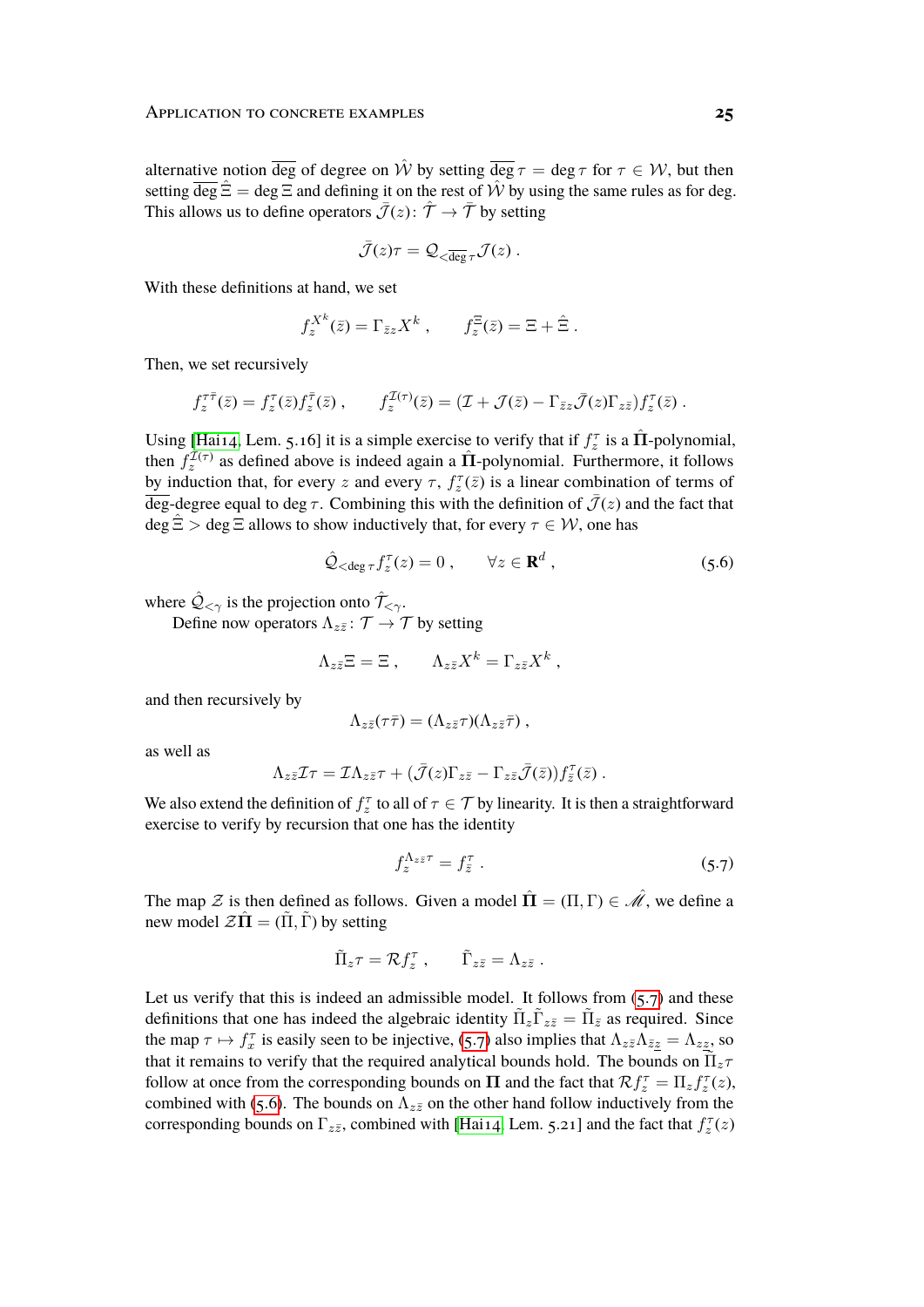is a linear combination of terms with deg-degree equal to deg  $\tau$ . The fact that the new model is again admissible follows at once from the fact that

$$
\Pi_z \tilde{\Pi}_z \mathcal{I}(\tau) = \Pi_z (\mathcal{I} + \mathcal{J}(\bar{z}) - \bar{\mathcal{J}}(z)) f_z^{\tau}(z) ,
$$

combined with the definition of  $\bar{J}(z)$ .

Setting  $\tau(h, \Pi) = \mathcal{Z}(\mathcal{Y}(h, \Pi))$ , we still need to show that  $\tau$  is an action and that it commutes with the action of  $\Re$ . Regarding the canonical lift  $\mathscr{L}$ , it is immediate from the definitions that one has

<span id="page-25-1"></span><span id="page-25-0"></span>
$$
\tau(h, \mathcal{L}(\xi)) = \mathcal{L}(\xi + h), \qquad (5.8)
$$

for every smooth  $\xi$  and h. If we can show that furthermore

$$
\tau(h, M_g \mathbf{\Pi}) = M_g \tau(h, \mathbf{\Pi}), \qquad (5.9)
$$

for every smooth h, every smooth  $\Pi \in \mathcal{M}$  and every  $g \in \mathfrak{R}$ , then both the required identity for  $\tau$  and the fact that it is an action follow by continuity. Since, as before, admissible models on  $\mathcal T$  are uniquely determined by their action on those elements  $\tau \in \mathcal{W}$  with deg  $\tau \leq 0$ , the identity [\(5.9\)](#page-25-0) only needs to be verified on the sector spanned by the elements in  $(5.4)$ . This is non-trivial only for the last three elements, but can easily be verified from the explicit formulae of both the action of  $\Re$  and that of  $\tau$ .

Let us also sketch a more systematic way of verifying [\(5.9\)](#page-25-0). For this, we note that the linear map  $Z: \hat{\mathcal{T}} \to \hat{\mathcal{T}}$  obtained by substituting  $\Xi$  by  $\Xi + \hat{\Xi}$  in every formal expression of  $\hat{W}$  belongs to the "renormalisation group" of the regularity structure  $(\hat{\mathcal{T}}, \hat{\mathcal{G}})$  in the sense of [Hai<sub>14</sub>, Def. 8.4<sub>1</sub>] (see [HQ<sub>15</sub>, Appendix B] for a proof of the fact that the second identity of [\[Hai14,](#page-32-4) Eq. 8.39] actually follows from the first one), thus yielding an action  $\hat{z}$  on  $\hat{\mathcal{M}}$ . Furthermore,  $\hat{z}$  is precisely given by  $\hat{z}$ , followed by the canonical projection from  $\hat{\mathcal{M}}$  to  $\mathcal{M}$ . The claim [\(5.9\)](#page-25-0) is then an immediate consequence of the fact that the linear maps Z and  $M_g$  commute on  $\tilde{T}$ . This is indeed the case, with the product given by the map that maps a symbol  $\tau$  to the sum over all ways of substituting instances of  $\Xi$  by  $\Xi$ , as well as contracting occurrences of  $\vee$  and  $\vee$  and replacing them by the corresponding renormalisation constants. Since  $L^p([0,1], \mathcal{C}) \subset \mathcal{C}^{-\kappa}$  for sufficiently large p, we can for example choose  $X_0 = C$ , the space of L-periodic continuous functions. Furthermore, as a consequence of [\(5.8\)](#page-25-1) and [\(5.9\)](#page-25-0), it is immediate that [\(4.3\)](#page-17-0) holds with  $G = 1$ , so that Assumption [10](#page-17-1) holds.

Finally, Assumption [11](#page-19-0) is trivially verified since  $C^{\zeta} \subset C \subset L^2$ ,  $C \subset C^{\eta}$ , and  $G = 1$ .  $\Box$ 

#### **5.2 Multi-component KPZ equation**

Consider the system of coupled KPZ equations

<span id="page-25-2"></span>
$$
\partial_t h^i = \partial_x^2 h^i + S_{jk}^i \partial_x h^j \partial_x h^k + \xi_i , \qquad (5.10)
$$

(summation over repeated indices is implied) where the  $\xi_i$  are independent space-time white noises on  $\mathbf{R} \times \mathbf{T}^1$  and the  $S^i_{jk}$  are constant coefficients. Such systems of equations arise naturally when considering the large-scale limits of systems with more than one locally conserved quantity, see [\[FSS13,](#page-32-12) [Spo14\]](#page-34-4). We will sometimes assume that the coefficients  $S$  satisfy the symmetry conditions

<span id="page-25-3"></span>
$$
S_{jk}^{i} = S_{kj}^{i} , \t S_{jk}^{i} = S_{ki}^{j} . \t (5.11)
$$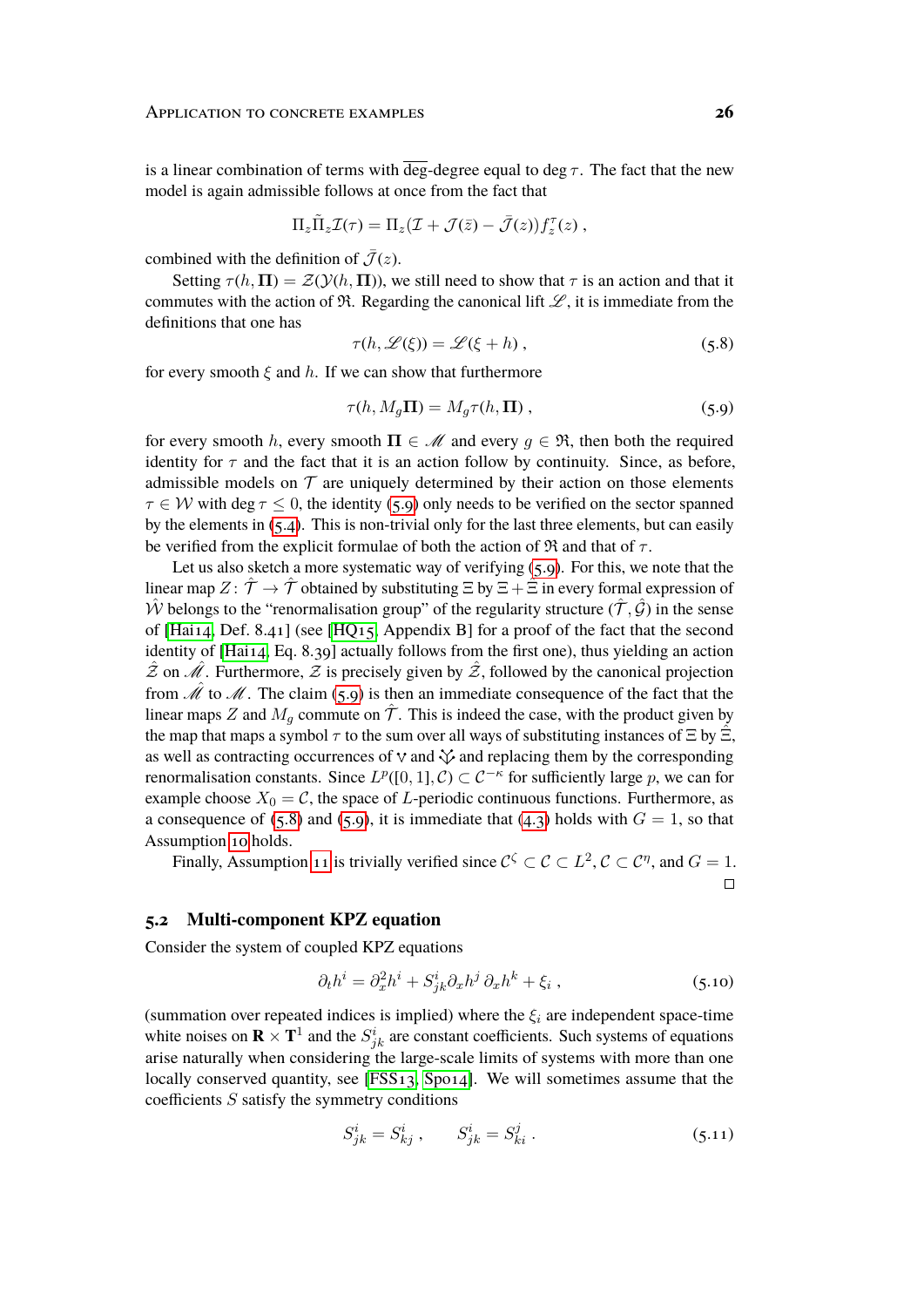As shown in [\[FSS13,](#page-32-12) [Spo14\]](#page-34-4) this guarantees, at least formally, that the invariant measure for [\(5.10\)](#page-25-2) (modulo height shifts) is Gaussian and simply consist of independent Brownian bridges. As usual, [\(5.10\)](#page-25-2) should be interpreted as the limit, as  $\varepsilon \to 0$ , of solutions to

$$
\partial_t h^i = \partial_x^2 h^i + S_{jk}^i \partial_x h^j \partial_x h^k - C_i^{(\varepsilon)} + \xi_i^{(\varepsilon)} \,, \tag{5.12}
$$

where the constants  $C_i^{(\varepsilon)}$  $\binom{c}{i}$  are chosen in such a way that the bilinear term is given by a Wick product with respect to the Gaussian structure determined by the linearised equation. In the symmetric case  $(5.11)$ , one chooses

<span id="page-26-1"></span><span id="page-26-0"></span>
$$
C_i^{(\varepsilon)} = \frac{c}{\varepsilon} \sum_k S_{kk}^i \,, \tag{5.13}
$$

where c is as in [HS<sub>15</sub>, Eq. 1.4]. The symmetry condition [\(5.11\)](#page-25-3) is such that the additional logarithmically divergent renormalisation constants appearing for example in the analysis of [\[Hai13\]](#page-32-3) cancel out, otherwise one may have to add a logarithmically diverging term to  $(5.13)$ . As shown in [\[Hai13,](#page-32-3) [FH14\]](#page-32-10) in the one-component case, but the multi-component case does not add any difficulty whatsoever, the limit of  $(5.12)$  exists, up to the first time at which the  $C^{\alpha}$ -norm of the solution blows up for some (and therefore all)  $\alpha > 0$ . It is now rather straightforward to verify that our assumptions are verified.

**Theorem 5.3** *The solutions to the coupled KPZ equations* [\(5.12\)](#page-26-1) *generate a Markov semigroup that satisfies the strong Feller property.*

*Proof.* In this case, we simply set  $N = 0$ , so that  $V = \hat{V}$ . The construction of the corresponding regularity structure works in a way analogous to what we mentioned above for the dynamical  $\Phi_3^4$  model and is exposed for example in [\[FH14\]](#page-32-10). The values of the exponents  $\zeta$  and  $\bar{\zeta}$  in this setting (assuming that the symbols  $\Xi_i$  representing the noises  $\xi_i$  have degree  $-\frac{3}{2} - \kappa$ ) are given by

$$
\zeta = \frac{1}{2} - \kappa \;, \qquad \bar{\zeta} = -1 - 2\kappa \;,
$$

provided that  $\kappa$  is sufficiently small. Possible choices for  $\gamma$ ,  $\bar{\gamma}$ ,  $\eta$  and  $\bar{\eta}$  (again for  $\kappa$  small enough) are given by

$$
\gamma = \frac{7}{4} \; , \qquad \bar{\gamma} = \frac{1}{4} \; , \qquad \eta = \frac{1}{4} \; , \qquad \bar{\eta} = -\frac{3}{2} \; .
$$

(This time the main constraint on the  $\eta$  exponents is  $\eta \in (0, 1/2)$  and  $\bar{\eta} = 2(\eta - 1)$  which are imposed by the irregularity of the noise and the form of the nonlinearity.) Again, these choices satisfy the various inequalities and properties we imposed in Section [4](#page-13-0) with  $q=1$ .

The rest of the proof is virtually identical to that given above for the dynamical  $\Phi^4_3$ model.  $\Box$ 

As already mentioned, it is reasonable to assume that, if  $(5.11)$  holds, the measure  $\mu$  under which the  $h^i$  are independent Brownian bridges is invariant for the projection of the process onto  $\tilde{\mathcal{C}}^{\alpha}$  the space of  $\mathcal{C}^{\alpha}$  functions, quotiented by constant functions. There is however no complete proof of this fact available in the literature: using the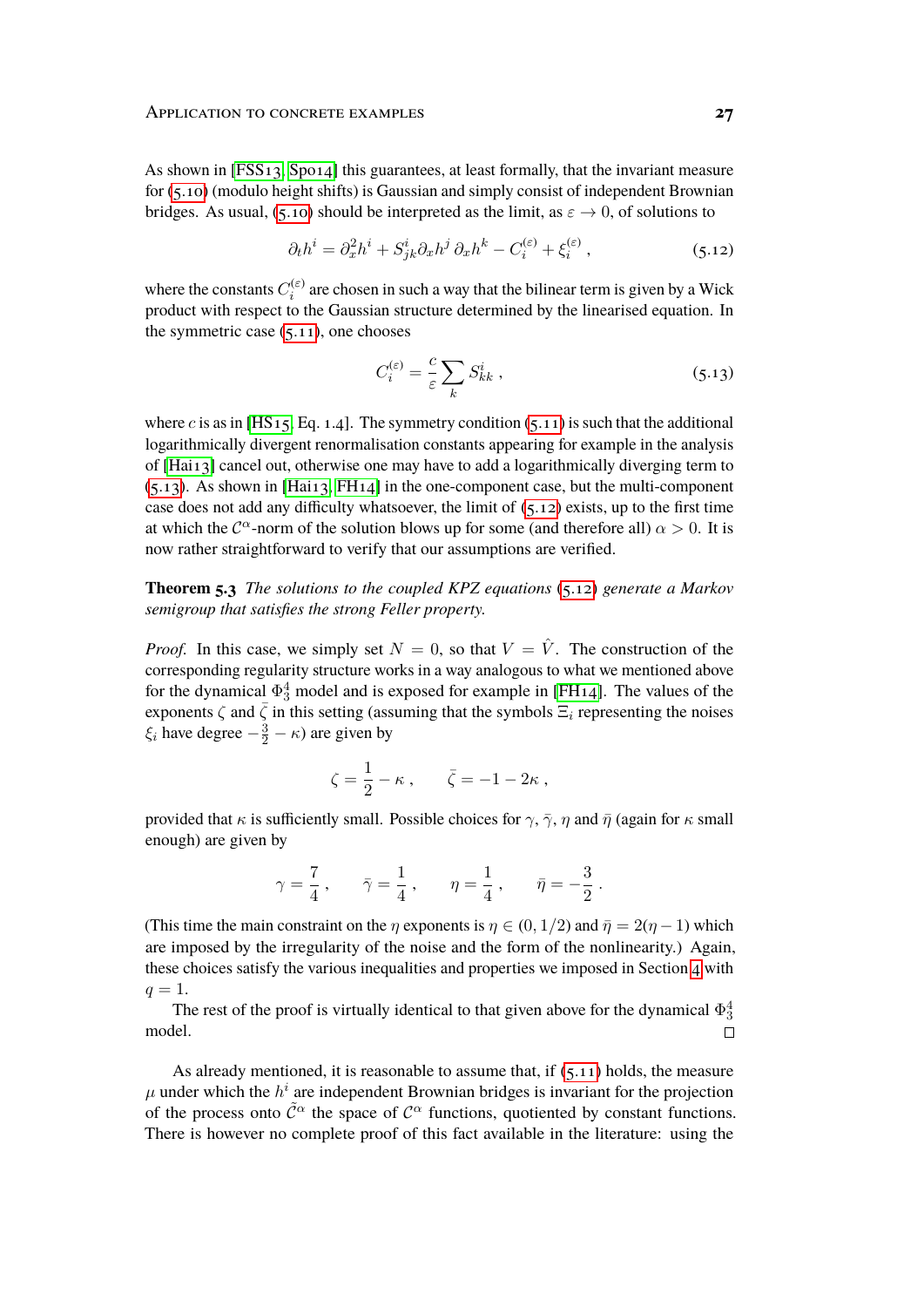method of [\[GP16\]](#page-32-13) it should be straightforward to show that the type of approximations considered in [\[FQ15\]](#page-32-11) converge to a limiting stationary process with the correct marginal laws. However, establishing that the limit coincides with the one given by regularity structures is not completely straightforward, while the kind of approximations for which that theory works well do not allow to establish that  $\mu$  is invariant. We therefore make this an assumption.

<span id="page-27-0"></span>**Assumption 12** *The condition*  $(5.11)$  *holds and the measure*  $\mu$  *is invariant for the solutions to* [\(5.10\)](#page-25-2) *on*  $\tilde{C}^{\alpha}$  *for*  $\alpha \in (0, \frac{1}{2})$  $\frac{1}{2}$ ).

We then have the following.

**Proposition 5.4** *Under Assumption [12,](#page-27-0) the measure*  $\mu$  *is the unique invariant measure for the multi-component KPZ equation and its solutions are almost surely global in time for every initial condition*  $h_0 \in C^{\alpha}$ *.* 

*Proof.* The uniqueness of the invariant measure  $\mu$  follows immediately from Corollary [3.9](#page-13-2) since the Brownian bridge measure has full support in the space  $\tilde{\mathcal{C}}^{\alpha}$ . Since furthermore  $\mu$ as exponential moments, the argument of  $[Bouq6]$  (see also  $[HM_15]$  for an application in a context very similar to here) yields global solutions for  $\mu$ -almost every initial conditions.

Let  $A \subset \tilde{\mathcal{C}}^{\alpha}$  be this set of full measure. Then A is dense in  $\tilde{\mathcal{C}}^{\alpha}$  so that, for every  $h \in \tilde{C}^{\alpha}$ , there exists a sequence  $h_n \in A$  with  $h_n \to h$ . Using Theorem [3.1,](#page-7-2) it follows that for every  $\varepsilon > 0$ , there exist  $t > 0$ ,  $N > 0$  and a coupling between the solutions with initial conditions h and  $h_N$  such that  $P((h, \xi(\omega)) \in \mathcal{N}_t) > 1 - \varepsilon$  and, under this coupling,  ${\bf P}(\Phi_s(h(s), \xi(\omega)) = \Phi_s(h_N(s), \xi(\omega)) \forall s \ge t) > 1 - \varepsilon$ . Since the solution with initial condition  $h_N$  exists for all times almost surely, it follows that the solution with initial condition h also exists for all time with probability at least  $1 - 2\varepsilon$ . Since  $\varepsilon$  was arbitrary, the claim follows.  $\Box$ 

**Remark 5.5** The class of equations considered in [Hai<sub>11</sub>] can be treated in exactly the same way, with the same exponents appearing. In particular, using the fact that the measure  $\mu$  in [\[Hai11,](#page-32-14) Eq. 4.2] has full support, our result shows that it is the unique invariant measure for the process constructed in [Hai<sub>11</sub>, Thm 4.1].

**Remark 5.6** The class of equations formally given by

$$
\partial_t u = \partial_x^2 u + H(u) + G(u)\xi ,
$$

with periodic boundary conditions considered in  $[HP_15]$  also satisfies the assumptions of our theorem, provided that the function G appearing in  $[HP15, Eq. 1.2]$  $[HP15, Eq. 1.2]$  is strictly positive. (In the case when  $G$  is a matrix, we need its singular values to stay away from 0.) This is the first example considered here where we need to consider a non-constant function G. In this particular example, the strong Feller property has long been known, see [\[DPZ96,](#page-31-4) Thm  $7.1.1$ ], albeit under rather strong boundedness conditions on the coefficients  $G$  and H.

One example with non-constant  $G$  to which our theory also applies is the natural "stochastic heat equation with values in a manifold" considered in [\[Hai16,](#page-32-15) [BHZ16,](#page-31-12) [CH16\]](#page-31-14). In this case the non-singularity of  $G$  is a consequence of the fact that the Riemannian metric tensor of the target manifold is strictly positive.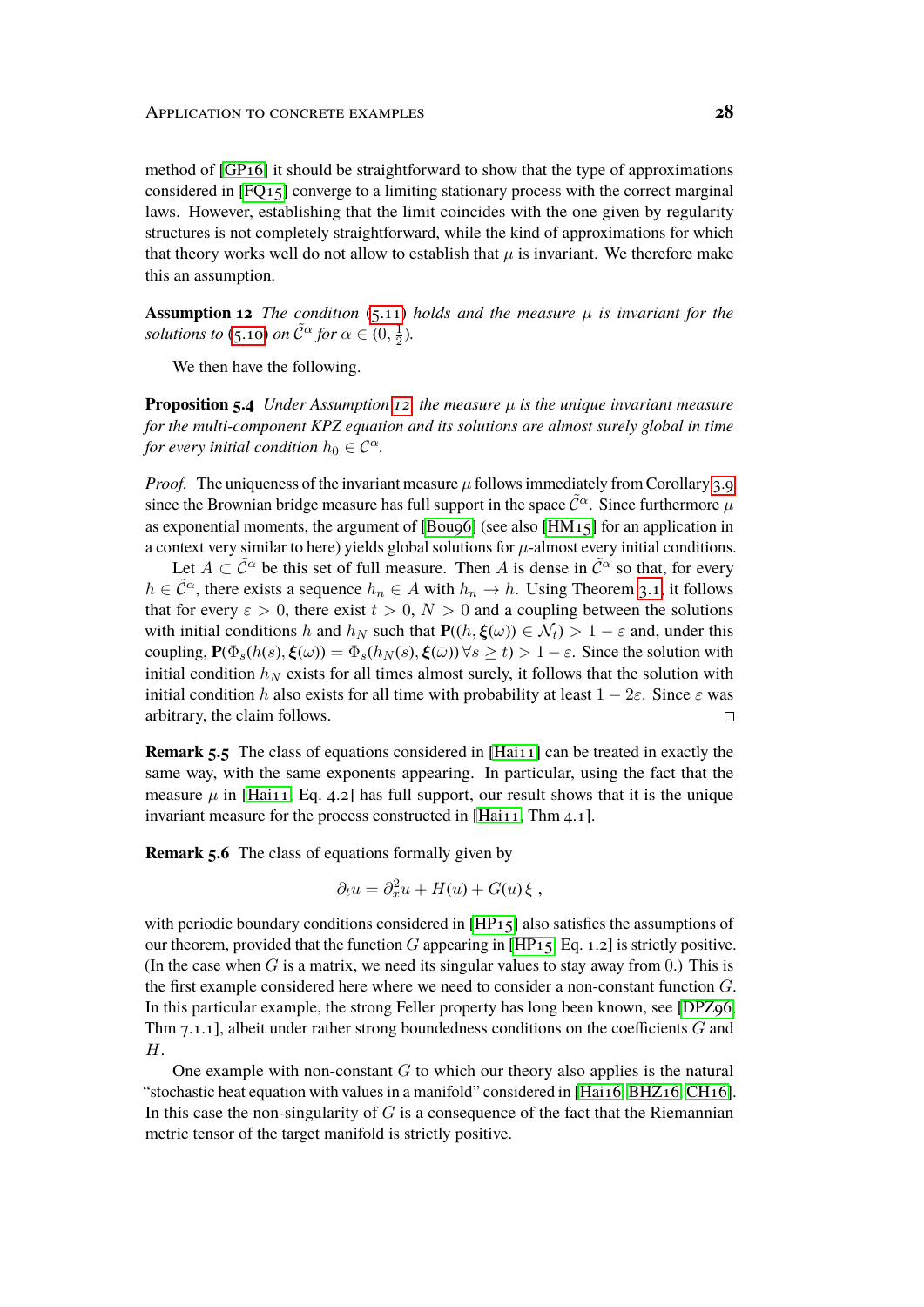#### **5.3** The dynamical  $P(\Phi)_{2}$  model

This is the model formally given by

<span id="page-28-1"></span>
$$
\partial_t \Phi = \Delta \Phi - P'(\Phi) + \xi \,, \tag{5.14}
$$

where  $\xi$  denotes space-time white noise, P is an even polynomial with positive leading coefficient, and the space variable takes values in some bounded two-dimensional torus. The strong Feller property for this model can be obtained in the same way as for the dynamical  $\Phi_3^4$  model, but the arguments are a bit easier since there is much more "wriggle room". Since the invariant measure for [\(5.14\)](#page-28-1) (interpreted in a suitable Wick-renormalised sense) is known [\[AR91,](#page-30-0) [DPD03\]](#page-31-6) and has full support, this again allows one to obtain almost sure global solutions for every initial condition in  $\mathcal{C}^{-\kappa}$  for suitable  $\kappa > 0$ . This result however has already been obtained by more PDE-oriented methods in [MW<sub>16</sub>, TW<sub>16</sub>] and the strong Feller property for  $(5.14)$  has very recently been obtained in [\[TW16\]](#page-34-3), so we do not provide any more details here.

## <span id="page-28-0"></span>**Appendix A Variation of constants formula**

In this section, we derive a version of the variation of constants formula that is suitable for our needs. This allows us to relate the derivative of the solution map with respect to its initial condition to the derivative with respect to the driving noise by  $(4.5)$ , which was used in a crucial way in our proof. Throughout this appendix we assume that we are in the setting described in Section [4](#page-13-0) and that all of the assumptions we made there are satisfied, without further mentioning this in our statements.

To formulate our result, the following notation is useful. Let  $P_s$  be the hyperplane  $\{(t, x) \in \mathbf{R}^{d+1} : t = s\}$  and write  $\mathcal{D}_{s}^{\gamma, \eta} \stackrel{\text{def}}{=} \mathcal{D}_{P_{s}}^{\gamma, \eta}$  $\hat{P}_s^{\gamma,\eta}$  for the corresponding spaces with singularity at  $P_s$  as defined in [\[Hai14,](#page-32-4) Def. 6.2]. Let also  $W \subset \mathcal{T}$  be a sector of regularity  $\alpha_0$  of the regularity structure  $(\mathcal{T}, \mathcal{G})$ . Consider then a measurable (and L-periodic as usual) function  $F: [0,1] \times \mathbf{R}^{d+1} \to W_{\leq \gamma}$  with the property that  $F_s(\cdot) \stackrel{\text{def}}{=} F(s, \cdot) \in \mathcal{D}_s^{\gamma, \eta}$ for every  $s \in [0, 1]$  and write

<span id="page-28-3"></span><span id="page-28-2"></span>
$$
\bar{F}(z) = \int_0^1 F_s(z) \, ds \,, \tag{A.1}
$$

for every  $z \in \mathbf{R}^{d+1}$ . We then have the following result.

<span id="page-28-4"></span>**Lemma A.1** *Let*  $\gamma > 0$  *and*  $\eta \in (\gamma - 2, \alpha_0)$ *, where*  $\alpha_0$  *is the regularity of the sector* W above. Then, if  $F_s$  is bounded in  $\mathcal{D}_s^{\gamma,\eta}$  uniformly over  $s \in [0,1]$ , the function  $\bar{F}$  given by  $(A.1)$  *belongs to*  $\mathcal{D}^{\gamma}$ .

*Proof.* For any pair of points  $(z, \bar{z})$  with  $|z - \bar{z}| \le 1$  and any  $\beta < \gamma$ , we estimate  $\|\bar{F}(z) - \bar{F}(\bar{z})\|_{\beta}$  in the following way. Write  $\delta = |z - \bar{z}|$  as a shorthand and write  $I_{\delta} = [t - 4\delta^2, t + 4\delta^2]$ , where t is such that  $z = (t, x)$  for some  $x \in \mathbf{T}^d$ . We then write

$$
\|\bar{F}(z) - \Gamma_{z\bar{z}}\bar{F}(\bar{z})\|_{\beta} \le \int_{[0,1]\setminus I_{\delta}} \|F_s(z) - \Gamma_{z\bar{z}}F_s(\bar{z})\|_{\beta} ds + \int_{[0,1]\cap I_{\delta}} (\|F_s(z)\|_{\beta} + \|\Gamma_{z\bar{z}}F_s(\bar{z})\|_{\beta}) ds .
$$
\n(A.2)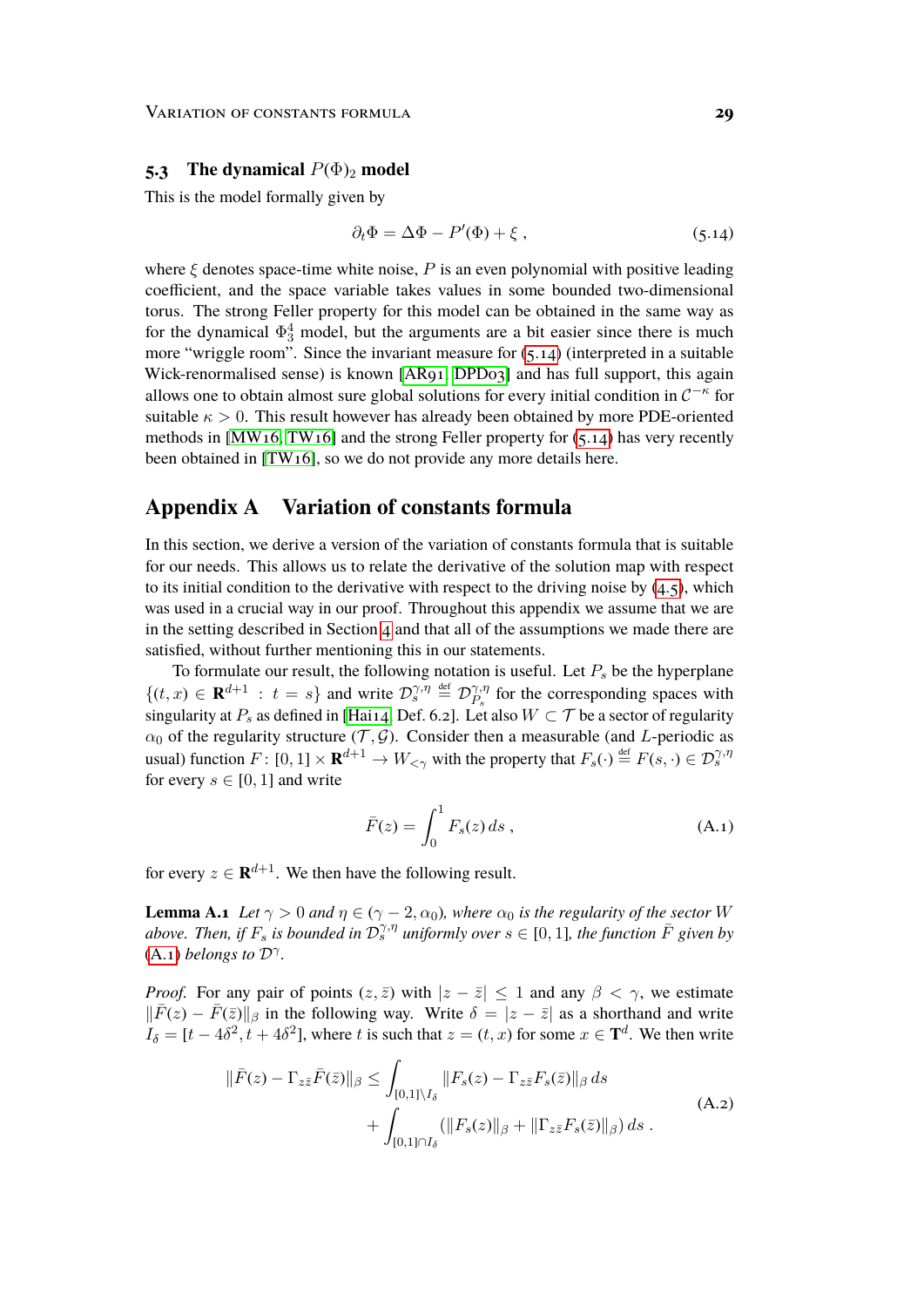For the first integral, we use the fact that, by the definition of the spaces  $\mathcal{D}_s^{\gamma,\eta}$ , one has the bound

$$
||F_s(z) - \Gamma_{z\bar{z}}F_s(\bar{z})||_{\beta} \lesssim |z - \bar{z}|^{\gamma-\beta}|t - s|^{\frac{\eta-\gamma}{2}}.
$$

Since  $\eta > \gamma - 2$  by assumption, this expression is integrable in s, thus leading to the required bound of order  $|z - \bar{z}|^{\gamma-\beta}$ . Regarding the second bound, it follows from the definition of the spaces  $\mathcal{D}_s^{\gamma,\eta}$  and the fact that we chose  $\eta \leq \alpha_0$  that

$$
||F_s(z)||_{\beta} + ||\Gamma_{z\bar{z}}F_s(\bar{z})||_{\beta} \lesssim |t-s|^{\frac{\eta-\beta}{2}} + \sum_{\alpha \in [\beta,\gamma)} |\bar{t}-s|^{\frac{\eta-\alpha}{2}}|z-\bar{z}|^{\alpha-\beta},
$$

where  $\bar{t}$  is the time component of  $\bar{z}$ . Since  $\eta > \gamma - 2$ , so that in particular  $\eta > \beta - 2$ , these functions are all integrable in  $s$  and we obtain the bounds

$$
\int_{[0,1]\cap I_\delta}|t-s|^{\frac{\eta-\beta}{2}}\,ds\lesssim \delta^{\eta-\beta+2}\;,\quad \int_{[0,1]\cap I_\delta}|\bar t-s|^{\frac{\eta-\alpha}{2}}\,ds\lesssim \delta^{\eta-\alpha+2}\;,
$$

so that the corresponding term in [\(A.2\)](#page-28-3) is bounded by  $|z - \bar{z}|^{\eta-\beta+2}$ . Since furthermore  $|z-\overline{z}| \le 1$  and  $\eta + 2 > \gamma$ , this is in turn bounded by  $|z-\overline{z}|^{\gamma-\beta}$  as desired.  $\Box$ 

We now consider linear equations of the type

<span id="page-29-0"></span>
$$
J = \mathcal{P}1_+\Psi J + PJ_0 , \qquad (A.3)
$$

where, for some  $T > 0$ , one has  $\Psi: [0, T] \times \mathbf{R}^d \to L(V_\gamma, \bar{V}_{\bar{\gamma}})$  and we wrote  $(\Psi J)(z) =$  $\Psi(z)J(z)$ . We make the following running assumption.

**Assumption 13** *The map*  $J \mapsto \Psi J$  *with*  $(\Psi J)(z) = \Psi(z)J(z)$  *maps*  $\mathcal{D}_s^{\gamma,\eta}$  *into*  $\mathcal{D}_s^{\bar{\gamma},\bar{\eta}}$  *for every*  $s > 0$ *, with a bound of the type* 

$$
\|\Psi J\|_{\bar{\gamma},\bar{\eta};[s,T]} \leq C \|J\|_{\gamma,\eta;[s,T]} \,,
$$

*holding uniformly over*  $s \in [0, T]$ *.* 

It follows immediately from [Hai<sub>14</sub>, Thm  $7.8$ ] that under this assumption,  $(A.3)$ admits a unique global solution. Furthermore, by linearity of the equation, this solution is linear in the initial condition  $J_0$ . By our assumptions on the sector V, the solution J is such that, away from  $t = 0$ ,  $\mathcal{R}J$  is a Hölder continuous function of regularity  $\zeta$  by [\(4.1\)](#page-14-1) and [\[Hai14,](#page-32-4) Prop. 3.28]. We then write  $J^{(s)}: \mathcal{C}^{\eta} \to \mathcal{D}_s^{\gamma,\eta}$  for the solution to  $(A_3)$  with 1+ replaced by the indicator function of the set  $\{(t, x) : t \ge s\}$  and  $PJ_0$  replaced by the solution map to the linearised equation with initial condition  $J_s$ , but starting at time s. We also write  $J_{s,t}$ :  $C^{\eta} \to C^{\zeta}$  for the linear maps such that

$$
(\mathcal{R}J^{(s)})(t,x)=(J_{s,t}J_s)(x).
$$

It follows from [\[Hai14,](#page-32-4) Prop. 7.11] that these linear maps satisfy the identities  $J_{t,u} \circ J_{s,t} = J_{s,u}$  for any  $0 \le s \le t \le u$ , where we use of course implicitly the canonical injection  $C^{\zeta} \hookrightarrow C^{\eta}$ . Consider now a function  $f \in L^p([0,1],\mathcal{C}^{\eta})$  and let A be the solution to the fixed point equation

<span id="page-29-1"></span>
$$
A = \mathcal{P}1_+\Psi A + P \star f \ . \tag{A.4}
$$

<span id="page-29-2"></span>As already mentioned in Remark [4.6,](#page-17-2) our assumptions guarantee that  $P \star f \in C^{\gamma}$ , which we interpret as an element of  $\mathcal{D}^{\gamma}$  by identifying it with its local Taylor expansion of order  $\gamma$  at each point. We then have the following version of the variation of constants formula.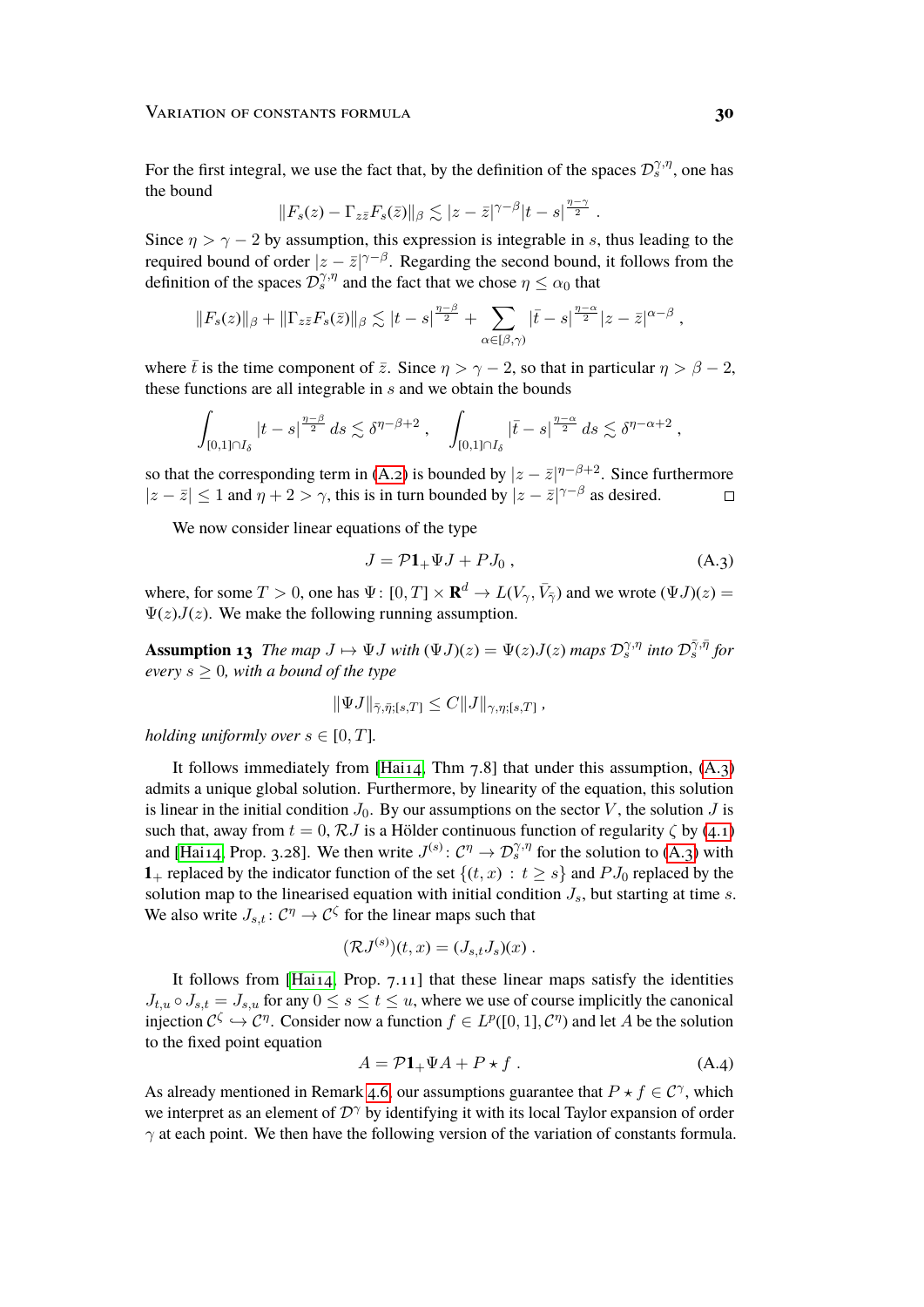**Proposition A.2** *The equation* [\(A.4\)](#page-29-1) *admits a unique local solution in*  $\mathcal{D}^{\gamma}$ , given by the *identity*

<span id="page-30-2"></span>
$$
A = \int_0^\infty J^{(s)} f(s, \cdot) ds . \tag{A.5}
$$

*Proof.* Defining A by  $(A, 5)$ , we only need to show that  $(A.4)$  is satisfied. First, note that A does indeed belong to  $\mathcal{D}^{\gamma}$  as a consequence of Lemma [A.1.](#page-28-4) We also note that, by the definition of  $J^{(s)}$ , one has for every  $s \geq 0$  the identity

$$
J^{(s)}f(s,\cdot) = \mathcal{P} \mathbf{1}_{t\geq s} \Psi J^{(s)}f(s,\cdot) + P_s f(s,\cdot) .
$$

Since furthermore  $(J^{(s)}f(s, \cdot))(t, \cdot) = 0$  for  $t \leq s$ , one also has

$$
J^{(s)}f(s,\cdot) = \mathcal{P}\Psi J^{(s)}f(s,\cdot) + P_s f(s,\cdot) .
$$

Integrating over s and exploiting the linearity of  $P$ , together with the fact that, for  $\overline{\mathcal{T}}$ -valued elements  $f \in \mathcal{D}^{\alpha}$ ,  $\mathcal{P}1+f$  coincides with the canonical lift of  $P \star (1+f)$ , completes the proof.

<span id="page-30-1"></span>**Corollary A.3** *For every*  $t \in [0, 1]$  *and every*  $(\Phi_0, \Pi) \in \mathcal{N}_t$ , *the identity* [\(4.5\)](#page-20-3) *holds.* 

*Proof.* Applying the implicit functions theorem to [\(4.3\)](#page-17-0), it follows that

$$
\mathcal{D}\Phi(\Phi_0,\mathbf{\Pi})h=\mathcal{R}U^h,
$$

where  $U^h \in \mathcal{D}^{\gamma,\eta}$  solves the fixed point problem

$$
U^h = \mathcal{P}1_+(DF(\Phi)U^h) + P \star (G(\langle \mathbf{1}, \Phi \rangle)h) ,
$$

with  $\Phi$  the solution to [\(4.2\)](#page-16-0) with initial condition  $\Phi_0$ .

On the other hand, we already argued that the derivative  $J = D\Phi$  of the solution with respect its initial condition  $\Phi_0$  solves [\(4.4\)](#page-18-1). We are therefore almost exactly in the setting of Proposition [A.2.](#page-29-2) The only problem is that the process  $DF(\Phi)$  is only defined up to some possible blow-up time T, which is however guaranteed to satisfy  $T > t$  by the definition of  $\mathcal{N}_t$ . This can easily be circumvented by simply multiplying  $DF(\Phi)$  with a smooth cutoff function which leaves the equation unchanged before time  $t$  and makes it vanish before time  $T$ , so that it can be continued trivially for all times. We conclude that one does have the identity

$$
U^h = \int_0^t J^{(s)}G(\langle \mathbf{1}, \Phi(s, \cdot) \rangle)h(s) ds.
$$

Evaluating this at time  $t$ , the claim follows.

#### **References**

<span id="page-30-0"></span>[AR91] S. Albeverio and M. Röckner. Stochastic differential equations in infinite dimensions: solutions via Dirichlet forms. *Probab. Theory Related Fields* **89**, no. 3, (1991), 347–386. [doi:10.1007/BF01198791](http://dx.doi.org/10.1007/BF01198791).

 $\Box$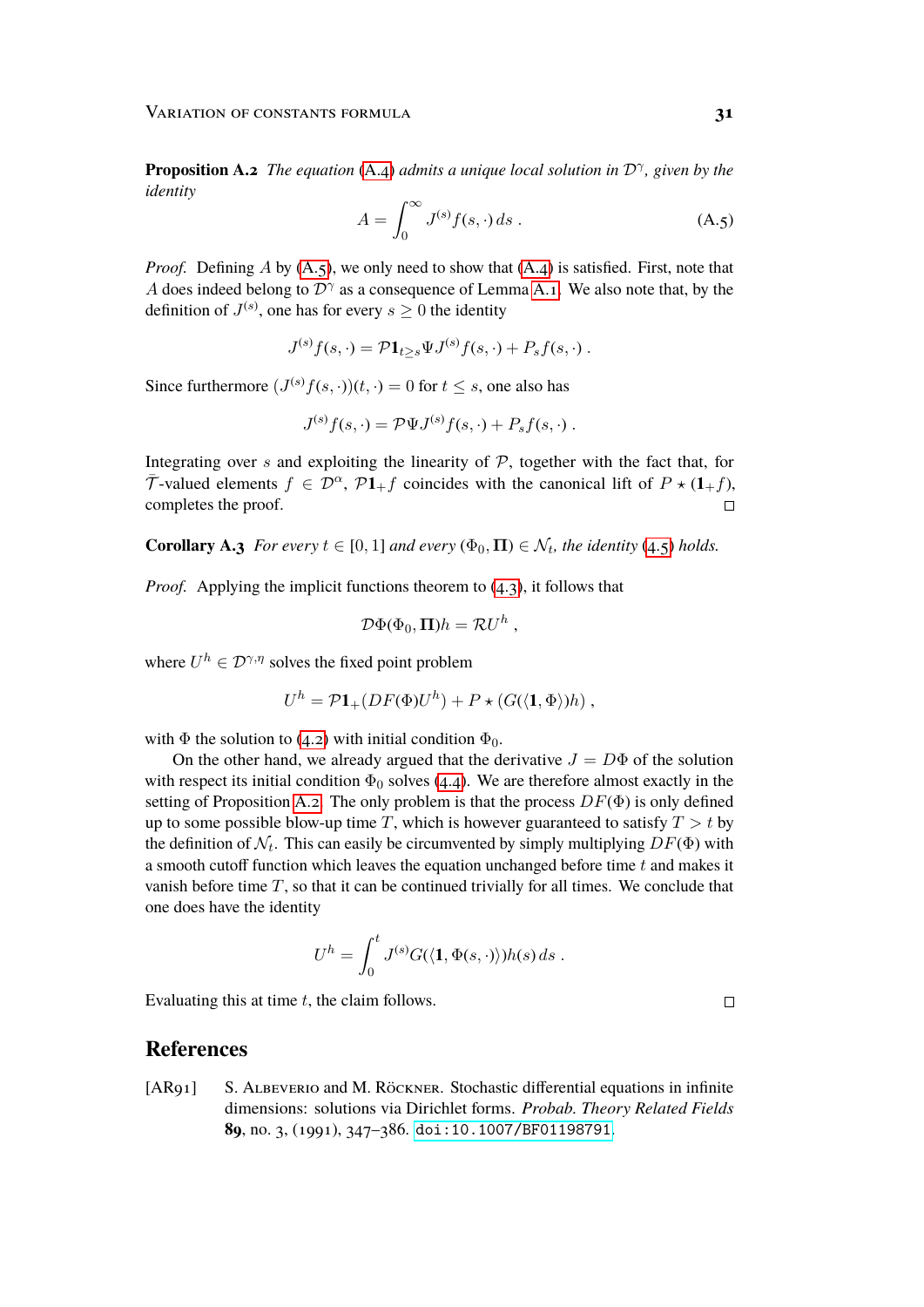- <span id="page-31-12"></span>[BHZ16] Y. BRUNED, M. HAIRER, and L. ZAMBOTTI. Algebraic renormalisation of regularity structures. *Work in progress* (2016).
- <span id="page-31-9"></span>[Bog98] V. I. Bogachev. *Gaussian measures*, vol. 62 of *Mathematical Surveys and Monographs*. American Mathematical Society, Providence, RI, 1998, xii+433. [doi:10.1090/surv/062](http://dx.doi.org/10.1090/surv/062).
- <span id="page-31-13"></span>[Bou96] J. Bourgain. Invariant measures for the 2D-defocusing nonlinear Schrödinger equation. *Comm. Math. Phys.* **176**, no. 2, (1996), 421–445. [doi:10.1007/](http://dx.doi.org/10.1007/BF02099556) [BF02099556](http://dx.doi.org/10.1007/BF02099556).
- <span id="page-31-1"></span>[BT05] F. BAUDOIN and J. TEICHMANN. Hypoellipticity in infinite dimensions and an application in interest rate theory. *Ann. Appl. Probab.* **15**, no. 3, (2005), 1765– 1777. [arXiv:math/0508452](http://arxiv.org/abs/math/0508452). [doi:10.1214/105051605000000214](http://dx.doi.org/10.1214/105051605000000214).
- <span id="page-31-8"></span>[CC13] R. CATELLIER and K. CHOUK. Paracontrolled Distributions and the 3dimensional Stochastic Quantization Equation. *ArXiv e-prints*(2013). [arXiv:](http://arxiv.org/abs/1310.6869) [1310.6869](http://arxiv.org/abs/1310.6869).
- <span id="page-31-10"></span>[CFG15] G. Cannizzaro, P. K. Friz, and P. Gassiat. Malliavin calculus for regularity structures: the case of gPAM. *ArXiv e-prints* (2015). [arXiv:1511.08888](http://arxiv.org/abs/1511.08888).
- <span id="page-31-14"></span>[CH16] A. CHANDRA and M. HAIRER. An analytic BPHZ theorem for regularity structures. *Work in progress* (2016).
- <span id="page-31-11"></span>[DM83] C. Dellacherie and P.-A. Meyer. *Probabilités et potentiel. Chapitres IX à XI*. Publications de l'Institut de Mathématiques de l'Université de Strasbourg, XVIII. Hermann, Paris, revised ed., 1983, v+229.
- <span id="page-31-7"></span>[DPD02] G. Da Prato and A. Debussche. Two-dimensional Navier-Stokes equations driven by a space-time white noise. *J. Funct. Anal.* **196**, no. 1, (2002), 180–210. [doi:10.1006/jfan.2002.3919](http://dx.doi.org/10.1006/jfan.2002.3919).
- <span id="page-31-6"></span>[DPD03] G. Da Prato and A. Debussche. Strong solutions to the stochastic quantization equations. *Ann. Probab.* **31**, no. 4, (2003), 1900–1916. [doi:10.1214/aop/1068646370](http://dx.doi.org/10.1214/aop/1068646370).
- <span id="page-31-3"></span>[DPEZ95] G. Da Prato, K. D. Elworthy, and J. Zabczyk. Strong Feller property for stochastic semilinear equations. *Stochastic Anal. Appl.* **13**, no. 1, (1995), 35–45. [doi:10.1080/07362999508809381](http://dx.doi.org/10.1080/07362999508809381).
- <span id="page-31-2"></span>[DPZ91] G. Da Prato and J. Zabczyk. Smoothing properties of transition semigroups in Hilbert spaces. *Stochastics Stochastics Rep.* **35**, no. 2, (1991), 63–77.
- <span id="page-31-4"></span>[DPZ96] G. Da Prato and J. Zabczyk. *Ergodicity for infinite-dimensional systems*, vol. 229 of *London Mathematical Society Lecture Note Series*. Cambridge University Press, Cambridge, 1996, xii+339. [doi:10.1017/CBO9780511662829](http://dx.doi.org/10.1017/CBO9780511662829).
- <span id="page-31-5"></span>[DPZ14] G. Da Prato and J. Zabczyk. *Stochastic equations in infinite dimensions*, vol. 152 of *Encyclopedia of Mathematics and its Applications*. Cambridge University Press, Cambridge, second ed., 2014, xviii+493. [doi:10.1017/](http://dx.doi.org/10.1017/CBO9781107295513) [CBO9781107295513](http://dx.doi.org/10.1017/CBO9781107295513).
- <span id="page-31-0"></span>[EH01] J.-P. Eckmann and M. Hairer. Uniqueness of the invariant measure for a stochastic PDE driven by degenerate noise. *Comm. Math. Phys.* **219**, no. 3, (2001), 523–565. [arXiv:nlin/0009028](http://arxiv.org/abs/nlin/0009028). [doi:10.1007/](http://dx.doi.org/10.1007/s002200100424) [s002200100424](http://dx.doi.org/10.1007/s002200100424).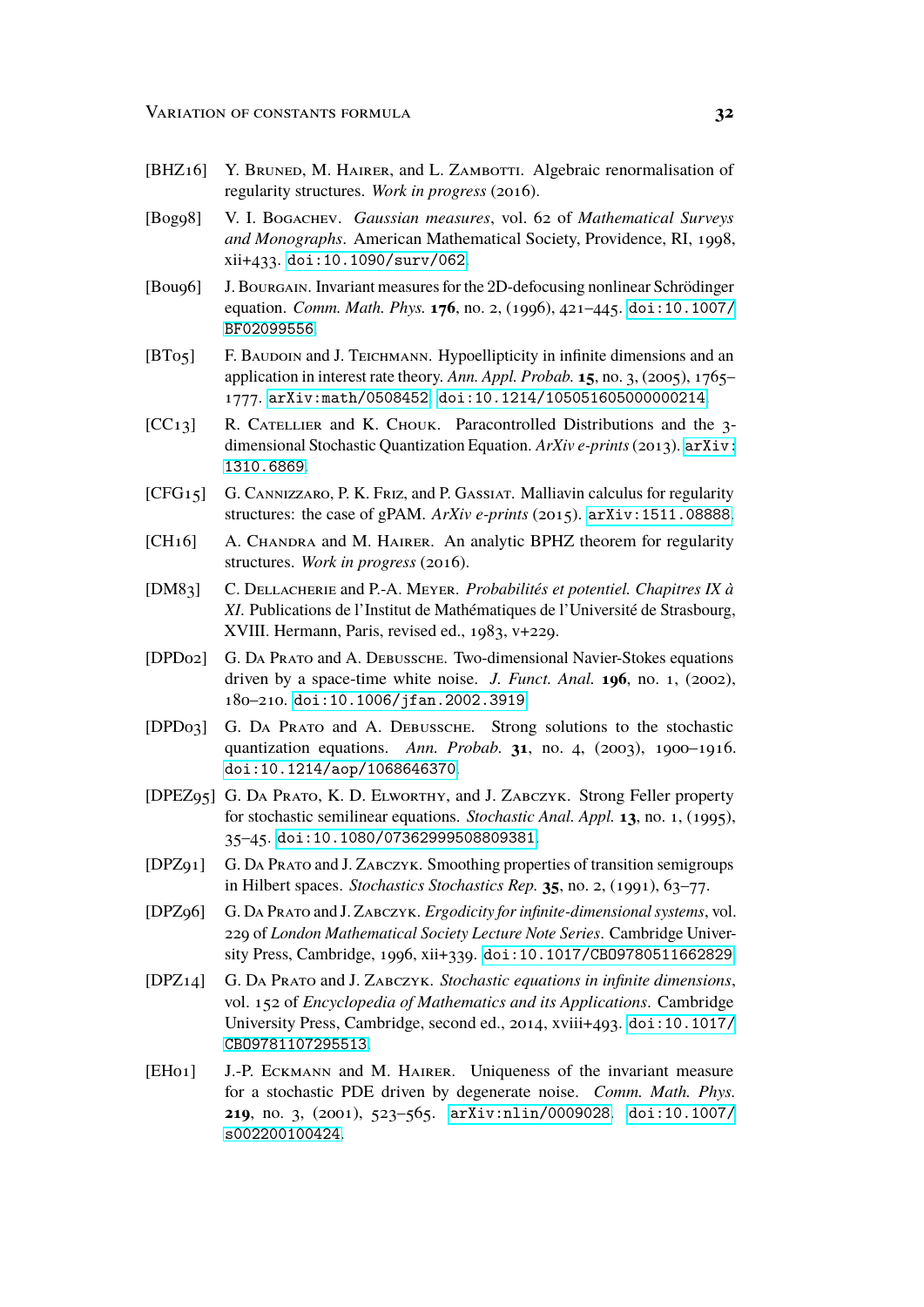- <span id="page-32-5"></span>[EL94] K. D. Elworthy and X.-M. Li. Formulae for the derivatives of heat semigroups. *J. Funct. Anal.* **125**, no. 1, (1994), 252–286. [doi:10.1006/](http://dx.doi.org/10.1006/jfan.1994.1124) [jfan.1994.1124](http://dx.doi.org/10.1006/jfan.1994.1124).
- <span id="page-32-10"></span>[FH14] P. K. Friz and M. Hairer. *A Course on Rough Paths*. Springer International Publishing, 2014. [doi:10.1007/978-3-319-08332-2](http://dx.doi.org/10.1007/978-3-319-08332-2).
- <span id="page-32-11"></span>[FQ15] T. Funaki and J. Quastel. KPZ equation, its renormalization and invariant measures. *Stoch. Partial Differ. Equ. Anal. Comput.* **3**, no. 2, (2015), 159–220. [arXiv:1407.7310](http://arxiv.org/abs/1407.7310). [doi:10.1007/s40072-015-0046-x](http://dx.doi.org/10.1007/s40072-015-0046-x).
- <span id="page-32-12"></span>[FSS13] P. L. FERRARI, T. SASAMOTO, and H. SPOHN. Coupled Kardar-Parisi-Zhang equations in one dimension. *J. Stat. Phys.* **153**, no. 3, (2013), 377–399. [arXiv:1306.5643](http://arxiv.org/abs/1306.5643). [doi:10.1007/s10955-013-0842-5](http://dx.doi.org/10.1007/s10955-013-0842-5).
- <span id="page-32-7"></span>[GIP<sub>15</sub>] M. GUBINELLI, P. IMKELLER, and N. PERKOWSKI. Paracontrolled distributions and singular PDEs. *Forum Math. Pi* **3**, (2015), e6, 75. [arXiv:1210.2684](http://arxiv.org/abs/1210.2684). [doi:10.1017/fmp.2015.2](http://dx.doi.org/10.1017/fmp.2015.2).
- <span id="page-32-8"></span>[GP15] M. GUBINELLI and N. PERKOWSKI. KPZ reloaded. ArXiv e-prints (2015). [arXiv:1508.03877](http://arxiv.org/abs/1508.03877).
- <span id="page-32-13"></span>[GP<sub>16</sub>] M. Gubinelli and N. Perkowski. The Hairer–Quastel universality result in equilibrium. *ArXiv e-prints* (2016). [arXiv:1602.02428](http://arxiv.org/abs/1602.02428).
- <span id="page-32-2"></span>[Haio9a] M. HAIRER. Ergodic properties of a class of non-Markovian processes. In *Trends in stochastic analysis*, vol. 353 of *London Math. Soc. Lecture Note Ser.*, 65–98. Cambridge Univ. Press, Cambridge, 2009. [arXiv:0708.3338](http://arxiv.org/abs/0708.3338).
- <span id="page-32-9"></span>[Haio9b] M. HAIRER. An introduction to stochastic PDEs. ArXiv e-prints (2009). [arXiv:0907.4178](http://arxiv.org/abs/0907.4178).
- <span id="page-32-14"></span>[Hai11] M. Hairer. Rough stochastic PDEs. *Communications on Pure and Applied Mathematics* **64**, no. 11, (2011), 1547–1585. [arXiv:1008.1708](http://arxiv.org/abs/1008.1708). [doi:](http://dx.doi.org/10.1002/cpa.20383) [10.1002/cpa.20383](http://dx.doi.org/10.1002/cpa.20383).
- <span id="page-32-3"></span>[Hai13] M. Hairer. Solving the KPZ equation. *Ann. Math. (2)* **178**, no. 2, (2013), 559–664. [arXiv:1109.6811](http://arxiv.org/abs/1109.6811). [doi:10.4007/annals.2013.178.2.4](http://dx.doi.org/10.4007/annals.2013.178.2.4).
- <span id="page-32-4"></span>[Hai14] M. Hairer. A theory of regularity structures. *Invent. Math.* **198**, no. 2, (2014), 269–504. [arXiv:1303.5113](http://arxiv.org/abs/1303.5113). [doi:10.1007/s00222-014-0505-4](http://dx.doi.org/10.1007/s00222-014-0505-4).
- <span id="page-32-15"></span>[Hai16] M. Hairer. The motion of a random string. *ArXiv e-prints* (2016). [arXiv:](http://arxiv.org/abs/1605.02192) [1605.02192](http://arxiv.org/abs/1605.02192).
- <span id="page-32-0"></span>[HM06] M. HAIRER and J. C. MATTINGLY. Ergodicity of the 2D Navier-Stokes equations with degenerate stochastic forcing. *Ann. of Math. (2)* **164**, no. 3, (2006), 993–1032. [arXiv:math/0406087](http://arxiv.org/abs/math/0406087). [doi:10.4007/annals.2006.](http://dx.doi.org/10.4007/annals.2006.164.993) [164.993](http://dx.doi.org/10.4007/annals.2006.164.993).
- <span id="page-32-1"></span>[HM11] M. HAIRER and J. C. MATTINGLY. A theory of hypoellipticity and unique ergodicity for semilinear stochastic PDEs. *Electron. J. Probab.* **16**, (2011), no. 23, 658–738. [arXiv:0808.1361](http://arxiv.org/abs/0808.1361). [doi:10.1214/EJP.v16-875](http://dx.doi.org/10.1214/EJP.v16-875).
- <span id="page-32-6"></span>[HM15] M. HAIRER and K. MATETSKI. Discretisations of rough stochastic PDEs. *ArXiv e-prints* (2015). [arXiv:1511.06937](http://arxiv.org/abs/1511.06937).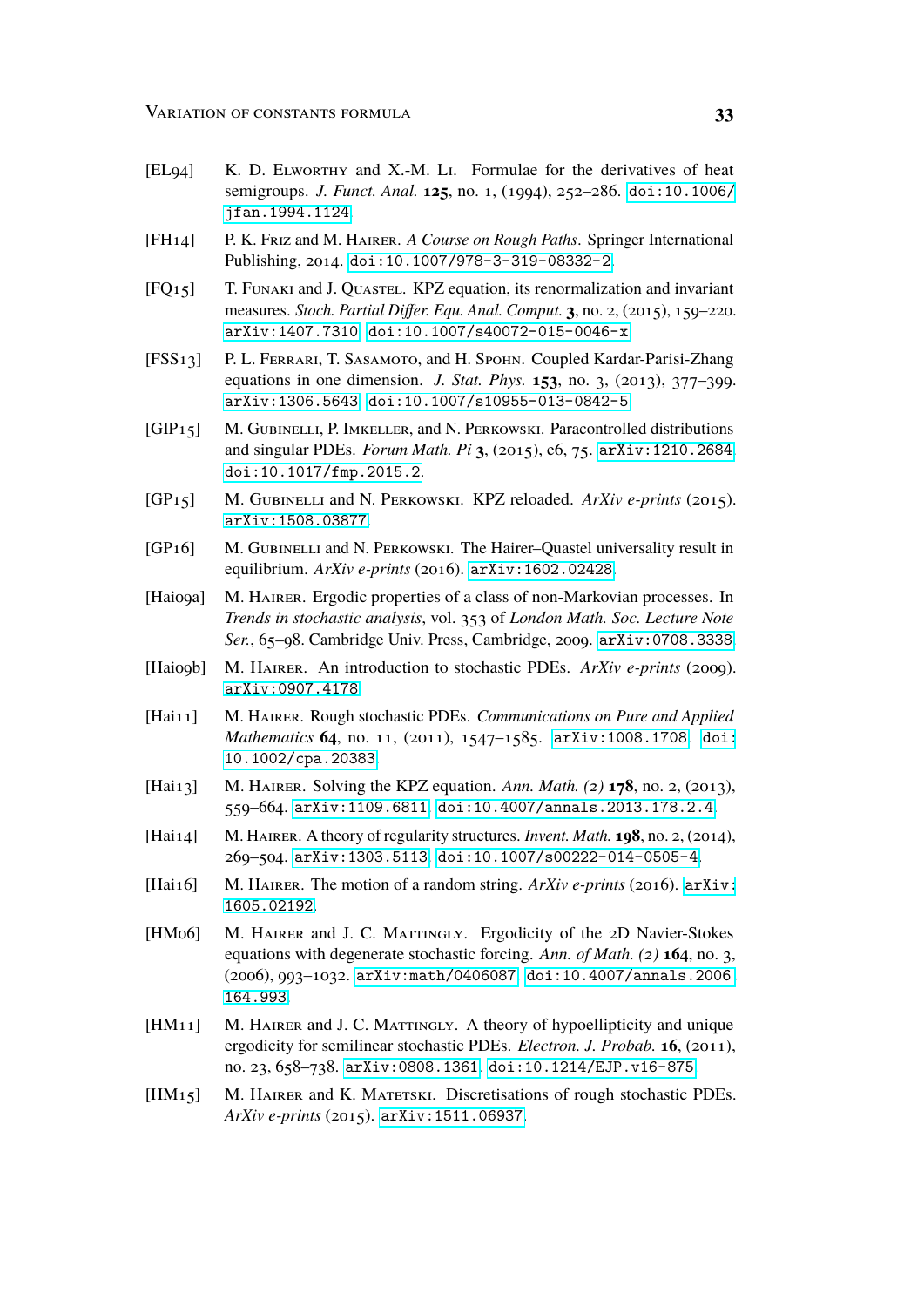- <span id="page-33-1"></span>[Hör67] L. Hörmander. Hypoelliptic second order differential equations. *Acta Math.* **119**, (1967), 147–171.
- <span id="page-33-10"></span>[HP15] M. HAIRER and É. PARDOUX. A Wong-Zakai theorem for stochastic PDEs. *J. Math. Soc. Japan* **67**, no. 4, (2015), 1551–1604. [arXiv:1409.3138](http://arxiv.org/abs/1409.3138). [doi:10.2969/jmsj/06741551](http://dx.doi.org/10.2969/jmsj/06741551).
- <span id="page-33-12"></span>[HQ15] M. HAIRER and J. QUASTEL. A class of growth models rescaling to KPZ. *ArXiv e-prints* (2015). [arXiv:1512.07845](http://arxiv.org/abs/1512.07845).
- <span id="page-33-13"></span>[HS<sub>15</sub>] M. HAIRER and H. SHEN. A central limit theorem for the KPZ equation. *ArXiv e-prints* (2015). [arXiv:1507.01237](http://arxiv.org/abs/1507.01237).
- <span id="page-33-11"></span>[HW15] M. Hairer and H. Weber. Large deviations for white-noise driven, nonlinear stochastic PDEs in two and three dimensions. *Ann. Fac. Sci. Toulouse Math. (6)* **24**, no. 1, (2015), 55–92. [arXiv:1404.5863](http://arxiv.org/abs/1404.5863). [doi:10.5802/afst.1442](http://dx.doi.org/10.5802/afst.1442).
- <span id="page-33-6"></span>[JLM85] G. Jona-Lasinio and P. K. Mitter. On the stochastic quantization of field theory. *Comm. Math. Phys.* **101**, no. 3, (1985), 409–436.
- <span id="page-33-7"></span>[KPZ86] M. KARDAR, G. PARISI, and Y.-C. ZHANG. Dynamic scaling of growing interfaces. *Phys. Rev. Lett.* **56**, no. 9, (1986), 889–892.
- <span id="page-33-9"></span>[LQ02] T. Lyons and Z. Qian. *System control and rough paths*. Oxford Mathematical Monographs. Oxford University Press, Oxford, 2002, x+216. Oxford Science Publications.
- <span id="page-33-2"></span>[Mal78] P. MALLIAVIN. Stochastic calculus of variation and hypoelliptic operators. In *Proceedings of the International Symposium on Stochastic Differential Equations (Res. Inst. Math. Sci., Kyoto Univ., Kyoto, 1976)*, 195–263. Wiley, New York-Chichester-Brisbane, 1978.
- <span id="page-33-5"></span>[Mas89] B. MASLOWSKI. Strong Feller property for semilinear stochastic evolution equations and applications. In *Stochastic systems and optimization (Warsaw, 1988)*, vol. 136 of *Lecture Notes in Control and Inform. Sci.*, 210–224. Springer, Berlin, 1989. [doi:10.1007/BFb0002683](http://dx.doi.org/10.1007/BFb0002683).
- <span id="page-33-4"></span>[MP06] J. C. MATTINGLY and É. PARDOUX. Malliavin calculus for the stochastic 2D Navier-Stokes equation. *Comm. Pure Appl. Math.* **59**, no. 12, (2006), 1742–1790. [arXiv:math/0407215](http://arxiv.org/abs/math/0407215). [doi:10.1002/cpa.20136](http://dx.doi.org/10.1002/cpa.20136).
- <span id="page-33-0"></span>[MT09] S. Meyn and R. L. Tweedie. *Markov chains and stochastic stability*. Cambridge University Press, Cambridge, second ed., 2009, xxviii+594. [doi:10.1017/CBO9780511626630](http://dx.doi.org/10.1017/CBO9780511626630).
- <span id="page-33-14"></span>[MW16] J.-C. MOURRAT and H. WEBER. Global well-posedness of the dynamic  $\Phi^4$  3 model on the torus. *ArXiv e-prints* (2016). [arXiv:1601.01234](http://arxiv.org/abs/1601.01234).
- <span id="page-33-8"></span>[Nel66] E. Nelson. A quartic interaction in two dimensions. In *Mathematical Theory of Elementary Particles (Proc. Conf., Dedham, Mass., 1965)*, 69–73. M.I.T. Press, Cambridge, Mass., 1966.
- <span id="page-33-3"></span>[Nor86] J. Norris. Simplified Malliavin calculus. In *Séminaire de Probabilités, XX, 1984/85*, vol. 1204 of *Lecture Notes in Math.*, 101–130. Springer, Berlin, 1986. [doi:10.1007/BFb0075716](http://dx.doi.org/10.1007/BFb0075716).